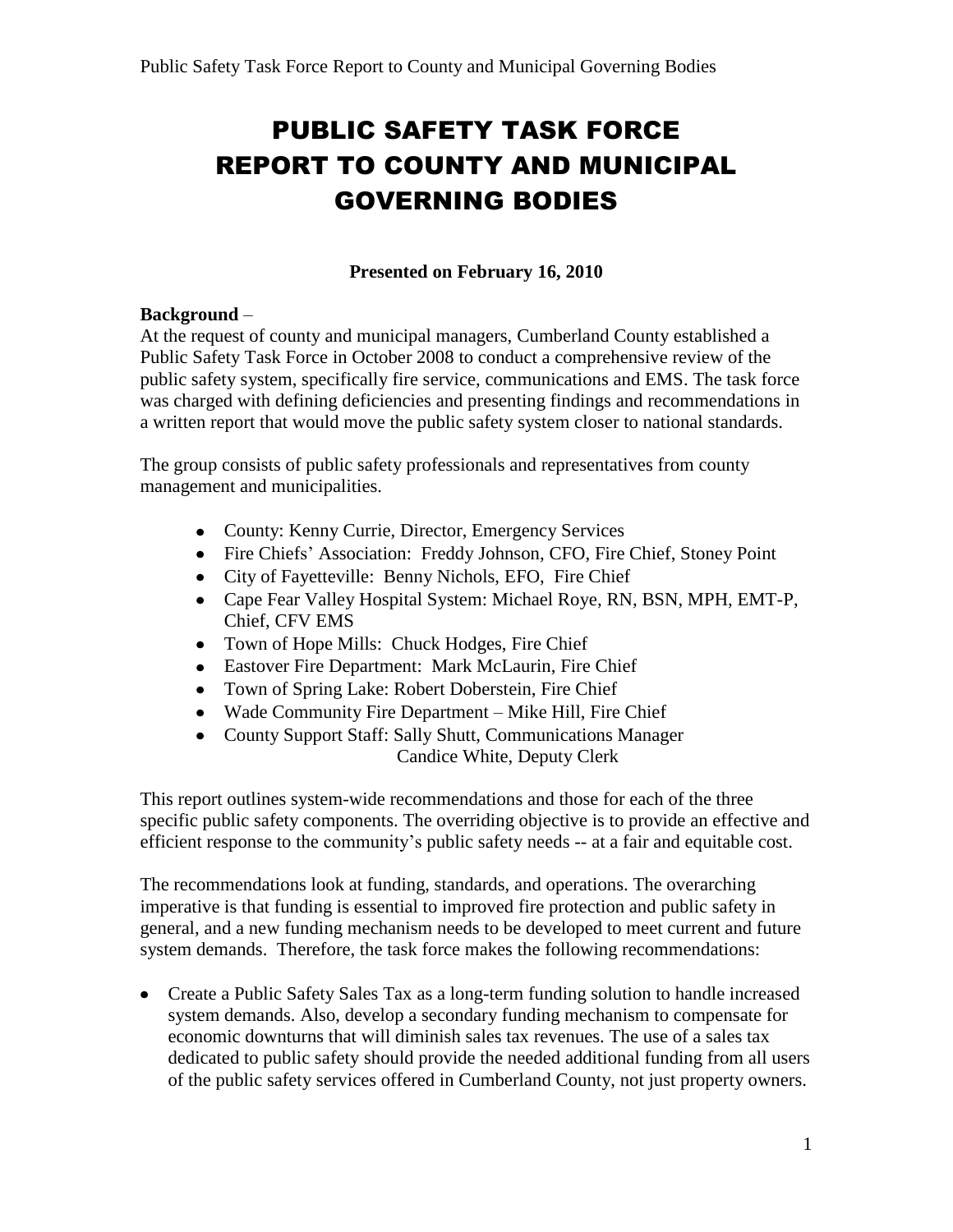- Establish a Public Safety Commission to develop a system-wide long-range strategic plan and oversee funding requests.
- Require gradual implementation and attainment of nationally established standards for operating fire departments, both professional and volunteers. (NFPA 1001, 1021, 1061, 1201, 1500, 1521, 1710 & 1720, etc.)
- Establish minimum operating guidelines for all public safety agencies providing services.
- For communications, immediately establish plans and standardized protocol for an all-encompassing combined communications center and a Consolidated Public Safety Answering Point (PSAP), supporting all public safety agencies, to improve response times and increase responder safety.
- Consider further discussion of consolidation of fire code enforcement and inspections, and emergency management duties and functions.

Executive summaries, findings and recommendations for each area and for the overall public safety system are included in this report.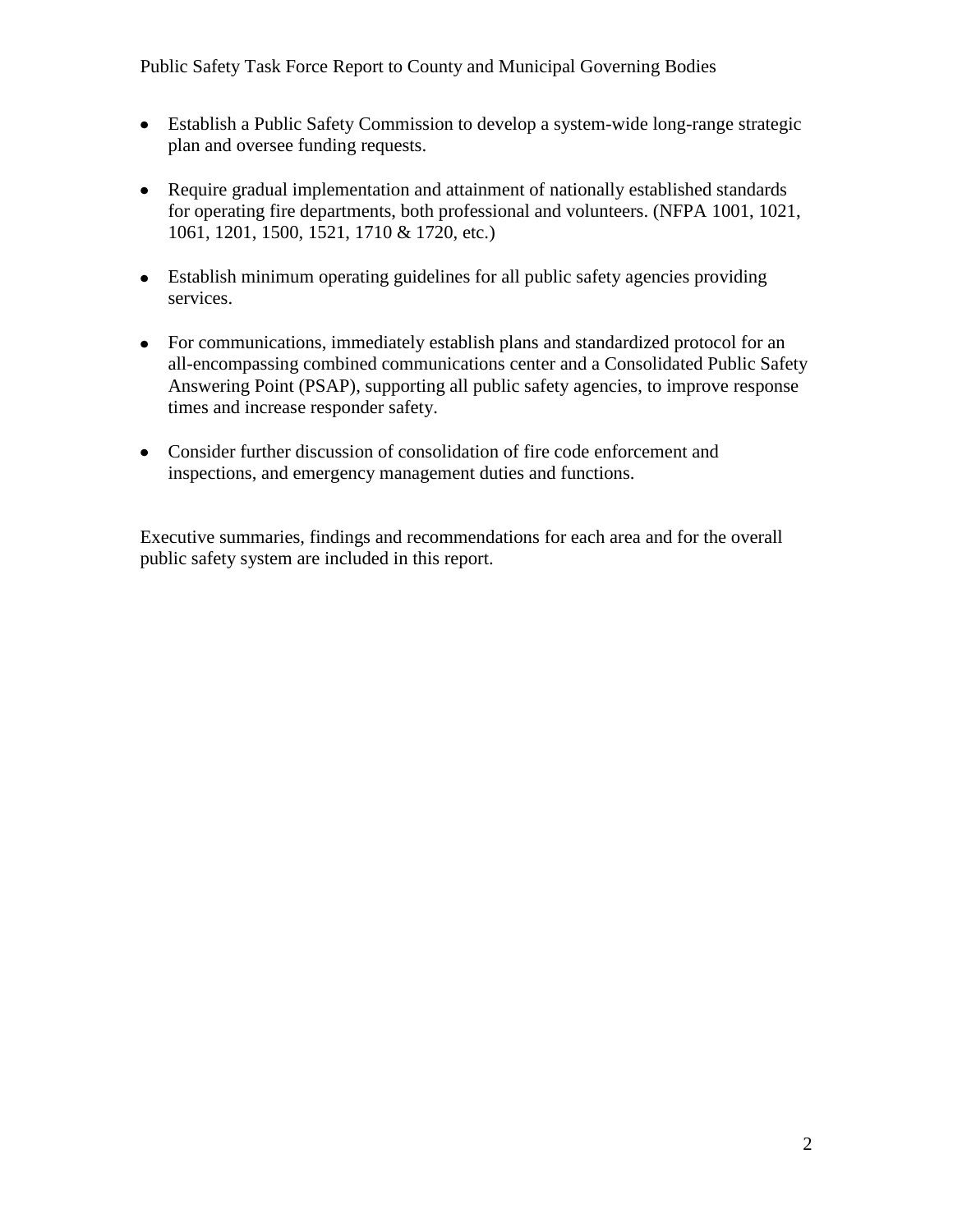# Communications

#### **Consolidated Public Safety Answering Points**

Cumberland County has four primary 911 centers - Cumberland, Fayetteville, Fort Bragg and Pope AFB. Prior to October 2008, Cumberland County had three secondary answering points – the Sheriff's Office, Spring Lake and Hope Mills.

Multiple communication centers cause inherent delays in processing and transferring 911 calls. Past and current deficiencies have been that each center had different Computer Aided Dispatch (CAD) systems, training guidelines, staffing levels, procedures and policies. The Task Force recommends consolidating all communication centers.

In October 2008, the Sheriff's Office dispatch was merged under the Cumberland County 911 Center. Spring Lake merged under Cumberland County 911 in November 2009, leaving one secondary dispatch center in the county. Pope will merge under Fort Bragg with BRAC realignment.

Talks have been underway with the Town of Hope Mills to merge under County 911, and this could be completed by July 2010. Several discussions have been held with Cumberland County 911 and the City of Fayetteville to consolidate the primary centers. This merger would require a new facility being built.

Several models that have already been established need to be considered in this process. Each of the following counties has already consolidated their communications: Johnston County, Guilford County, and Charleston, S.C. They each have similar, but different funding formulas and management features.

The North Carolina 911 Board is currently reviewing different options in the spending of 911 dollars. Additional funding for consolidated centers is one of those considerations. The North Carolina 911 board has committees working on making recommendations in changing 911 legislation to allow flexible spending within the 911 center. If this passes, grants may be available for building new consolidated 911 centers.

#### **800 Systems - City 800 versus State Viper 800**

Motorola completed a county survey in October 2008 that showed that the State Viper System had better countywide coverage. Plans are also in progress for Cumberland County, Fayetteville and Spring Lake to move forward on the North Carolina Viper 800 system. This will resolve any interoperability issues that currently exist.

In October 2009, the county ordered equipment to move to State Viper by June 30, 2010. Hope Mills Police are currently on State Viper 800, and Spring Lake will be moving to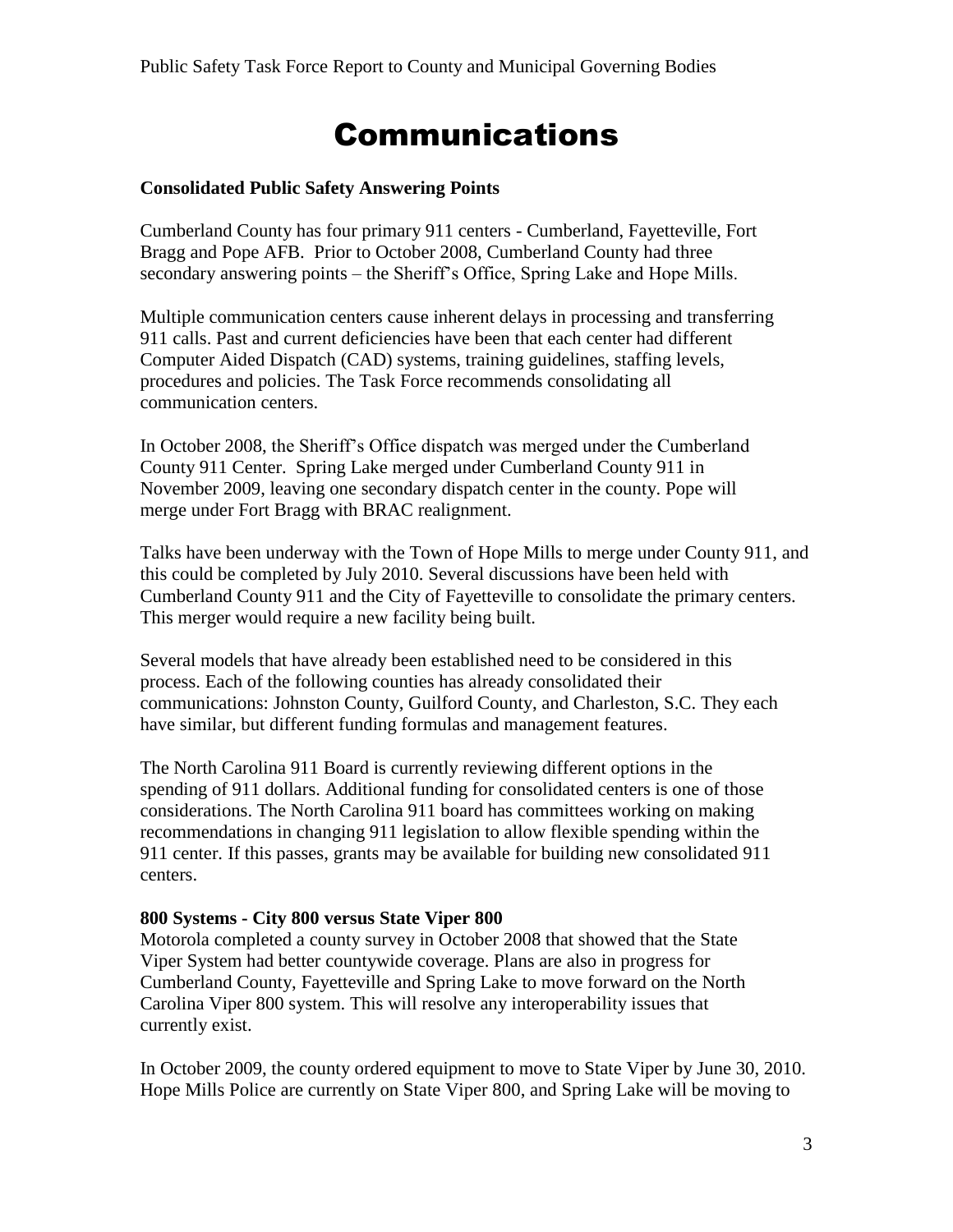State Viper 800 along with County. The City of Fayetteville is moving to Viper when the system is digital compliant.

#### **Boundaries and Jurisdictions**

Various boundaries and jurisdictions cause delays in response to emergencies. The closest public safety agency should always be sent to stabilize emergencies. The task force recommends:

- All public safety units have Mobile Data Terminals and Automatic Vehicle Locator capabilities so closest public safety unit can be sent to calls regardless of jurisdiction.

Cape Fear Valley EMS division installed AVLs on their units and will be activated with new computer-aided dispatch system. This will allow dispatch to always send the closest unit to an EMS call. Fire departments have submitted a grant to get MDTs and AVLs for fire apparatus.

#### **Standard Dispatch Protocols and training guidelines**

No standard dispatch protocols or training guidelines exist between communication centers. The task force recommends that staff meet NENA and APCO standards.

- National Academy of Emergency Dispatch National Academy emergency medical dispatch, fire and police protocol classes are being scheduled. This allows all callers to receive the same standard of care no matter which agency receives the 911 call. Each protocol has a quality performance measurement tool.
- Meet National Fire Protection Association 1221 Standards with give criteria to meet fire dispatch criteria.
- Follow State Office of Emergency Medical Services regarding emergency medical dispatch guidelines.
- Accredited center under CALEA standards. Follow Commission on Accreditation for Law Enforcement Agency Inc. (CALEA)
- Follow Association of Public Safety Communications Officials training requirements and meet APCO Project 33 standards

#### **Outdated Computer-Aided Dispatch Systems**

Outdated computer-aided dispatch systems do not allow agencies to share data from these systems. Agencies have to transfer callers to the appropriate jurisdiction, which causes delays and the potential for dropped calls. All agencies are in the process of switching to OSSI SunGard Dispatch and record management software. The tentative date to go online is March 2010.

Cumberland County and Fayetteville 911 are switching to OSSI-CAD system and both systems should be on line by March 2010. With the OSSI-CAD system,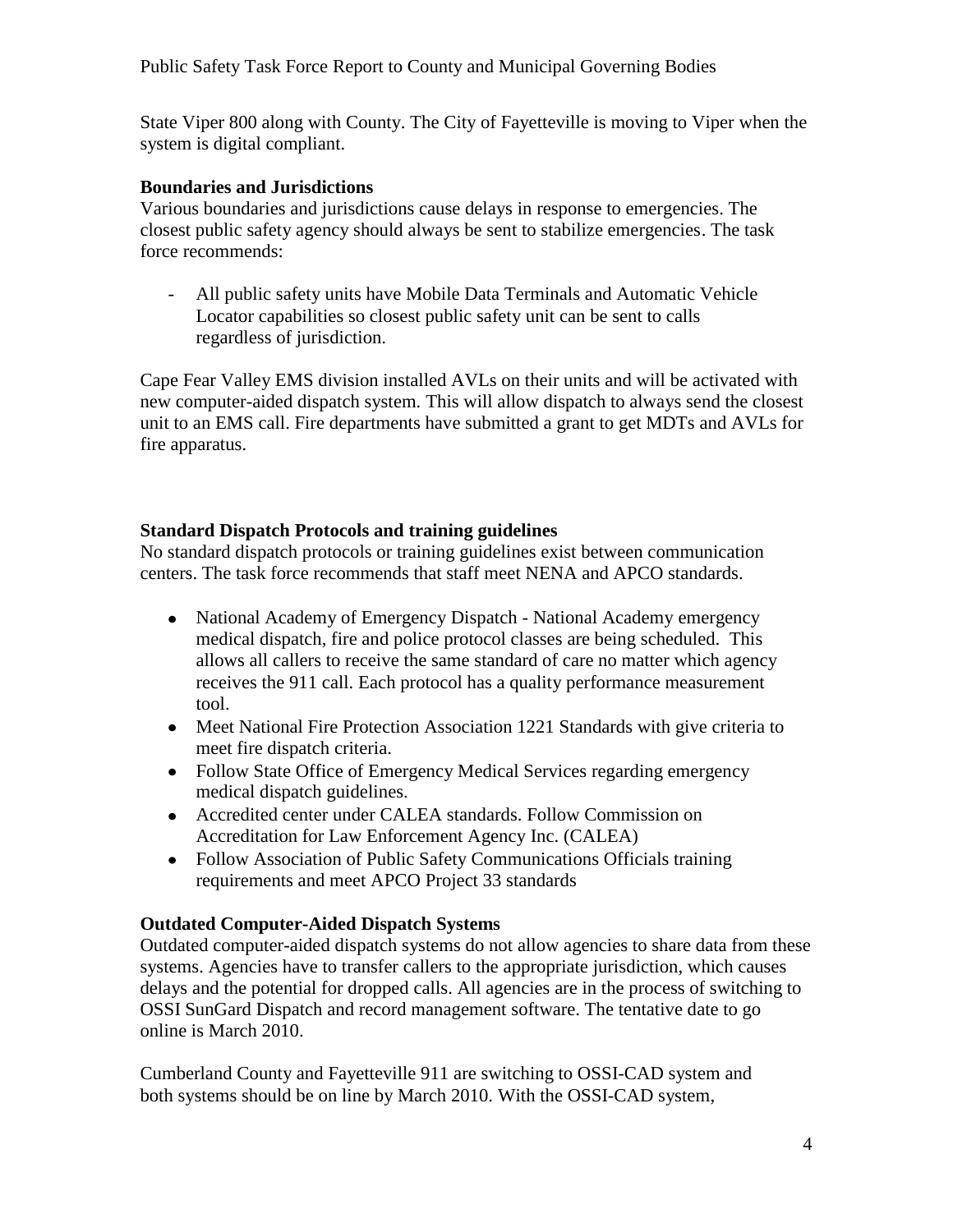Cumberland County and Fayetteville will no longer have to transfer 911 calls. The CAD systems allow calls to be flashed after being taken by the agency that answers the calls.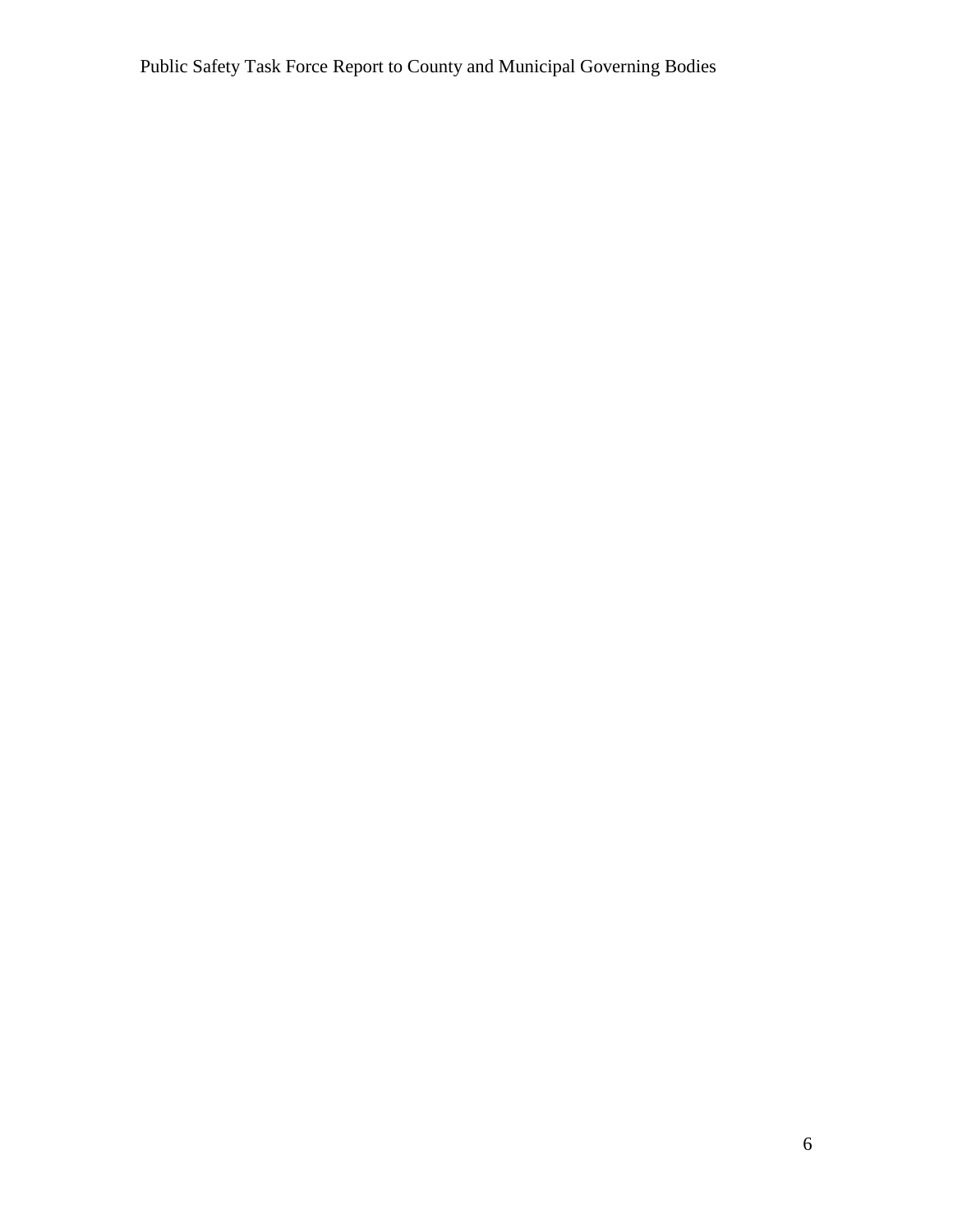# EMS

- To decrease county wide EMS response times.
- Improve ambulance availability throughout the county.
- Recommended fiscally sound, sustainable solution

### **EXECUTIVE EMS SUMMARY**

A Public Safety Task Force was engaged to conduct a review of the public safety system, make recommendations for system design improvements, and assist Cumberland County in the preparation of planning and re-structuring.

This report addresses all phases of the project — the system review, design and funding recommendations.

During Phase One, representatives conducted more than 150 interviews; surveyed field personnel and emergency physicians (more than 400 responses); interviewed fire departments; analyzed financial and available system data; and visited the majority of public safety access points in the county. The overall assessment of the Cumberland County system is that it delivers a high level of care and response to patients utilizing upto-date and progressive clinical policies and procedures. Firefighters, Paramedics and First Responders work well together and are dedicated to providing the best care possible for their patients. While the system delivers good clinical care, quality management processes utilized by both the County and the various providers are disjointed. In addition, the system would benefit from more structured and deliberate oversight.

The weaknesses identified in the EMS system revolve around lack of clarity of roles and responsibilities, absence of comprehensive data collection and analysis, and poor communication and interaction among stakeholder agencies. The Cumberland County EMS Agency is responsible for coordinating EMS activities, planning for future system improvements, providing medical control and oversight, and monitoring system performance. The Agency cannot fulfill its obligations without the full support and collaboration of all system stakeholder agencies. None of the EMS system participants can function autonomously — all must work together harmoniously in order for the EMS System to reach its potential.

In particular, there have been poor interactions between the Cumberland County EMS Agency and some of the fire agencies. The friction has developed over a number of years and has limited the ability of the stakeholders to function as a team to deliver the highest quality of emergency medical services to the sick and injured.

The leaders of the fire services and the EMS Agency have recognized these problems and have undertaken a facilitated process to improve communication and trust. The success of this process will enable the necessary steps to improve EMS in Cumberland County.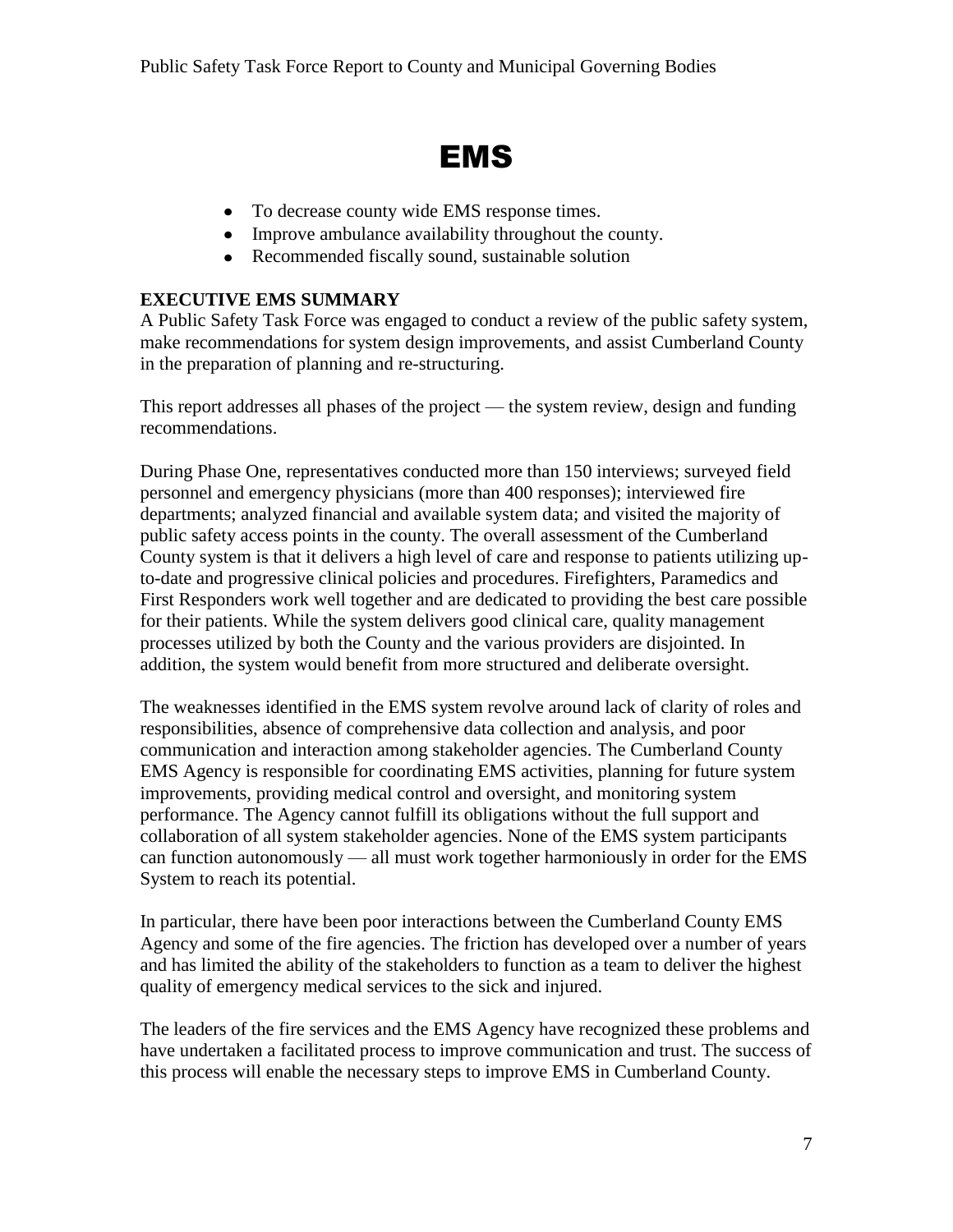**Emergency Medical Services**: The Hospital System pays into the County System and requires no direct subsidy for the availability of Advanced Life Support service from local government and/or the municipalities served. The community supports the Fire System through voter-approved fire tax assessments based on property value. Both Fire and EMS portions of the system have been financially weakened for over a decade.

There are a number of opportunities for improvement delineated throughout the report. Recommendations are offered for consideration in the Fire Service, Emergency Medical Services and Communications as well as recommendations for action by current system participants. **It is important to note that improvements in the Cumberland County Emergency Response system cannot be achieved solely based on modifications to one participant versus another. All of the system participants will need to demonstrate progress and thereby contribute to the betterment of the system and ultimately benefit patients and citizens served.**

The recommendations key to ensuring the continued and on-going quality of the Cumberland County Emergency Response System and those that are suggested for inclusion in Process Improvement are highlighted below. Every agency that provides services along the continuum of care and response that is emergency services has certain fundamental responsibilities. It is incumbent on each provider to measure performance (e.g. response times), conduct comprehensive quality improvement activities, and to collect and share data with the system coordinator (County and Municipality Fire and EMS) and its governing body (County Government, EMSAC, City Councils, etc.). The System providers should use this data to plan for improvements and to correct problems. These responsibilities are incumbent on each system participant and cannot all be codified in agreements, but are inherent to successfully providing highest quality patient care and operational performance.

The County and its EMS Agency (Cape Fear Valley Health System) can assist and provide incentives to various First-Responder system groups to further advance EMS performance and delivery. One mechanism that is not currently used is to provide Sales Tax based funding support for Advanced Life Support, and its First Response partners. The funding and the agreements with the first responder agencies do not encompass all of the provider responsibilities of monitoring, measuring and reporting activities; but it is designed to help offset some of the increases in fire service costs and fund the availability of Advanced Life Support response which is currently provided at no cost for the citizens of Cumberland County. We are proposing significant changes, but not a reduction, in the current funding methodology and thus the delivery of said funding.

Below is the proposed plan and summary of Public Safety System Changes. These system changes will have incurred cost. That cost should be based upon a contracted response time expectation from all Cumberland County municipalities and townships using a standardized cost formula.

A **Public Safety Commission** should be developed to create processes and procedures to distribute performance and penalty funds, fund balances and other identified funds to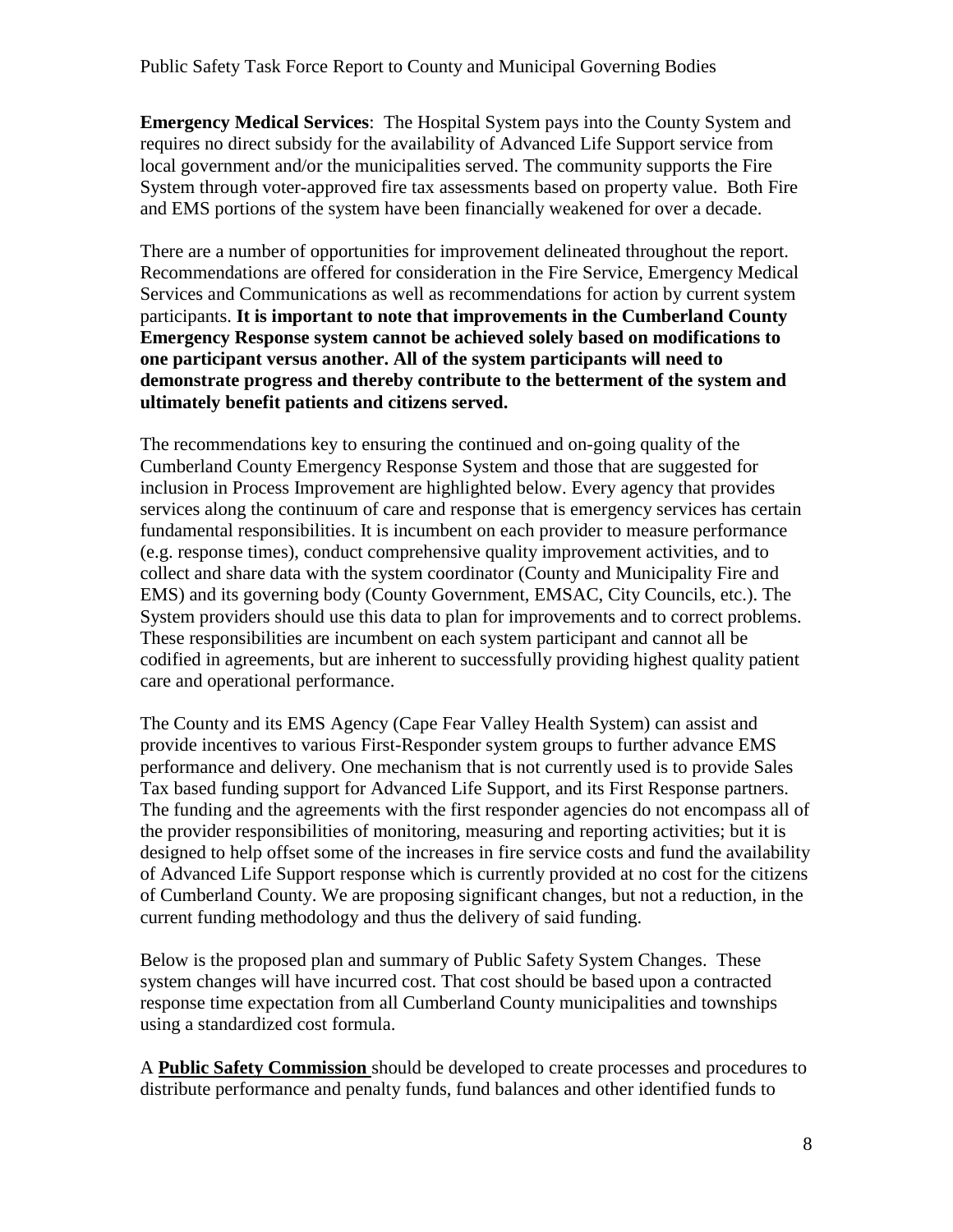initiate new technologies, procedures or system improvements. Jurisdictions and contractors receive the funding with the understanding that ongoing maintenance and sustainment is the responsibility of the individual jurisdiction/system providers.

We recommend that the first use of such funds be devoted to implementing a comprehensive data collection and management system, with individual grants sought to assist in improving data collection and reporting.

#### *Review options with mandated GPO purchases for capital items*

The net effect of the recommendations is additional expense for the Ambulance Provider, however the use of an RFP could provide some "total system cost," for GPO Purchases and allow for open discussion in future funding vs. a contractor being utilized. Ambulance service contracts would be required to provide service within the Cumberland County Emergency Services for dispatch services, which would most likely provide the contractor with a forum to discuss contract requirements such as response times and minimal staffing.

#### *County Fire Agency Enhancements*

The report identifies major areas of needed emphasis in the day-to-day management of the system. Those areas where additional emphasis is recommended include contract management across all system participants, system monitoring, acting as the system advocate, and reporting with transparency.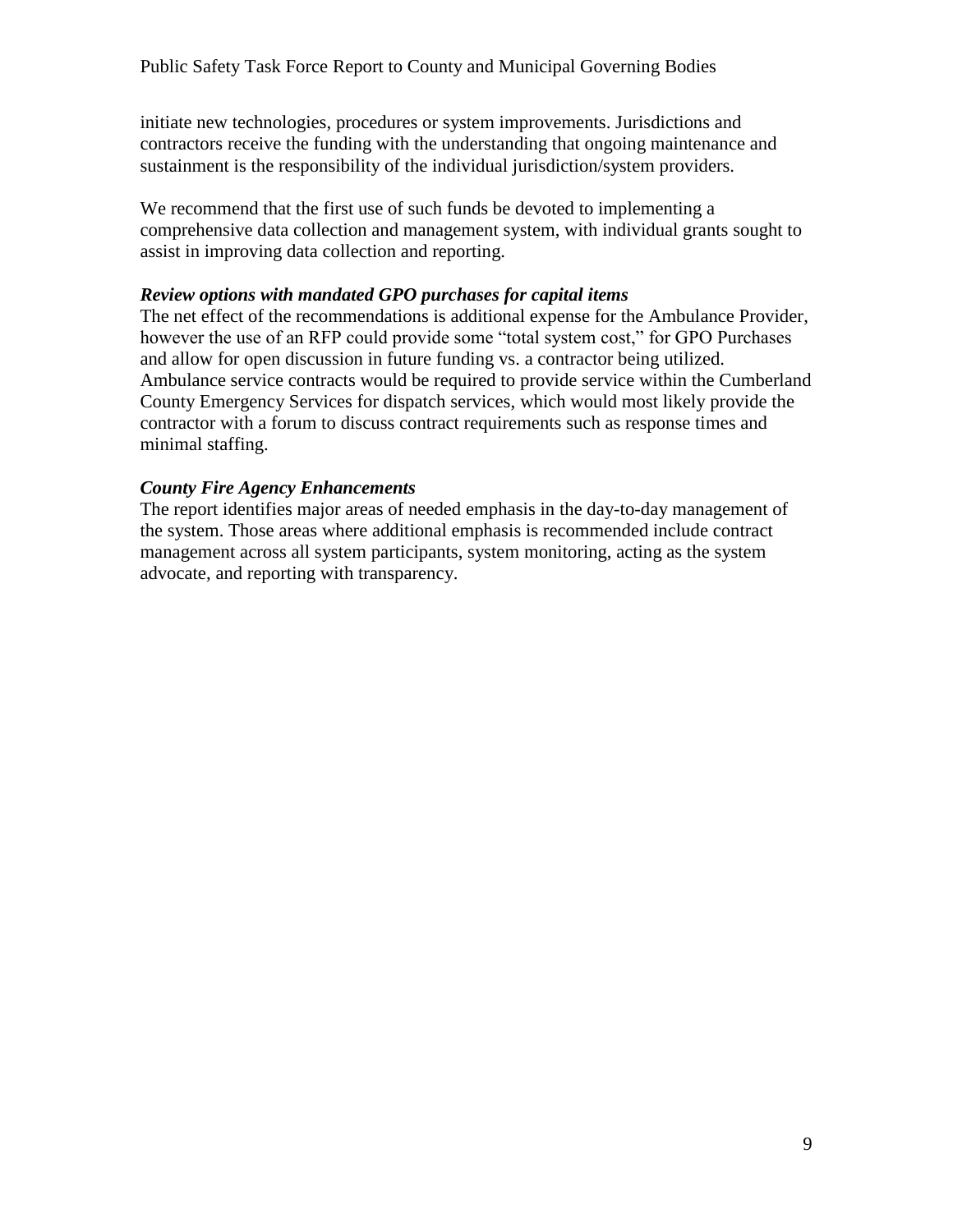

*Cape Fear Valley EMS Cumberland County Public Safety Task Force Unit Deployment Task Force*

#### *Introduction:*

In an effort to reduce overall EMS response times within the Cumberland County response area, this task force has addressed current vehicle deployment plans, planned for changes to better utilize our current resources, and prepared a plan for change related to future growth of the community and our service. The first finding: While patients treated are charged for services rendered, no municipality, township or citizen in Cumberland County pays for the ‗availability of Advanced Life Support' and that oversight has taken a toll on the response system as a whole. The citizens of Cumberland County deserve a high level availability and lower response time that will allow for Advanced Life Support methods to be utilized properly.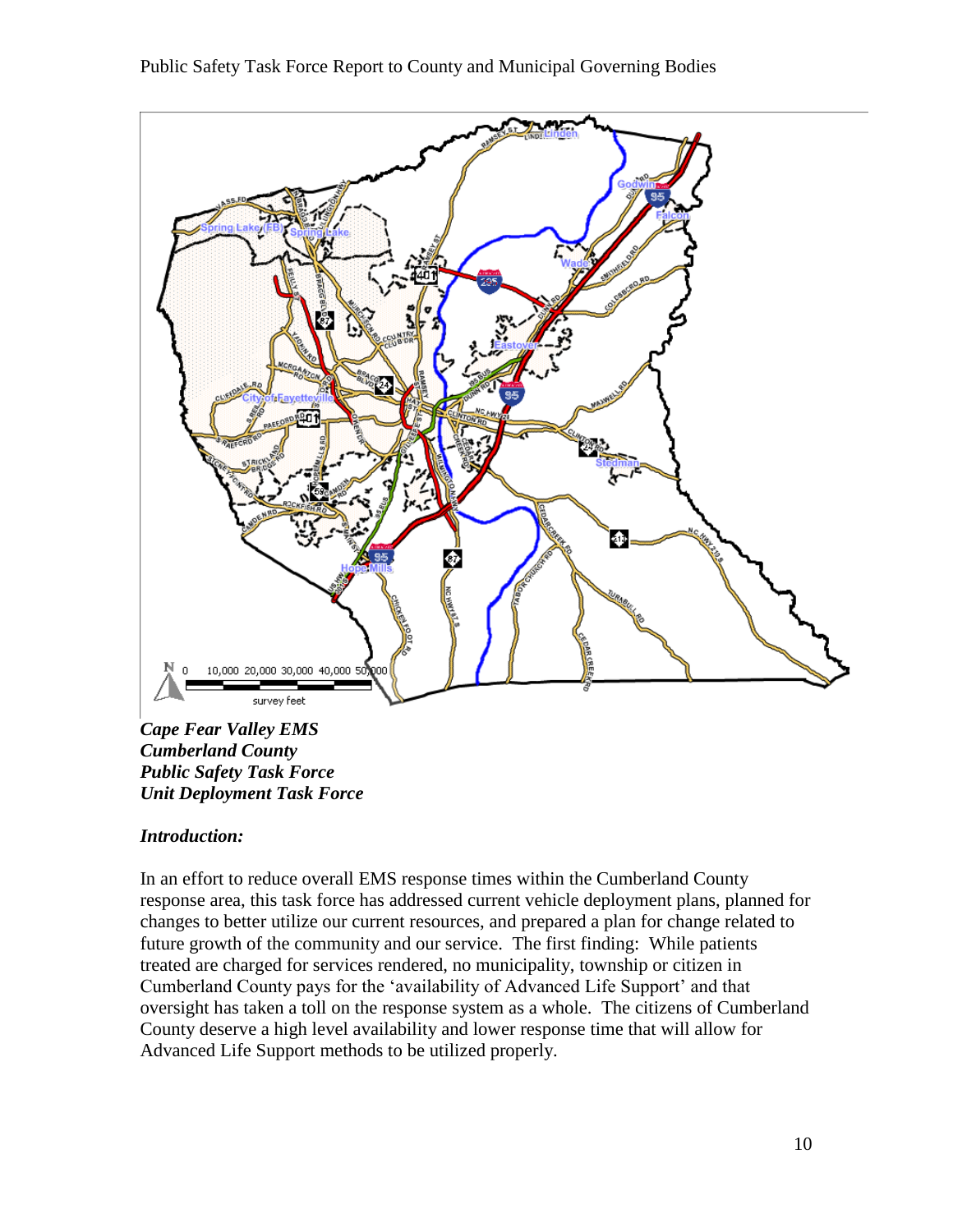The Cumberland County EMS Service has traditionally utilized a unit deployment system that is based on a six zone coverage plan. As our population has increased, this has caused increasingly unacceptable response times. Even with the addition of units, in an effort to offset for the increased volume, the same six zone plan has been left in place. This causes multiple units to all be responding from similar locations in some instances, and in other instances has resulted in some units not staying in a predictable response location. Our effort has been to take these additional units, plan them into our response pattern to create a system in which units have backups in place to cover smaller zone areas, and to provide for coverage when units are occupied during transport of patients to the hospital.

Cumberland County has a unique challenge to the movement of ambulance units. The population growth has been in the western Fayetteville areas and those areas with the highest access to Fort Bragg. Our current road structure is a challenge to the rapid movement of ambulances throughout those areas, due to the absence of high speed interstate. Main routes through the county, such as Skibo Road and Hope Mills Road, may become obstructions to response times due to increased traffic demands. Long range improvement looks to the development of the outer loop interstate system and plans within city and county governments to improve overall traffic flow.

Our process is one of a continuing performance improvement. We highly recommend the evaluation of response times based on the past six months of coverage, and an ongoing weekly review of response times. In order to get a broad picture of the strengths and weaknesses of this plan, we must continue to review the results, and be prepared to make changes based on these results. We recommend getting a better vision of the state of our service by further reviewing the times associated with overall on scene times, our in service time, (the time from dispatch until the unit checks in service for the call), and our turn-around times, (the time from arrival at any hospital until the crew gives their patient report, turns over their patient, does any needed decontamination of the ambulance and becomes available for another call). Obviously, any reduction in these areas will increase unit availability to respond to emergency calls.

This change will follow the current "Plan, Do, Check and Act" system of quality improvement that is utilized throughout the hospital system. The plan that is outlined by this task force is only a starting point. Additional resources must be considered in order to create a system of change that will address our service coverage, and to make available the tracking of the system and the units in order to ensure that the closest unit is always dispatched to our emergency calls.

This does not change the current utilization of the "Priority Dispatch System" within the Cumberland County Emergency Operations Center, (EOC). Those calls which are currently identified as being of highest need and priority will still require that ambulances may be pulled off of a lower priority call in order to respond to the call with the greatest need of an ALS unit.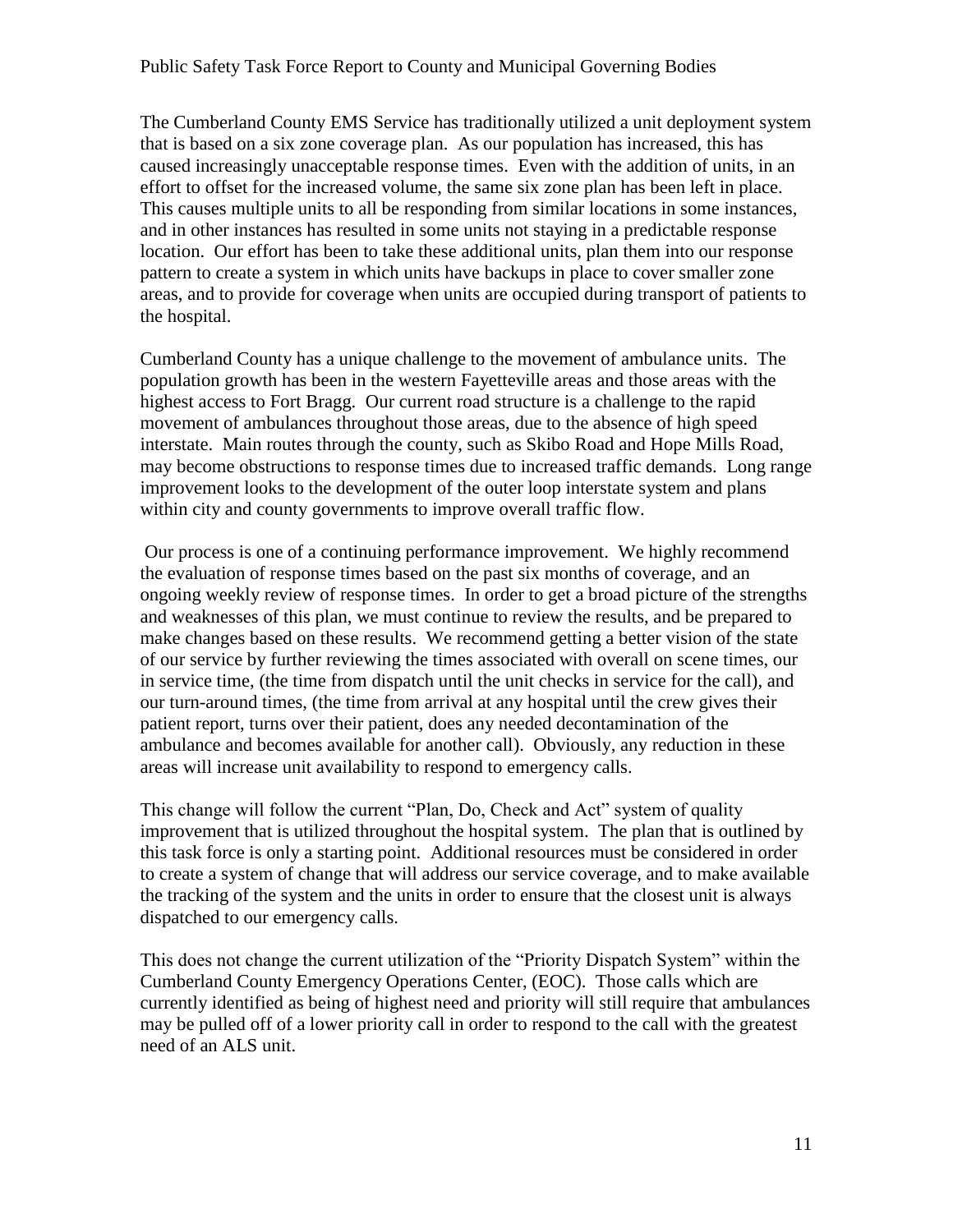The overall restructuring of the Cumberland County EMS Service, (CCEMS), and Lifelink, (LL) into Cape Fear Valley EMS, is an attempt to bring about a change in our coverage and to increase the number of units available to respond to emergencies in the Cumberland County region. Units that are currently assigned to the transportation of non-emergency patients will be used to assume a greater role in the CCEMS coverage plan. To that end, there is an attempt to place a paramedic on each Advanced Life Support, (ALS), ambulance, dependant on staffing availability. By accepting a greater role in the transport of convalescent patients, Lifelink is expanding their primary mission goal and allowing resources to be utilized more efficiently in the Cumberland EMS system.

Making this change happen requires that a greater interaction be placed between CFV EMS and the fire departments which are already providing our first response providers within Cumberland County. Part of this plan requires that the fire departments within our region be asked to provide shelter for crews within their fire houses. The fire departments in the county are already spread with an emphasis on providing overall emergency coverage. We have attempted to identify those departments and stations which are in the highest coverage demand areas, as well as utilizing departments that are best able to access current roadways to move ambulance units to areas of increased need when demands are increased on our system.

We wish to emphasize the importance of changing the environment in which our ambulance service operates. The increase in the population of this county has caused significant demands on an already stressed system. The technology that is employed in the CFV EMS units has, until recently remained relatively unchanged for many years. While other systems in this country have employed such changes as computer aided dispatch, (CAD), and global positioning systems, (GPS), the CFV EMS system is still relying on the individual ambulance crew to be able to identify every call that is dispatched and to know the streets well enough to be able to know when they are the closest unit and to volunteer to respond to these calls. With the size and scope of this county, it is unreasonable to expect this system to always work. We must place the improvement of how we respond to our calls on as high a level as what our crews do when they arrive on the scene of an emergency.

#### *Our Current State of Response:*

Within Cumberland County there are 30 fire department stations, divided between the city of Fayetteville and the surrounding county townships. Of these 30 stations, CCEMS currently utilizes the facilities at Eastover Fire Department, Fayetteville Fire Stations number 7, 8, 9 and 17, a free standing CFV EMS building on the 1100 block of Cedar Creek Road, Cape Fear Valley EMS base on Gillespie Street, and splits coverage between days and nights at the Hope Mills Fire Department and the Cotton Fire Department. The remaining units are primarily based at EMS base, with the exception of three lead medic vehicles. The three lead medic vehicles are based at CFV EMS base, Spring Lake Fire Department, and the Stedman Fire Department, but are not considered a part of the coverage plan due to the differences in their missions.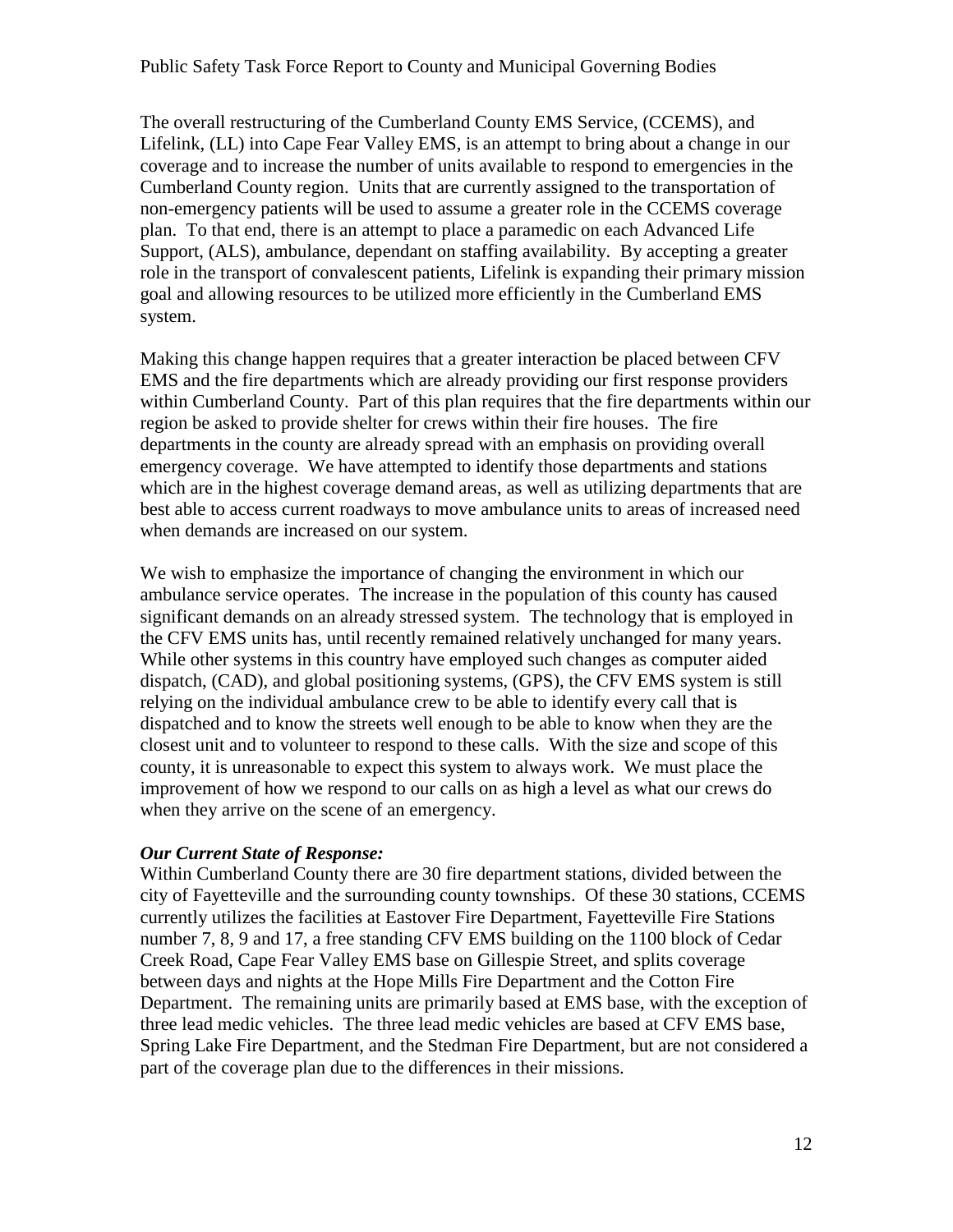The lead medic vehicles are expected to be interacting with the crews within their response areas and must be kept mobile in order to achieve that goal. These units act as ALS first response units, on scene supervision, and assume command functions on multiple injury scenes, in keeping with the directions and goals of Homeland Security. They also serve to meet the needs of our ambulance teams by bringing resources to crews as needed, and place paramedic first response to areas that currently are not served by Cumberland County fire services.

During times of ideal staffing, the current plan is designed to utilize 7 ambulances during the times of reduced load, and peaks at 14 ambulances during the times of heaviest demand. Of the 14 ambulances that are utilized for this high demand time period, three ambulances have historically been tied up on non-emergency transport of convalescent patients.

#### *Recommendations - A Solution for Improvement:*

Re-allocation of resources will continue to use the resources that are currently employed, and will attempt to place resources in new areas. In order to meet this goal we are working with the perceptions of the task force members on where the highest ambulance demand areas will be. This is the only rapid cycle improvement approach that is available at this time, and will be re- evaluated after the placement of a CAD system by the EOC. In some cases when applicable, we have implemented changes in the utilization and assumed importance of some sites to enhance the citizens' service. We recommend placing units based on Population, area coverage and demand first, ability to move second, and finally coverage to underserved rural areas. Some unit changes are attempts to get improved coverage to rural residents, while still being available for higher demand areas in the city of Fayetteville.

The plan is based on the time of day in which we have our lowest number of available units. From midnight until 7:00am, CFV EMS currently has 7 available units scheduled for coverage. During the middle of the night, when unit availability is at its lowest, we routinely have seven staffed ambulance units, covering, 9 Municipalities, 661 square miles and an estimated population of 356,105 citizens. During peak demand hours, additional ambulances are placed into service, to a peak load of 14 ambulances. It is the recommendation of this task force that we adopt a four tier response system that takes into account the priority of our available units. Ambulance units will rotate on a daily basis throughout the system, based on their tier of priority. This rotation, it is hoped, will foster stronger working relations with our first response fire departments.

Establishment of a priority system places the fire stations which house our ambulance crews into a plan that we then divide into tiers of coverage. In order to maintain our coverage, ambulances may be forced, based on the level of ambulances which are in service to move into more central coverage. This plan will be defined in greater detail, later in this document.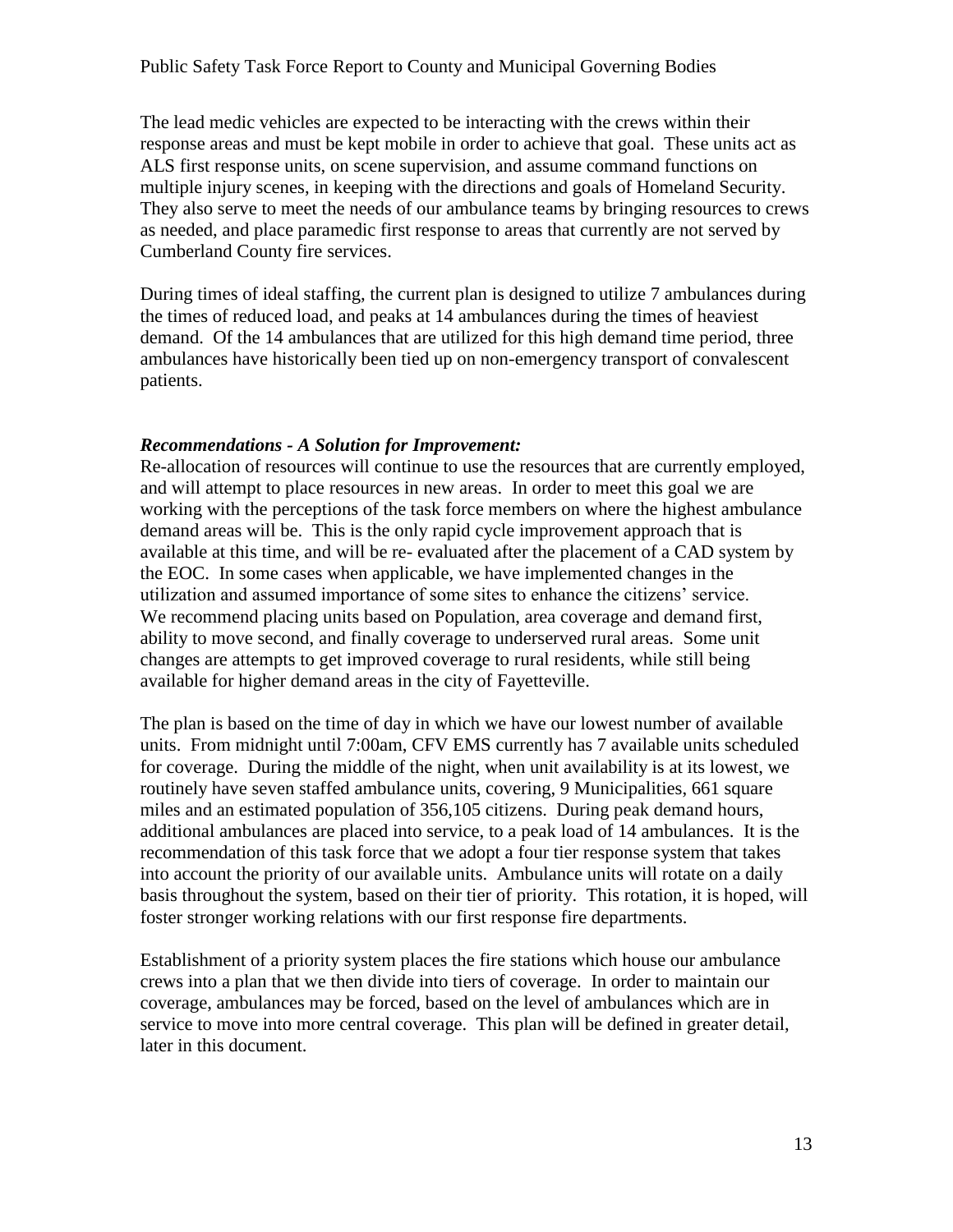The first tier of our response is comprised of units which are on a 24-hour-a-day, sevenday a week coverage plan. These units will have as an initial deployment point, and assigned shift start times of:

| Post 1: Eastover Fire Department $-0700 - 1900/1900 - 0700$          | 7 days/week |
|----------------------------------------------------------------------|-------------|
| Post 2: FFD Station 17, Bailey Lake Road - 0700 - 1900 / 1900 - 0700 | 7 days/week |
| Post 3: FFD Station 1, Person Street $-0700 - 1900 / 1900 - 0700$    | 7 days/week |
| Post 4: FFD Station 7, Stacy Weaver - 0700 - 1900 / 1900 - 0700      | 7 days/week |
| Post 5: Stedman Fire Department $-0800 - 2000 / 2000 - 0800$         | 7 days/week |
| Post 6: Cotton Fire Department $-0800 - 2000/2000 - 0800$            | 7 days/week |
| Post 7: FFD Station 6, Cliffdale Road – 0800 – 2000 / 2000 – 0800    | 7 days/week |

Each crew within this tier of response would rotate within the same tier of priority. The desire to this plan is that during shift change operations, each zone will still have backup coverage from bordering zones. The bulk of shift changes will be performed at times when either call volume is low, such as in mornings, or while peak load coverage is in place to help offset the demand on the system. A crew that initiates their 28 day cycle at Post 1 will go to Post 2 on their next shift, and so on through the response tier. Additional staffing of 24 hour coverage units would bring up the highest priority unit from the next tier of response. In this case, the next unit to be staffed would go to Gray's Creek Fire Department Station 24.

The above rotation is based on current staffing. The lowest coverage time of midnight until 0700 is the only time that coverage should be this low. It also takes into account that these units may NOT actually be serving in the primary response site identified in this plan. As an example, in the next tier of coverage there is planned deployment of an ambulance to the Vander Fire Department. When that unit goes out of service at 20:00 (8PM), the Stedman unit would be running the night shift from the Vander Fire Department; in order to greater expand coverage. This unit is an example of risks associated with this low level of staffing. At this point, this ambulance is covering the entire Vander Fire District, Cedar Creek Fire District, the Stedman Fire District, and the Beaver Dam Fire District, as well as acting as the back-up coverage for calls in the downtown Fayetteville Region, and to the Fire Districts of Bethany, Wade, Eastover, and Godwin – Falcon.

It is hoped that additional staffing options may create better coverage over the night shift. It is unfortunate that an area of this size should have planned coverage with such extended response time. The reason and purpose of this coverage is the attempt to place the ambulances in the sites with highest potential for calls, and requires reduced staffing in rural settings due to low call volume.

In the second tier of coverage are ambulance units that are utilized during peak loads to the system. It is recommended that the hours of service which were utilized for convalescent coverage be reassigned to expand overall coverage times. The reduction of one 1600 – midnight time slot, would allow expansion of coverage of what is currently a 0800 – 1800 time slot, and two 1000 – 1800 time slots to three additional units covering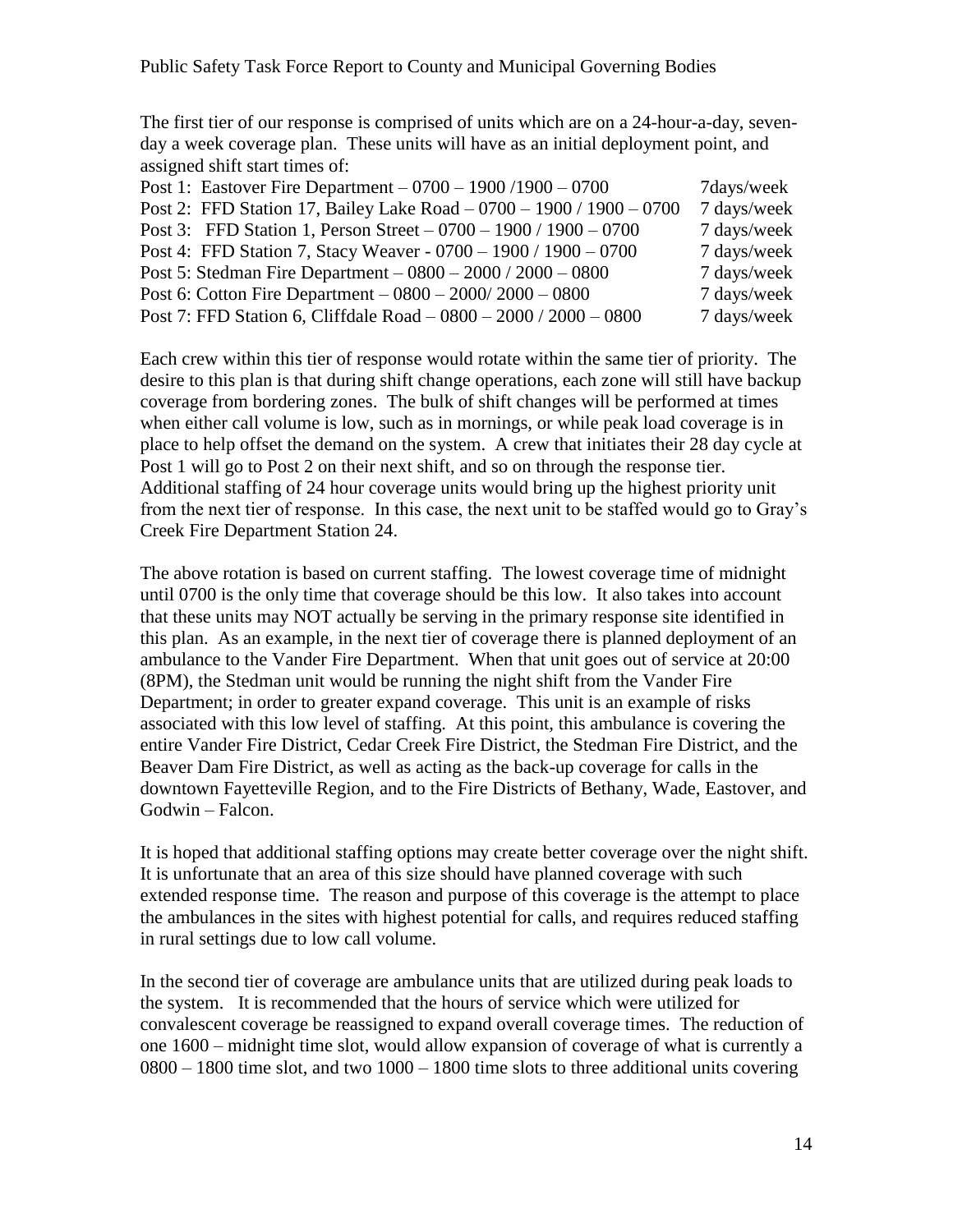until 2000 hours. The unit that would be eliminated in this plan has traditionally been difficult to staff.

| With this change in mind, the next tier of response and the related hours are: |             |
|--------------------------------------------------------------------------------|-------------|
| Post 8: Gray's Creek Fire Department 24, Hwy $87 - 0700 - 1900$                | 7 days/week |
| Post 9: Spring Lake Fire Department, 0800 – 2000                               | 7 days/week |
| Post 10: Vander Fire Department, $0800 - 2000$                                 | $M - F$     |
| Post 11: FFD Station 4, $0800 - 2000$                                          | 7 days/week |
| Post 12: FFD Station 5, $1000 - 2000$                                          | $M - F$     |

As staffing changes, each of these units has the capability of being moved up to a Tier 1 unit, and falling into that service rotation. These time slots are currently being dispatched out of EMS base. It was hoped that by spreading these ambulances out into the community, and in fact we have created a shortened response of 16:00 minutes from a 2008 time of 19:00 minutes by the re-deployment efforts. Also, the units within this level are capable of being rotated throughout the stations in their tier, with minimal interruption or disturbance to the schedule.

Our third tier of response encompasses ambulances that we have experienced difficulty staffing due to current staff availability, and units which frequently are staffed with Intermediate Level EMT's. Paramedic availability has hampered our ability to staff each of these ambulances with a paramedic at all times. Tier 3 of our response encompasses:

| Post 13: FFD Station 8, $71^{st}$ School Road, $1600 - 0000$ | 7 days/week |
|--------------------------------------------------------------|-------------|
| Post 14: Carvers Creek Fire Department 15, 1000 – 2000       | 7 days/week |

It is hoped that at this level of ambulance coverage, the on duty supervisor will make decisions based on the coverage level of these personnel. We recommend that in times when the highest level of certification available on any of these units is that of an EMT-Intermediate, that the unit will be moved into an area in which a Lead Medic is available for Paramedic backup to those units. We recommend placement of such a unit at the Post 12 location, which will allow backup from Lead Medics in both the EMS-102 and EMS-103 positions. Also, this location provides increased back up from ambulances coming available from Cape Fear Valley Medical Center.

Finally, this plan contains a schedule for future expansion in Tier 4. These are units which are being staffed by crews when available and do not fall into our current staffing plan. As additional staffing and vehicles become available, we foresee a need for planned expansion. Tier 4 is that plan. There are no time slots in place for the Tier 4 coverage. In times of disaster, expansion of our service, or extra unit availability, these are sites where we wish to see additional unit placement.

Post 15: FFD Station 3, Rosehill Road

Post 16: Stony Point Fire Department 13, Stony Point Road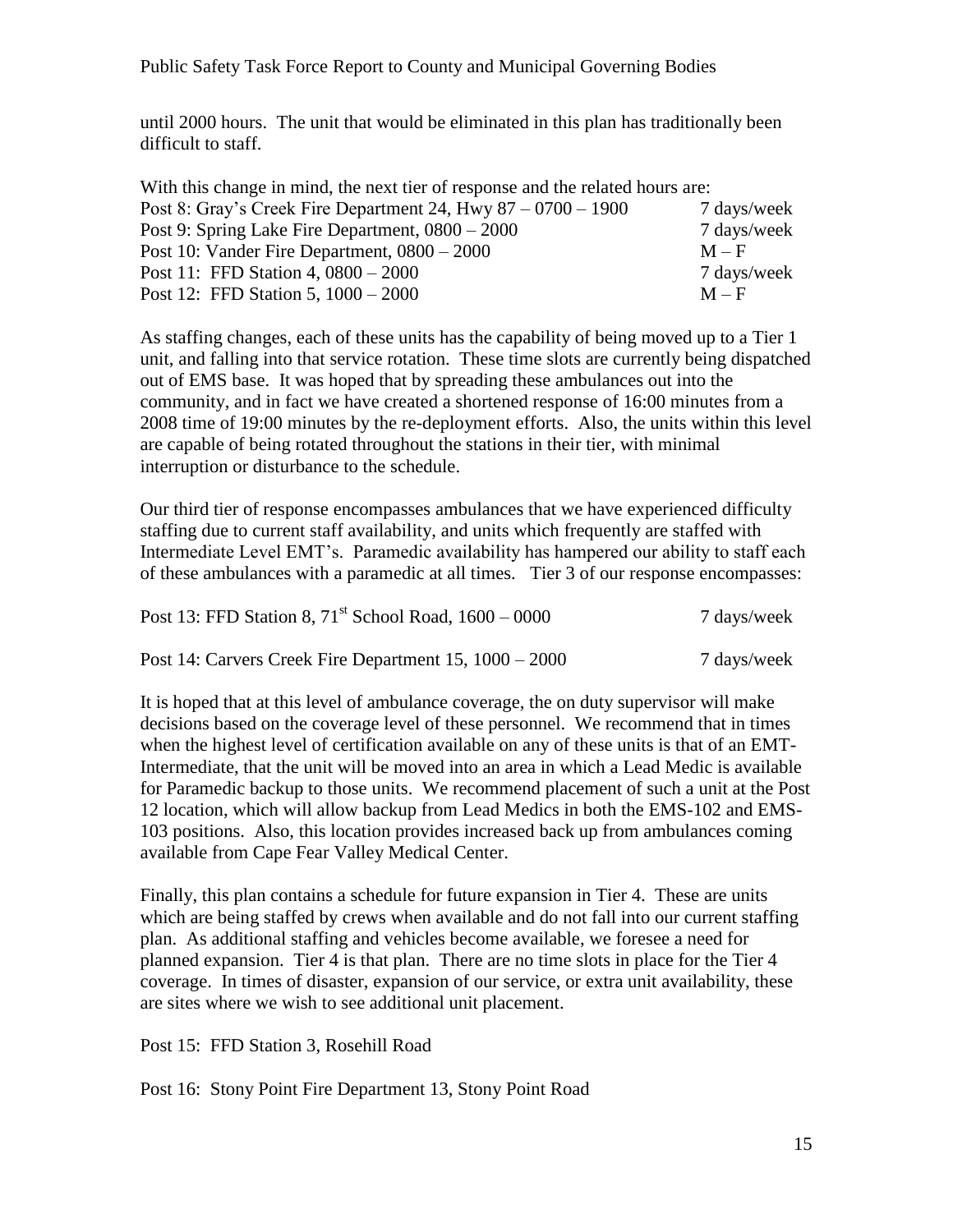Post 17: Cedar Creek Fire Department 8, Tabor Church Road

Post 18: Wade Fire Department 16

Post 19: FFD Station 12, Hope Mills Road

Post 20: Pearce's Mill Fire Department

Post 21: FFD Station 15, Cliffdale Road

Post 22: FFD Station 9, Bonanza Road/Santa Fe Drive

Each of the sites in Tier 4 are locations where we identify a distinct need for coverage based on both demand and the distance that an ambulance must travel to reach residents. The ambulance in Wade, for example, reduces by half the response time to residents who are currently isolated in Godwin – Falcon Fire District, as well as being a backup to Eastover, Northern Fayetteville, Linden, and Bethany.

Stations alone will not meet all of the needs. In order for this plan to work, it requires that the system be able to expand and collapse based on unit availability. A single call in downtown Fayetteville may not cause the need for any units to collapse into the response zones. However, a call in Post 3, and Post 10 would trigger the need for Post 5 to move in to Vander. By the same token, it can be foreseen that if enough units are occupied, Post 15, the post at FFD Station 3 on Rosehill Road, may become an extremely valuable place to position a unit temporarily until additional ambulances may come available.

It should be stressed that this is only the plan for where we WANT the unit to be. When demands are high enough on the system, units will be moved to the highest priority post, until such time as the system demands change. System saturation will always be a trigger for moving units to high priority posting locations.

#### *Lead Medic Positioning*

The role of the Lead Medic within CCEMS is a recent development that replaces the former utilization of Quick Response Vehicles. It is an additional level of coverage when the system is low on resources, Paramedic First Response in areas which would otherwise be underserved, and at times it has given our system the opportunity to quickly place another ambulance into service to decompress in times of system overload. The Lead Medic role remains in a state of development. The potential for community impact from units such as these is only beginning to be examined. We look to the Lead Medics to assume an even greater role as this action plan is initiated.

To that end, it is felt that these units should be moved into positions with higher impact potential. The Lead Medic is a roving position, going to the area of greatest need, and it is felt that they should be moved from their current positions. The current position of EMS 101 in Stedman becomes redundant with the plan that we are submitting. With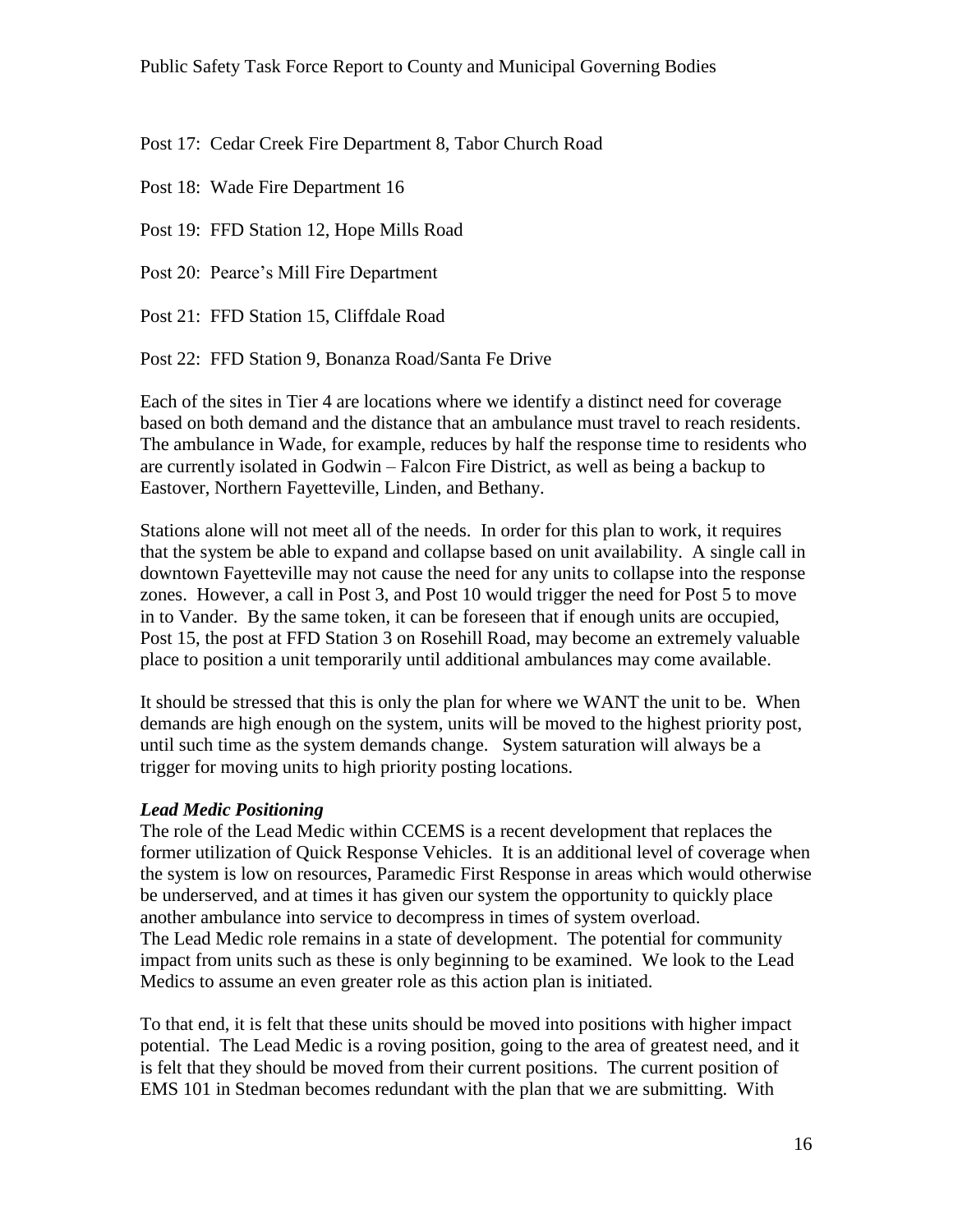ambulances being moved away from the EMS Rescue 60 substation on Cedar Creek Road, it offers that position as a remote area for service, supplies, and administrative needs. Future development and the crowding of ambulances at CCEMS base points to a need to spread out operations. While not completely ideal, it is available for use as a remote base of operations. We recommend the relocation of EMS 101 to that site.

EMS 102 will remain at CFV EMS base. Additional duties which are assigned to this unit require that it remain in this site.

EMS 103 is currently housed at the Spring Lake Fire Department. While this does greatly enhance ALS first response to that area, the unit is often pulled into Fayetteville, and at the times in which it is needed for multiple casualty scenes, responding across Fort Bragg causes delays in response. It is hoped that by relocating this unit to FFD Station 9 at Bonanza and Santa Fe Drives, this unit can make a greater impact and support to its service area, and that the location of an ambulance in Tier 2 of this plan to Spring Lake during the daytime will help to maintain, if not enhance the commitment of CFV EMS to the citizens of that city.

## *Unit Numbers*

As CFV EMS has grown, we have moved beyond our initial planning. Medic Units that were traditionally associated with the initial six zone system gave way to units associated with convalescent transport, unit identifiers specific to day or night coverage, and the identification of peak load ambulances.

Single digit unit identifiers have been replaced by double digit, and there is still a ceiling where the unit identifiers do not give adequate information. It is our belief that the ambulance unit identifier should be structured in a way as to concisely provide information to all personnel regarding unit hours of operation, primary response location.

We will implement a three digit unit number. Each part of the unit number provides information to dispatch as well as field staff. The first digit of the unit number will designate whether the unit is scheduled for day or night staff. This will assist in getting ambulance crews off duty on time, within the demands of the system. In order to avoid confusion with other Cumberland County emergency resources, we will designate all day units with the prefix 7, night shift with the prefix 9, and special event units as well as tactical medic teams will be designated with Alphanumeric prefix Siera. The second and third numbers designate the primary post assignment for any individual unit. This plan creates the availability of unique identifiers for Cumberland County EMS ambulances, and additional identifiers for special events teams. While this does leave a ceiling in place for exhausting all available unit numbers, growth to that level of demand within this county is not expected in the foreseeable future.

When applied to the deployment plan, a paramedic unit assigned for primary response to Post 7 during the daytime shift would be designated as "Medic 706." Conversely, a night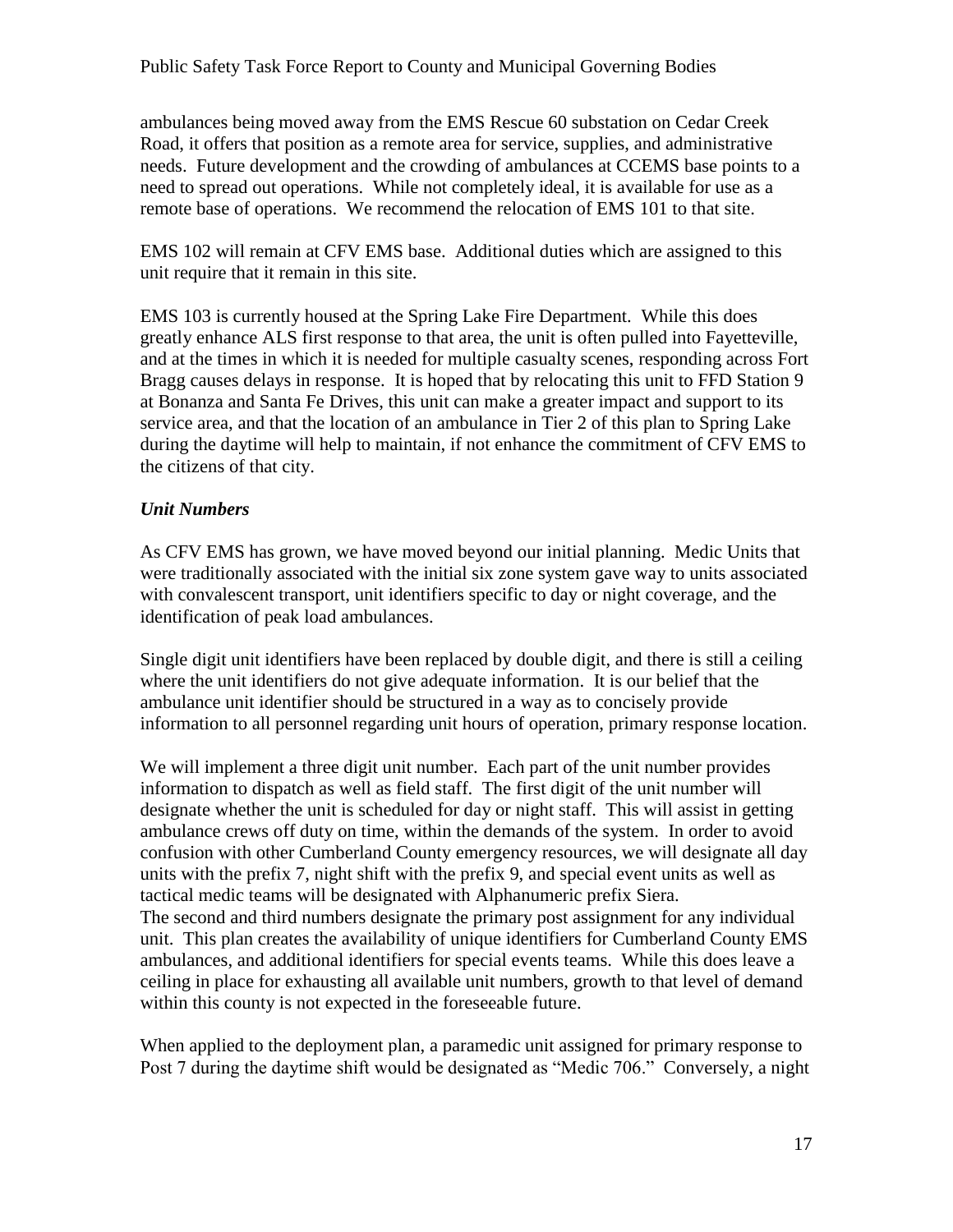shift unit with an intermediate level crew in the same post assignment would hold the designation of "Medic 906."

When applied in conjunction with ongoing placard projects, this allows for the rapid identification of resources on the scene. Scene commanders can rapidly identify ambulances with the highest level of efficacy, and lead paramedics will be able to identify at dispatch a unit with lower levels of error. Unit's out of posted areas due to call volume will be an automatic cue to Lead Medics to begin moving into a region to be available for rapid ALS back- that is dispatched to requests with a probability of high severity as defined by dispatch coding.

This numbering system will remove our current "ceiling" of unit identifiers and opens the possibility of expansion without concern for a revamping of the process.

#### *Ambulance Rotation*

While our goal is to improve the response of EMS crews to the first responders and community, the variety of shifts and start times restricts the movement of crews while maintaining uniform coverage of the county. Ultimately, when demand on the system is at its highest, all crews will need to show flexibility in covering the highest priority posts without concern for primary post assignment. The goal of this plan is a starting point. Further revision of this plan, based on system performance, will force adjustments to this prioritization.

It should be stressed that while the listing of tier one assignments do form the basis of a prioritization plan, the basic time slots assigned were designed to aid in system coverage and are not the highest priority posts. In times of high demand on the system, when limited resources are available, those resources will be placed in areas of greatest demand, in an effort to reduce response times.

Each unit will be assigned a primary response post on a daily rotating basis, within their tier of operation. Tier One crews will rotate numerically through Posts 1 through 7. This is our core units that provide 24/7 coverage on a day/night rotation.

Tier Two will have similar rotation within the coverage plan, with the exception of the Post 12 crew. Posts 8 through 11 have similar reporting times. With the minimal displacement of crew starting times associated with this tier, the one hour time difference associated with the crew start and ending times does not perceptibly create a concern for differences in coverage. EMS supervisors should be able to accommodate the rotation of these crews within the system.

The Post 12 crew, while important to the overall success of this plan falls into a time slot that does not easily rotate. Due to the difference in starting times, it will rotate with a Tier 3 crew assigned to Carvers Falls Fire Department, when available. These two units share a start/end time. At times when the staffing does not permit the coverage of both units, the higher priority post at FFD Station 5 will be staffed.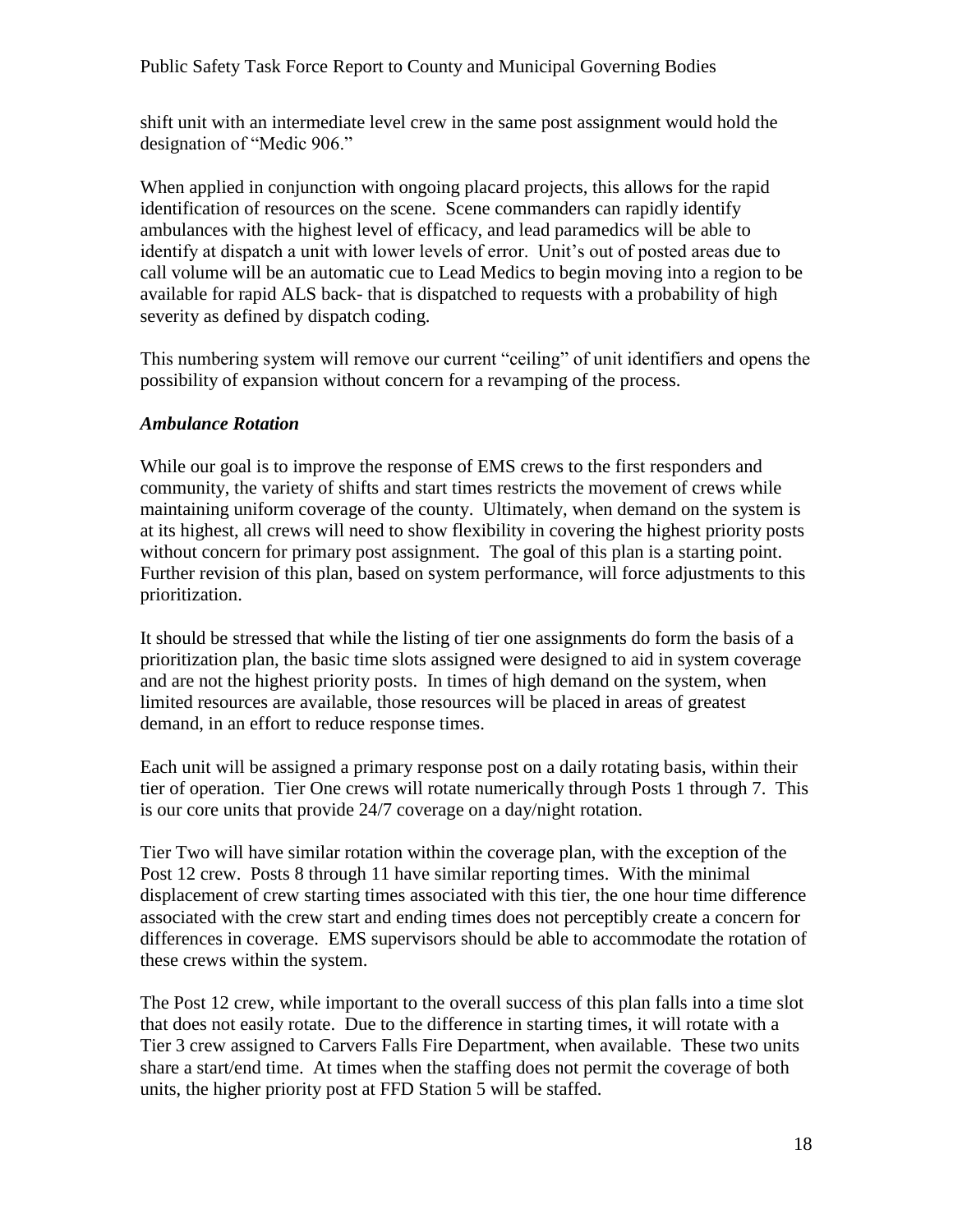This leaves one unit in Tier 3 that does not share a time slot with any other unit. This crew falls to the lowest priority post based on daily staffing levels. Expected/anticipated staffing does not take into effect system growth, or the availability of additional crews. The attached Appendices section is based only on the current staffing. It leaves available areas for growth of the system. As additional staffing becomes available, the priority of those units and the associated positioning is anticipated to change. This plan is intended to create flexibility in staffing as well as application.

#### *Expansion and Collapse of the Response System*

Spreading units out will only go so far to improve overall response times. In order for this or any plan to be effective, it requires that a more fluid approach be taken in ambulance dispatch. This plan is limited by the current staffing structure, with no additional units having been made available for coverage. While it does leave open the possibility of additional staffing, until more such resources are made available, it is forced to compensate by moving units throughout the county. This requires trigger points in ambulance dispatch that have not been attempted in the past.

The dispatch of a single unit does not require the movement of any ambulance units. By spreading out resources, we are taking a first step towards overlapping our coverage areas and reducing our overall response times. With the available overlap of resources, an ambulance when dispatched to a call still has the bordering ambulances available to provide coverage within the perceived response area. When a coverage area loses that overlap of coverage, it will require the movement of resources in order to provide coverage in areas of increased demand.

The movement of ambulances will be triggered by the dispatch of any two units in overlapping coverage areas. For instance, the dispatch of Post 3 (Person Street) would not require any ambulances to move. Coverage of the downtown area would be shared by Post 11 (FFD Station 4), Post 10 (Vander Fire Department) and Post 6 (Cotton Fire Department). Should another call inside of that area remove another resource such as Post 11, this would trigger an inward collapse of resources by moving Post 10 to the downtown area and Post 5 (Stedman Fire Department) to move in to cover the Vander post assignment.

Staffing levels during night time coverage, does not provide the ability to maintain this form of redundancy. Ambulance availability will take on even greater significance on how and where coverage will be available. Dispatchers will be expected to move resources into the highest demand areas during times of limited resources. Once again, the prioritization of the locations for placement of resources during the times of greatest demand will require that placement be *perceived* as the highest priority location until such time as statistical verification is made available for improved system design.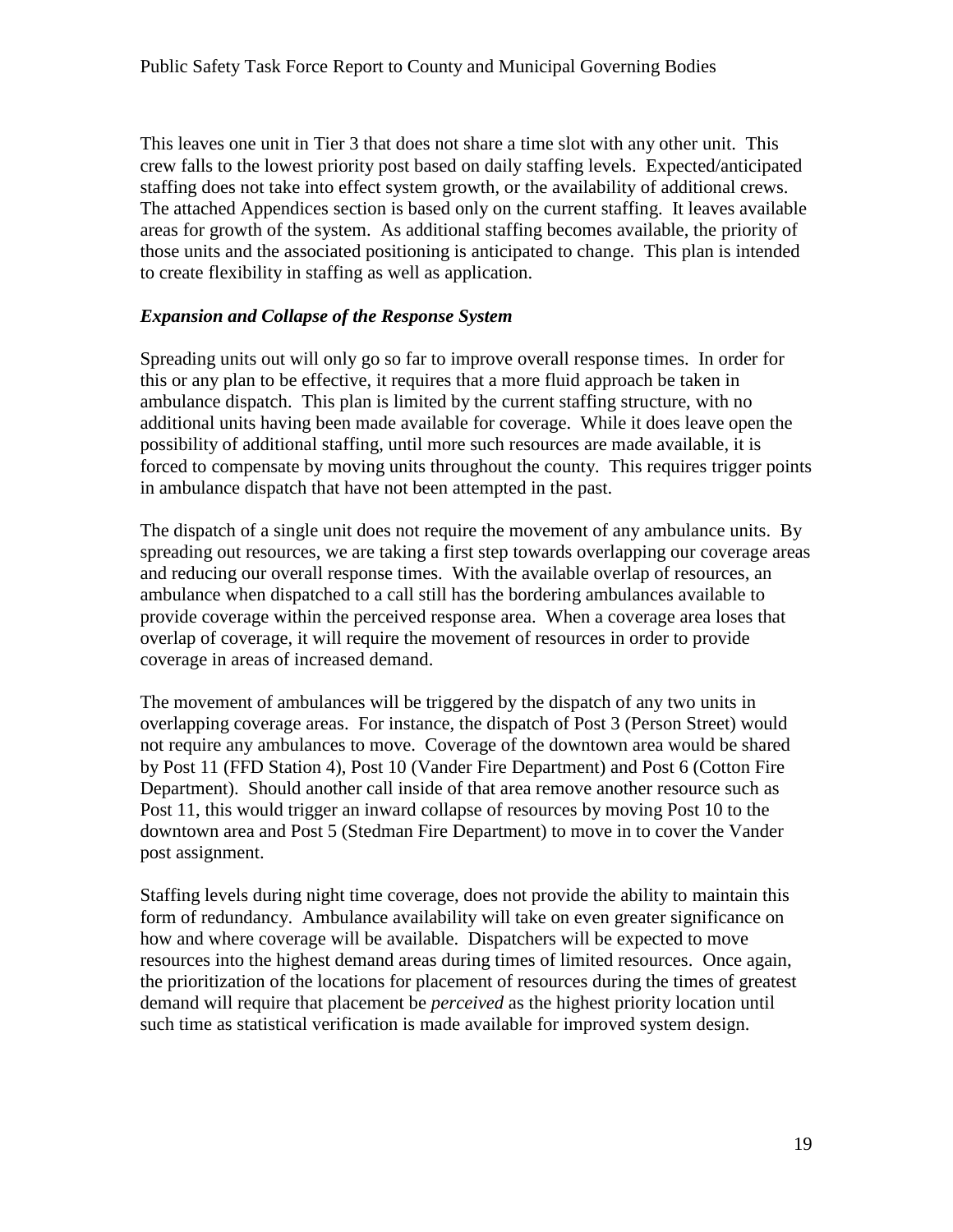#### *Implementation:*

As mentioned earlier, some system changes have been implemented where severe needs occurred and for this plan to be implemented as written. Many of these changes are related to the mindset of our crews and dispatch staff, while other changes are related to the schedules which our crews work.

One basic mindset change in relation to making this change function has to do with breaking away from the idea of Zone Assignments as opposed to Time Slot Assignments. Currently, our crews are assigned to a Zone. The Zone to which each crew is assigned refers both to the duty time that the crew is assigned, as well as a relevant area county fire station and area of coverage.

This plan is based upon the movement of vehicles within the county as needs change, and crews need to understand that the stations where they are primarily assigned are not going to be maintained throughout the day.

Ambulance crews will rotate time slots with the intent of causing minimal changes in the hours that each crew works. In order to cover this plan, some of the hours related to current assignments have been changed to better cover the deployment plan. A summary of these changes follows in Appendix 3.

Initial implementation of this plan requires meeting with the Cumberland County EOC, to conduct training on the new standards for EMS deployment and truck movement. Success of this approach requires communications staff to have a working knowledge of how to manage EMS vehicle rotations in times of high as well as low volume coverage. Table top drills, in concert with direct shift training and overview by EOC supervisors will allow the system to be tested prior to implementation. Developing a timeline for implementation of the plan will be dependent on this training.

EMS crews will also require additional in-services to prepare for implementation. Each crew member should be aware of the changes to the approach to ambulance deployment and utilization.

It should be stressed at this time, that while the system can work without additional resources, the implementation of GPS locators and the coming EOC CAD are critical to effective resource management. The investment in these two tools create the possibility of tracking to ensure that the closest unit is always dispatched to each emergency, and that weaknesses in the system are identified early and managed with changes to the deployment strategy. Upgrades to the technology of EMS dispatch are necessary for the management of future system growth.

#### *Conclusions:*

This plan, while an improvement over the historic CFV EMS deployment plan, has definite weaknesses. Certain questions remain that are based on the weaknesses associated with a technology poor system. The question of insuring that the closest unit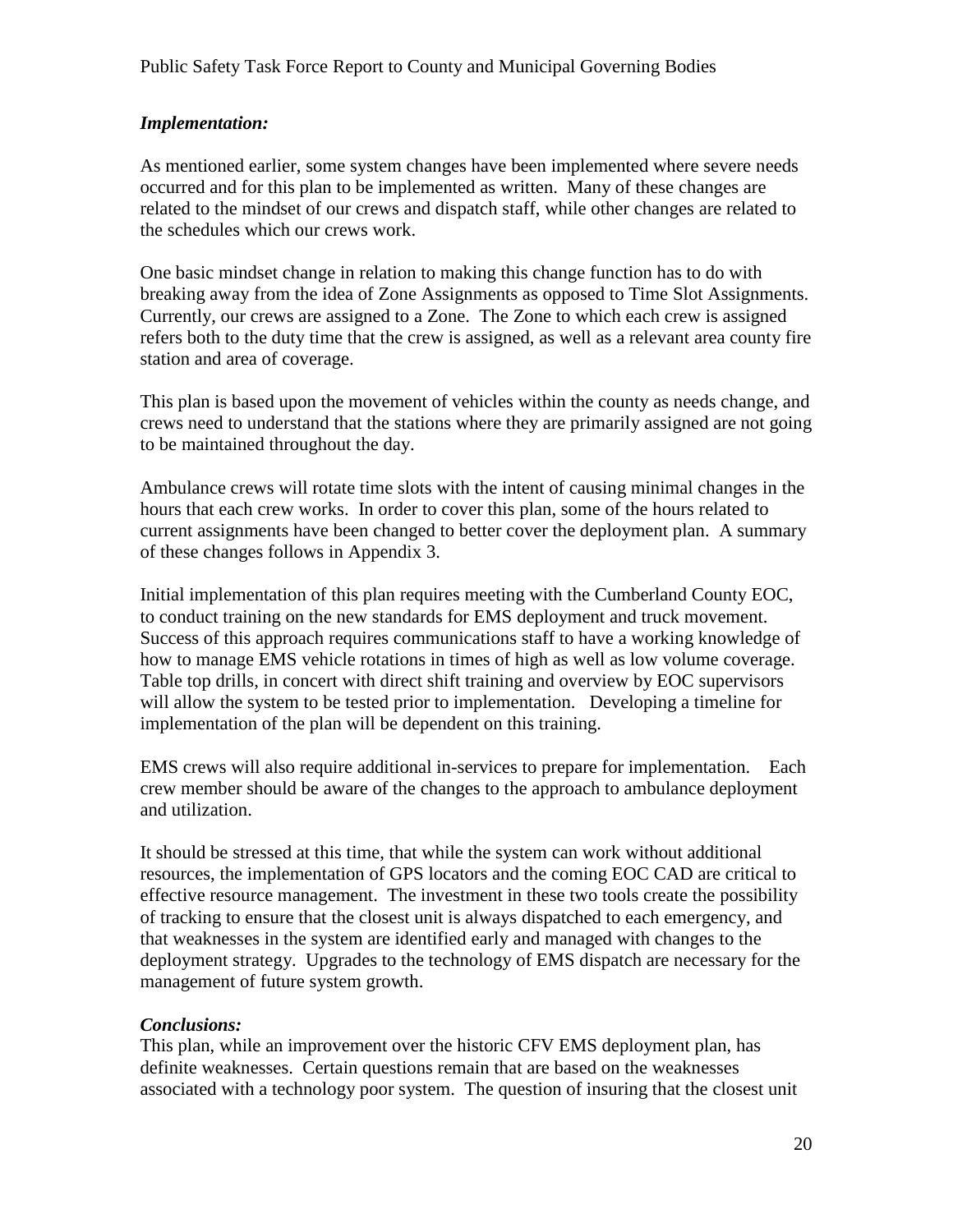is dispatched will not be answered without GPS tracking being made available to EOC operators. Without the presence of a CAD system within the EOC, the deployment plans are limited to perceptions instead of facts and run the risk of placing resources into areas of coverage that do not meet the actual system requirements. The tedious task of reevaluation in the system remains one of guesswork. This technology for addressing ambulance deployment has been available for nearly 20 years. Without improvements to the system, design for improvement works on little better than a blind approach. The proper tools need to be made available to this system if the answers to our improvement questions are to be addressed.

No plan for improvement can be as effective as desired without the presence additional staffing. At current levels, during the night shift, two calls in the right places are all that it takes to leave a third of the county without any coverage. It takes little foresight to realize that with minimal demand on the system at night, extended response times in excess of 20 minutes can and should be anticipated. For example current staffing model allows the following ambulance to population ratios based on the following: (ALS UNIT PER POPULATION)

|                      |       | Population: 356,105 <sup>*</sup> Coverage area: 661 Square miles Municipalities |               |  |
|----------------------|-------|---------------------------------------------------------------------------------|---------------|--|
| CURRENT: PEAK TIMES: |       |                                                                                 | 1:25,436      |  |
|                      | 24/7: |                                                                                 | 1:50,872      |  |
|                      |       | Average Response time:                                                          | 16:00 minutes |  |

This is not to say that improvement on the current system is not possible at current levels of support. The single greatest task that can be addressed in relation to the improvement of response times is in taking the limited resources of this system and making them as fluid as possible. A comprehensive, ongoing evaluation of the system is the only available indicator of the effectiveness of this plan. When properly performed, it will indicate the areas for our continued improvement. For example this recommendation staffing model allows the following ambulance to population ratios based on the following: (ALS Unit per Population) and (Contracted Response Expectations)

| RECOMMENDED: PEAK TIMES: |                        | 1:16,186            |
|--------------------------|------------------------|---------------------|
|                          | 24/7:                  | 1: 23,740           |
|                          | Average Response time: | Less than 9 minutes |

We started this project with the simple question, "*If you had only one ambulance*, where *would you put it?*‖ The attached priority model is our answer to that question. The validity of this model should be studied through the EMSAC (Emergency Medical Services Advisory Committee) system oversight and an evaluation of the impact on system response.

The final question regarding this plan lies in cost. What is the cost of making the changes recommended by this task force? An annual subsidy of \$8.2 million for EMS will be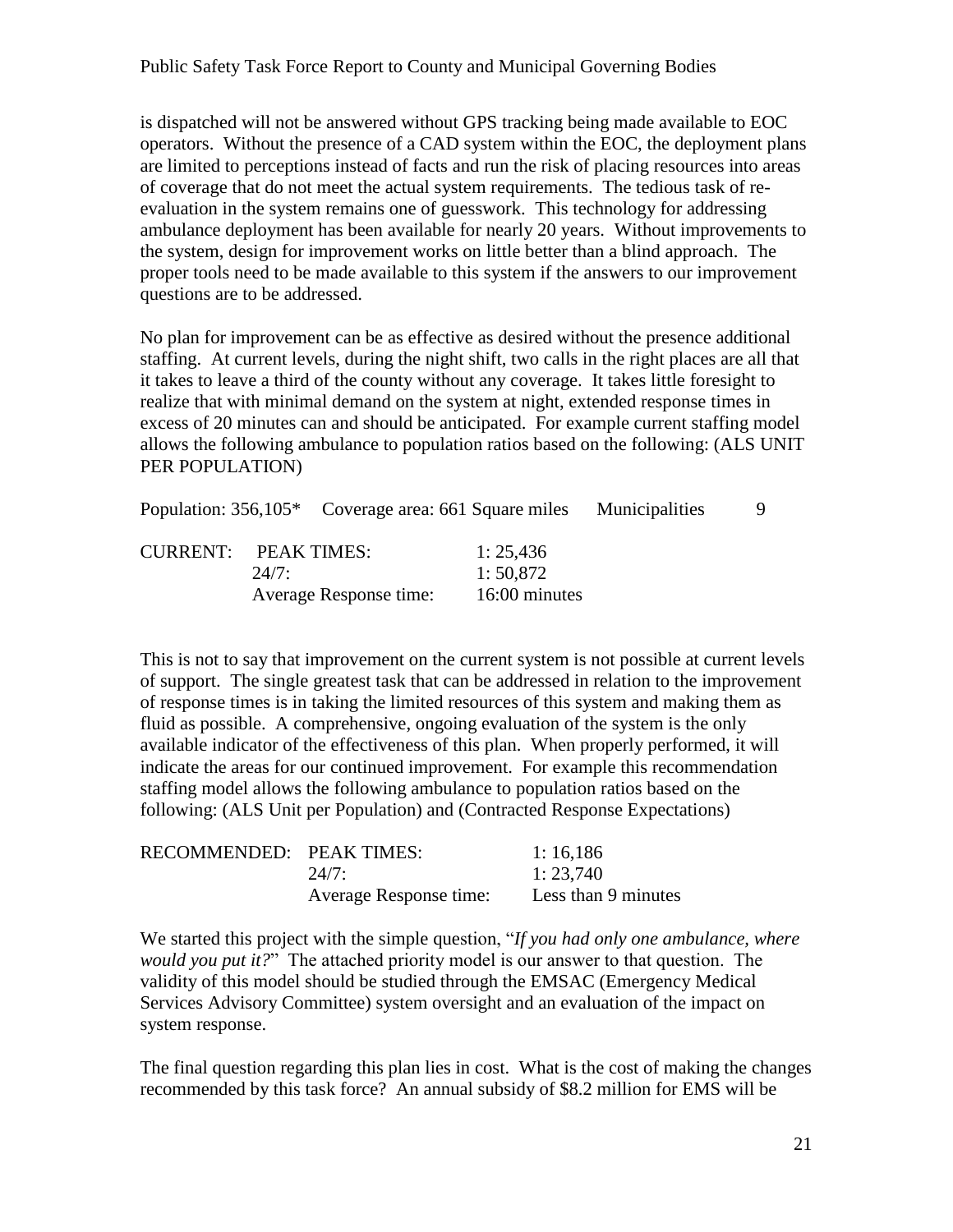needed to facilitate migration to a national standard response time and the infrastructure required to support those standards. Because there is currently no agreed upon "response" time" expectations, we recommend following NFPA 1710 and 1720 respectively as a start in the development of a five-year system plan.

In our system, changes already implemented we have attempted to remain as budget neutral as possible, however the changes are not sustainable without additional funding. As earlier stated, while patients treated are charged for services rendered, no municipality, township or citizen in Cumberland County pays for the availability of Advanced Life Support and is has taken a toll on the response system as a whole.

One thing is certain. The failure to address the issues of improved response time threatens this community. Our system resources are strained and require an attention to additional funding that is long past due. Even with additional staffing and vehicles, even with CAD systems and GPS locators, change in this Public Safety System is needed.

We welcome the opportunity to further develop this process, additional funding sources and the investment in our community.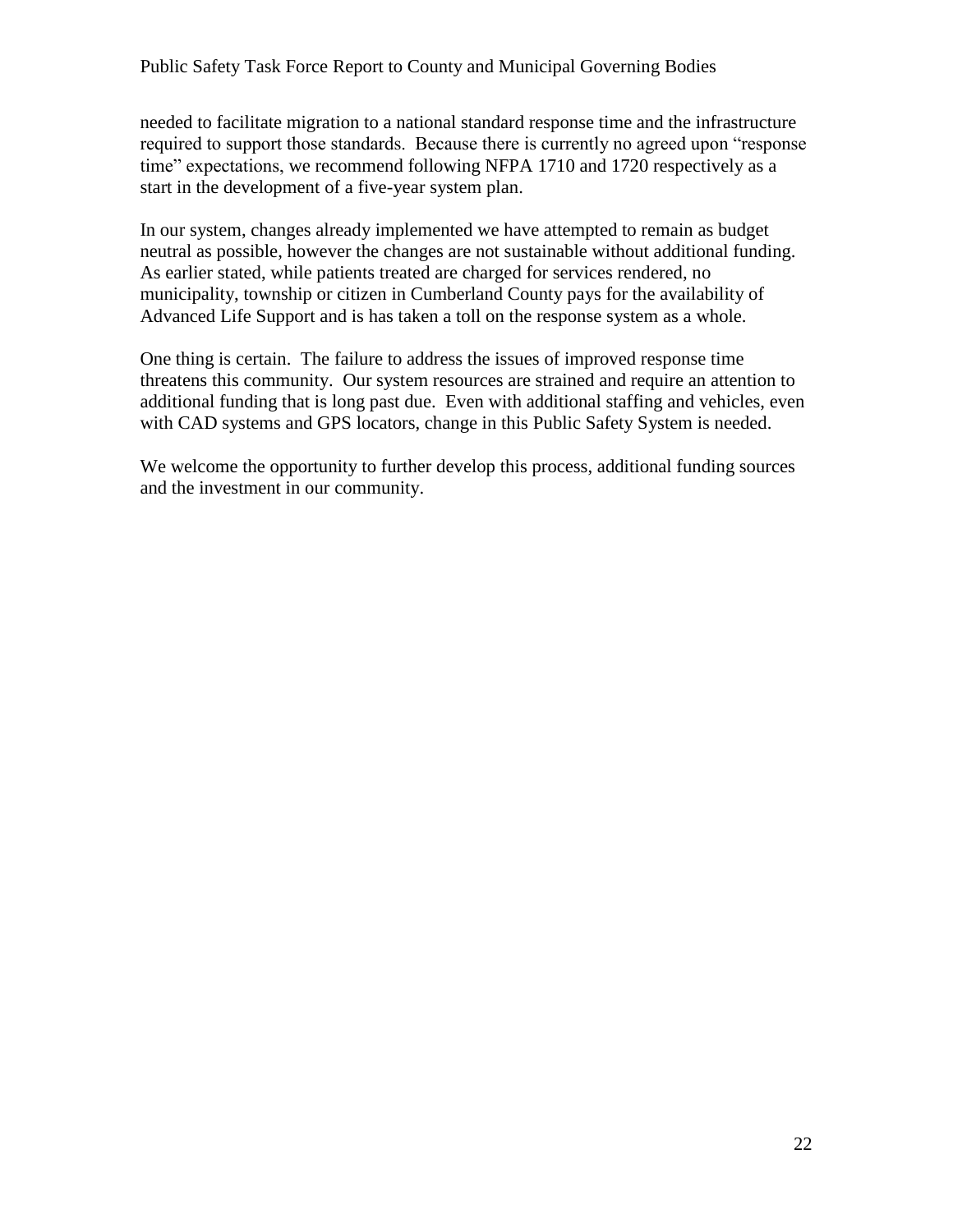| <b>Tier One</b>   | Post 1: Eastover Fire Department           |
|-------------------|--------------------------------------------|
|                   | Post 2: FFD Station 17                     |
|                   | Post 3: FFD Station 1                      |
|                   | Post 4: FFD Station 7                      |
|                   | Post 5: Stedman Fire Department            |
|                   | Post 6: Cotton Fire Department             |
|                   | Post 7: FFD Station 6                      |
| Tier Two          | Post 8: Grey's Creek Station 24            |
|                   | Post 9: Spring Lake Fire Department        |
|                   | Post 10: Vander Fire Department            |
|                   | Post 11: FFD Station 14                    |
|                   | Post 12: FFD Station 5                     |
| <b>Tier Three</b> | Post 13: FFD Station 8                     |
|                   | Post 14: Carver's Creek Fire Department 15 |
| <b>Tier Four</b>  | Post 15: FFD Station 3                     |
|                   | Post 16: Stony Point Fire Department 13    |
|                   | Post 17: Cedar Creek Fire Department 8     |
|                   | Post 18: Wade Fire Department 16           |
|                   | Post 19: FFD Station 12                    |
|                   | Post 20: Pearce's Mill Fire Department     |
|                   | Post 21: FFD Station 15                    |
|                   | Post 22: FFD Station 9                     |

| Appendix 1<br><b>Ambulance Tier Coverage</b> |  |
|----------------------------------------------|--|
|----------------------------------------------|--|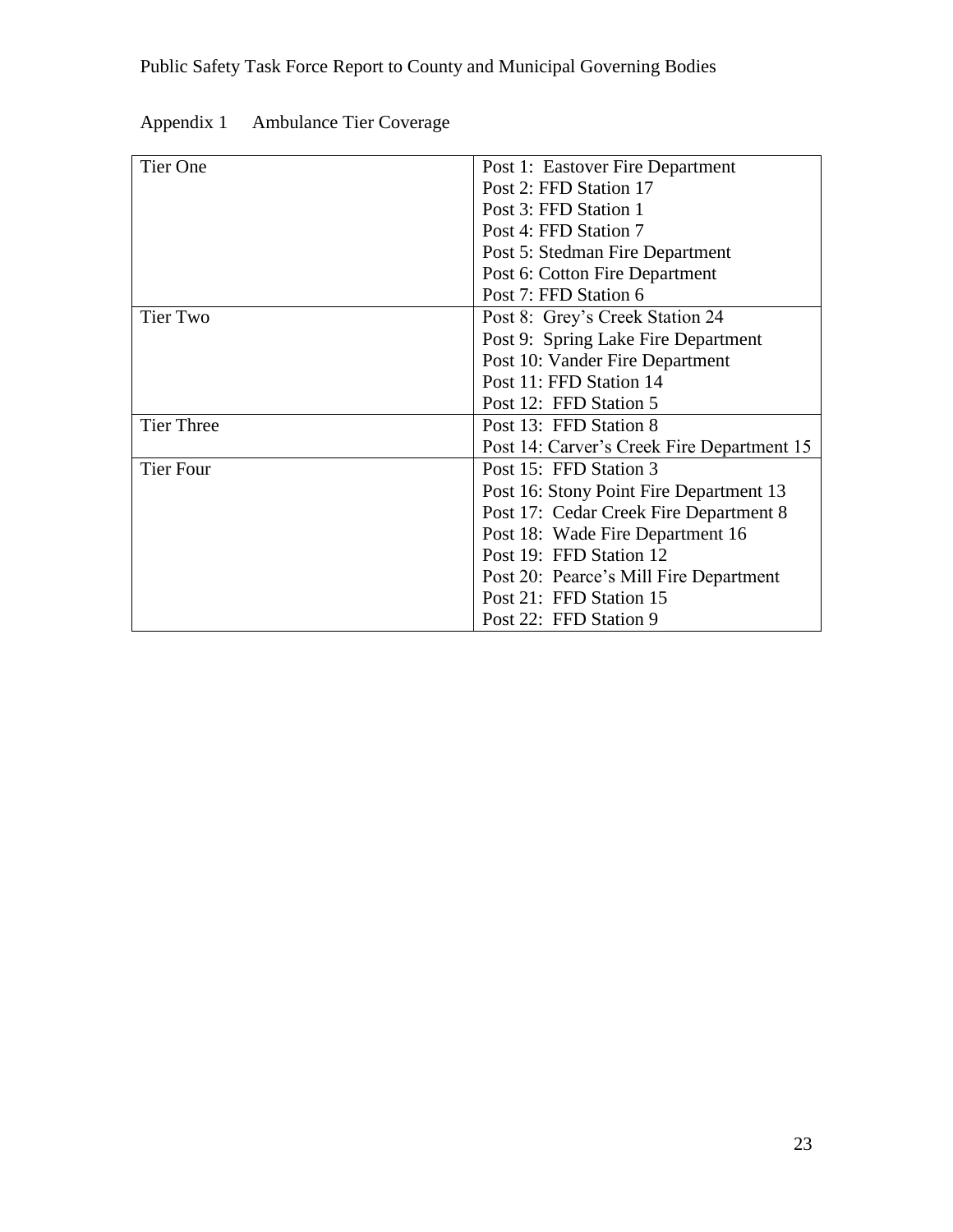| Appenuix 2<br><b>Priority Model</b> |                                                |
|-------------------------------------|------------------------------------------------|
| Level 1                             | Post 7                                         |
| Level 2                             | Post 7, Post 3                                 |
| Level 3                             | Post 7, Post 3, Post 2                         |
| Level 4                             | Post 7, Post 3, Post 2, Post 4                 |
| Level 5                             | Post 7, Post 3, Post 2, Post 4, Post 10        |
| Level 6                             | Post 7, Post 3, Post 2, Post 4, Post 10, Post  |
|                                     | 6                                              |
| Level 7                             | Post 7, Post 3, Post 2, Post 4, Post 10,       |
|                                     | Post 6, Post 1                                 |
| Level 8                             | Post 7, Post 3, Post 2, Post 4,                |
|                                     | Post 10, Post 6, Post 1, Post 8                |
| Level 9                             | Post 7, Post 3, Post 2, Post 4, Post 10, Post  |
|                                     | 6,                                             |
|                                     | Post 1, Post 8, Post 9                         |
| Level 10                            | Post 7, Post 3, Post 2, Post 4, Post 5, Post   |
|                                     | 6,                                             |
|                                     | Post 1, Post 8, Post 9, Post 10                |
| Level 11                            | Post 7, Post 3, Post 2, Post 4, Post 5, Post   |
|                                     | 6,                                             |
|                                     | Post 1, Post 8, Post 9, Post 10, Post 11       |
| Level 12                            | Post 7, Post 3, Post 2, Post 4, Post 5, Post   |
|                                     | 6,                                             |
|                                     | Post 1, Post 8, Post 9, Post 10, Post 11, Post |
|                                     | 12                                             |
| Level 13                            | Post 7, Post 3, Post 2, Post 4, Post 5, Post   |
|                                     | 6,                                             |
|                                     | Post 1, Post 8, Post 9, Post 10, Post 11,      |
|                                     | Post 12,                                       |
|                                     | Post 13                                        |
| Level 14                            | Post 7, Post 3, Post 2, Post 4, Post 5, Post   |
|                                     | 6,                                             |
|                                     | Post 1, Post 8, Post 9, Post 10, Post 11,      |
|                                     | Post 12                                        |
|                                     | Post 13, Post 14                               |
| Level 15                            | Post 7, Post 3, Post 2, Post 4, Post 5, Post   |
|                                     | 6,                                             |
|                                     | Post 1, Post 8, Post 9, Post 10, Post 11,      |
|                                     | Post 12                                        |
|                                     | Post 13, Post 14, Post 15                      |
| Level 16                            | Post 7, Post 3, Post 2, Post 4, Post 5, Post   |
|                                     | 6,                                             |
|                                     | Post 1, Post 8, Post 9, Post 10, Post 11,      |
|                                     | Post 12                                        |
|                                     | Post 13, Post 14, Post 15, Post 16             |

Appendix 2 Priority Model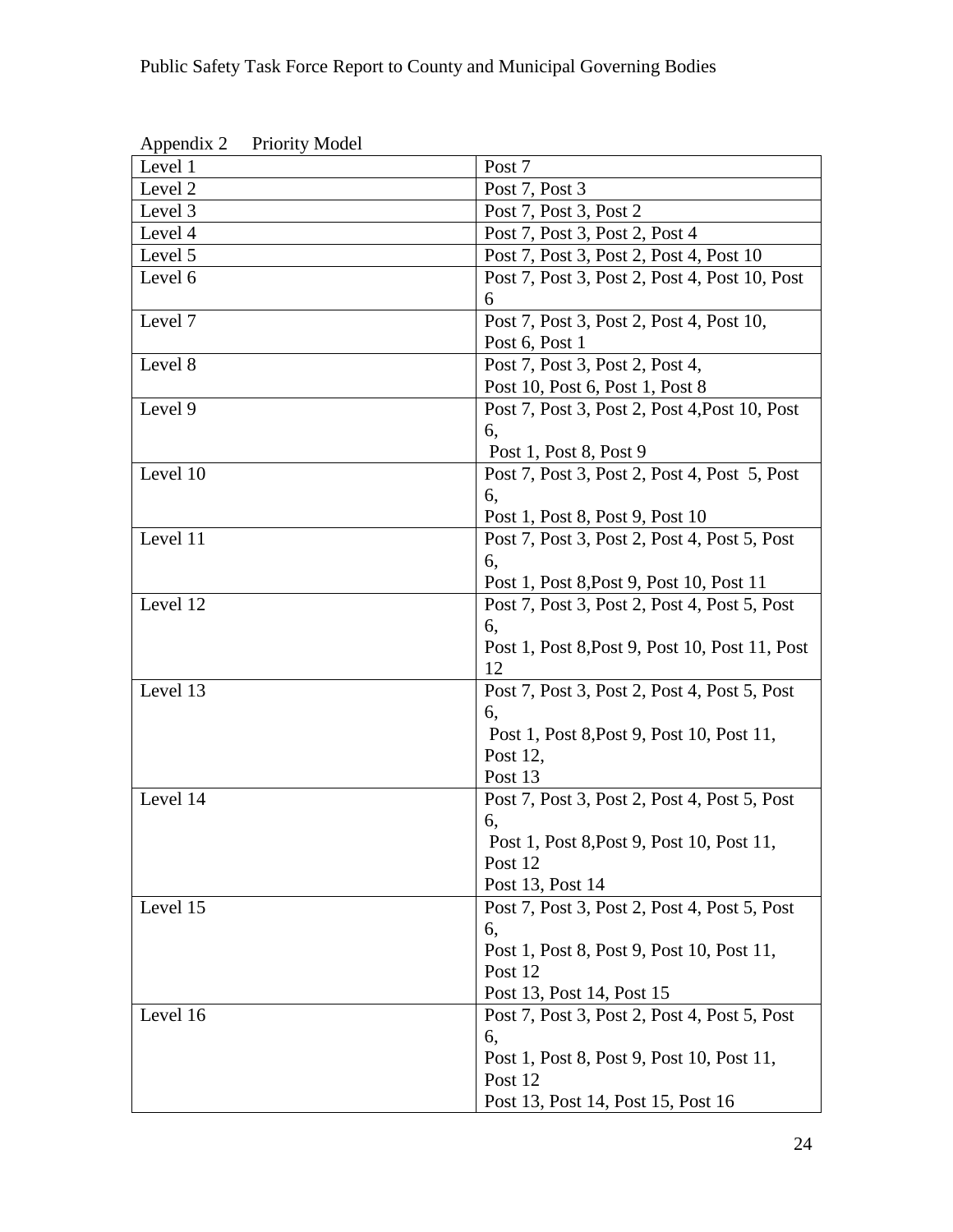| Level 17 | Post 7, Post 3, Post 2, Post 4, Post 5, Post |
|----------|----------------------------------------------|
|          | 6,                                           |
|          | Post 1, Post 8, Post 9, Post 10, Post 11,    |
|          | Post 12,                                     |
|          | Post 13, Post 14, Post 15, Post 16, Post 17  |
| Level 18 | Post 7, Post 3, Post 2, Post 4, Post 5, Post |
|          | 6.                                           |
|          | Post 1, Post 8, Post 9, Post 10, Post 11,    |
|          | Post 12,                                     |
|          | Post 13, Post 14, Post 15, Post 16, Post 17, |
|          | Post 18                                      |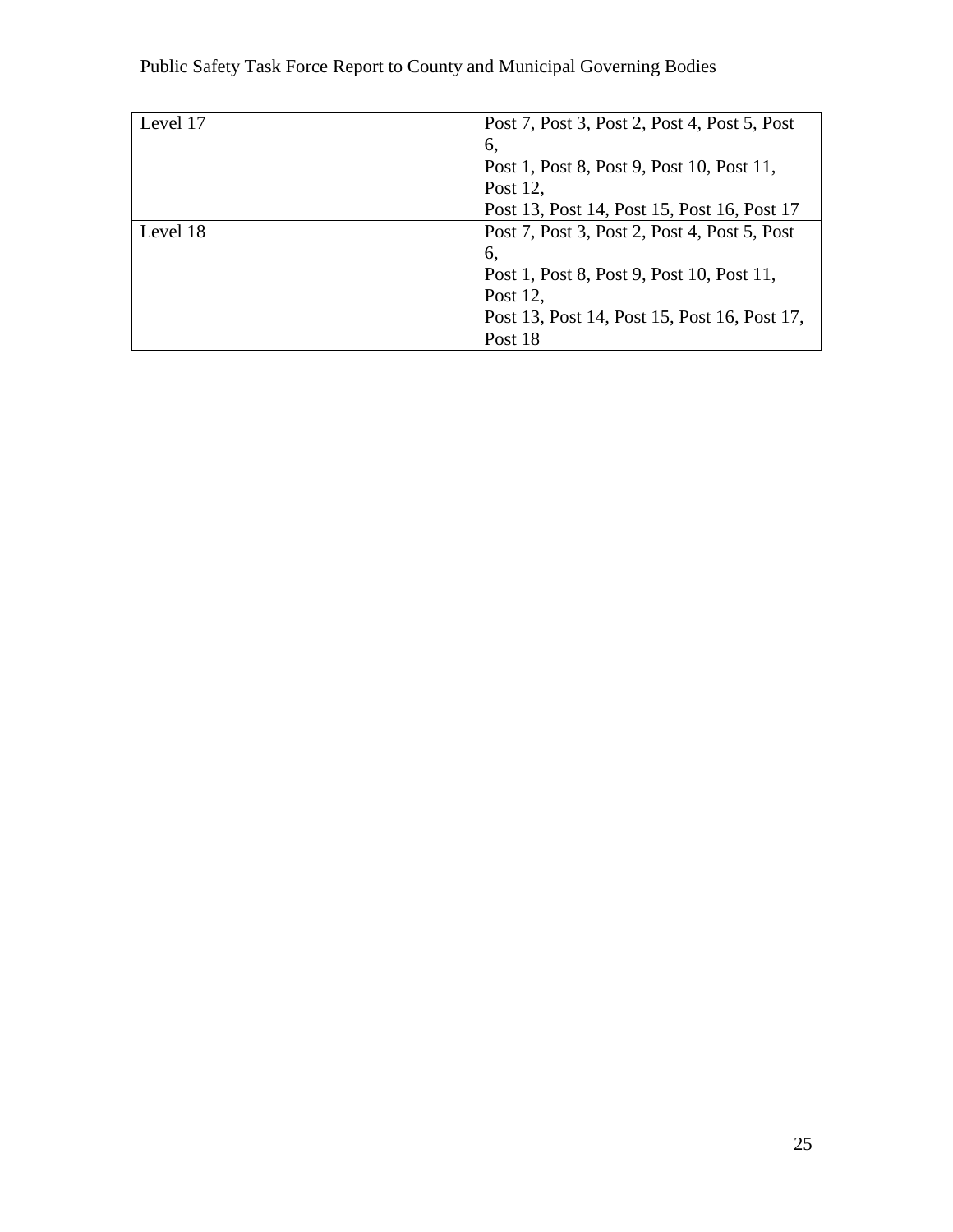| <b>Current Zone/Time Slot</b> | <b>Current Assignment</b>         | <b>Related Change</b>         |
|-------------------------------|-----------------------------------|-------------------------------|
| Medic $1/11$                  | <b>Eastover Fire Department</b>   | Post 1 remains with           |
| 0800-2000/2000-0800           |                                   | primary assignment to         |
| 7 days a week                 |                                   | Eastover, with time slot      |
|                               |                                   | changing to                   |
|                               |                                   | 0700-1900/1900-0700           |
|                               |                                   | 7 days a week                 |
| Medic $2/12$                  | FFD Station 17                    | Time slot changes to          |
| 0800-2000/2000-0800           |                                   | 0700-1900/1900-0700           |
| 7 days a week                 |                                   | 7 days a week                 |
| Medic $3/13$                  | FFD Station 9                     | Time slot remains             |
| 0800-2000                     |                                   | unchanged,                    |
| 7 days a week                 |                                   | <b>Station Changes to FFD</b> |
|                               |                                   | Station 6                     |
| Medic 4/14                    | FFD Station 7                     | Time slot changes             |
| 0700-1900/1900-0700           |                                   | 0800-2000/2000-0800           |
| 7 days a week                 |                                   |                               |
| Medic $5/15$                  | <b>CCEMS</b> Base                 | Station assignment changes    |
| 0700-1900/1900-0700           |                                   | to Post 3, FFD Station 1 and  |
| 7 days a week                 |                                   | time slot changes to          |
|                               |                                   | 0800-2000/2000-0800           |
|                               |                                   | 7 days a week                 |
| Medic $6/16$                  | <b>Hope Mills Fire Department</b> | Station assignment            |
| 0700-1900/1900-0700           | <b>Cotton Fire Department</b>     | unchanged.                    |
| 7 days a week                 |                                   | Time slot changes             |
|                               |                                   | 0800-2000/2000-0800           |
|                               |                                   | 7 days a week.                |

Appendix 3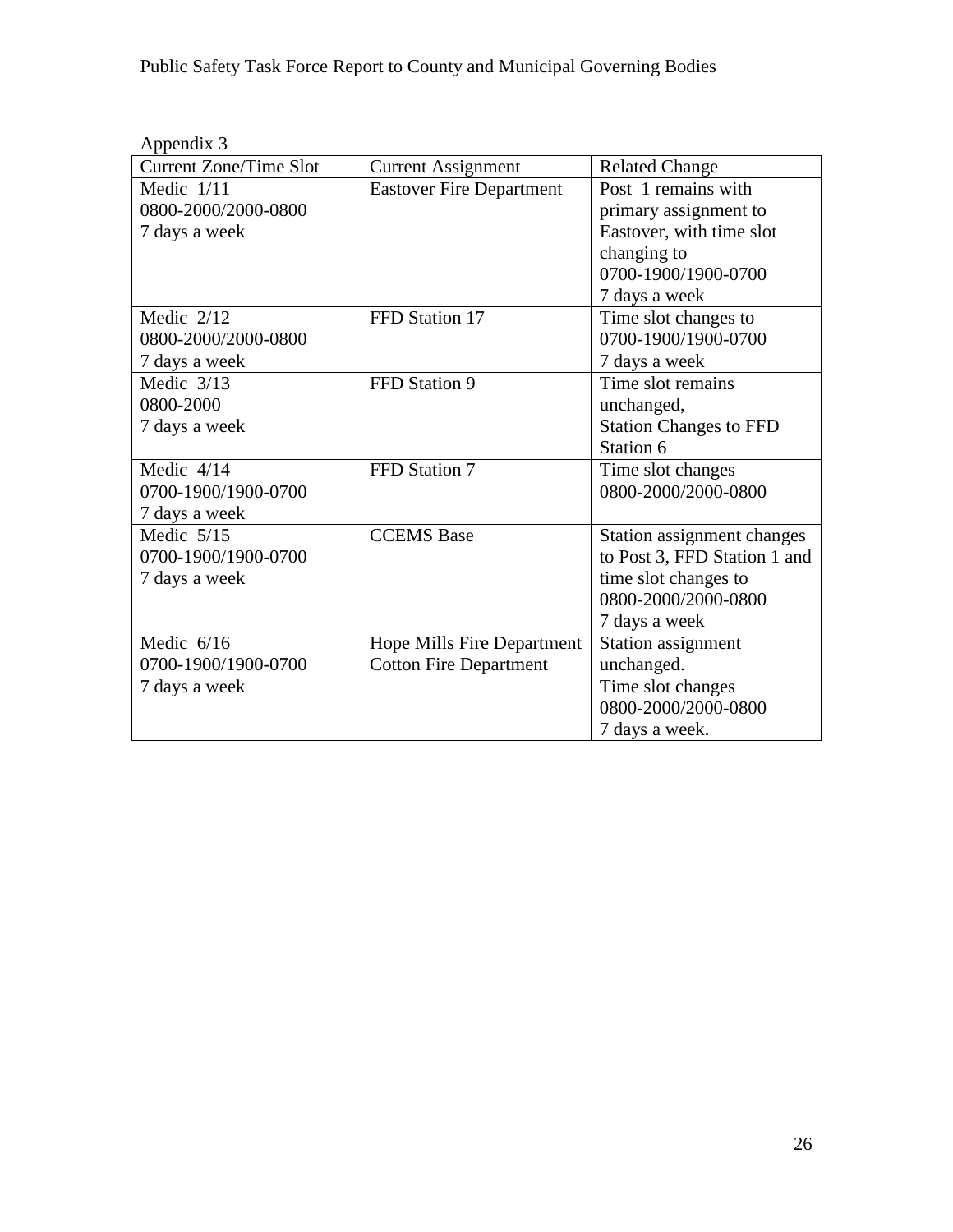| <b>Current Zone/Time Slot</b> | Assignment         | <b>Related Change</b>         |
|-------------------------------|--------------------|-------------------------------|
| Medic 7                       | <b>EMS</b> Base    | Hours from Medic 7, Medic     |
|                               |                    | 9, and Medic 10 adjusted to   |
|                               |                    | create 2 units for coverage 7 |
|                               |                    | days a week.                  |
| Medic 8                       | Rescue 60/EMS Base | Hours related to Medic 8/18   |
| $0900 - 2100$                 |                    | will be combined to form      |
| 7 days a week                 |                    | 24 hour a day/7 day per       |
|                               |                    | week coverage. Time slot      |
|                               |                    | moves 0700-1900               |
|                               |                    | 7 days a week.                |
| Medic 18                      | Rescue 60/EMS Base | Hours change, doing away      |
| 2000-0600<br>$Monday -$       |                    | with holes in coverage and    |
| Thursday                      |                    | doubling of coverage. Day     |
| 2000-0800 Friday              |                    | switches to 0700-1900.        |
| 1900-0700<br>Saturday,        |                    | Nights change to 1900-0700    |
| Sunday                        |                    | 7 days a week. MAY be         |
|                               |                    | able to align shifts to work  |
|                               |                    | with school schedules.        |
| Medic 9                       | <b>EMS</b> Base    | Hours from Medic 7, Medic     |
|                               |                    | 9 and Medic 10 adjusted to    |
|                               |                    | create 2 units for coverage 7 |
|                               |                    | days a week.                  |
| Medic $10$                    | <b>EMS</b> Base    | Hours from Medic 7, Medic     |
|                               |                    | 9 and Medic 10 adjusted to    |
|                               |                    | create 2 units for coverage 7 |
|                               |                    | days a week.                  |
| Medic 17                      | FFD Station 8      | Hours remain the same.        |
| 1600-0000                     |                    | Falls into Tier 3 coverage,   |
| 7 days a week                 |                    | rotating as possible, limited |
|                               |                    | by staffing availability.     |

Appendix 3 (Continued)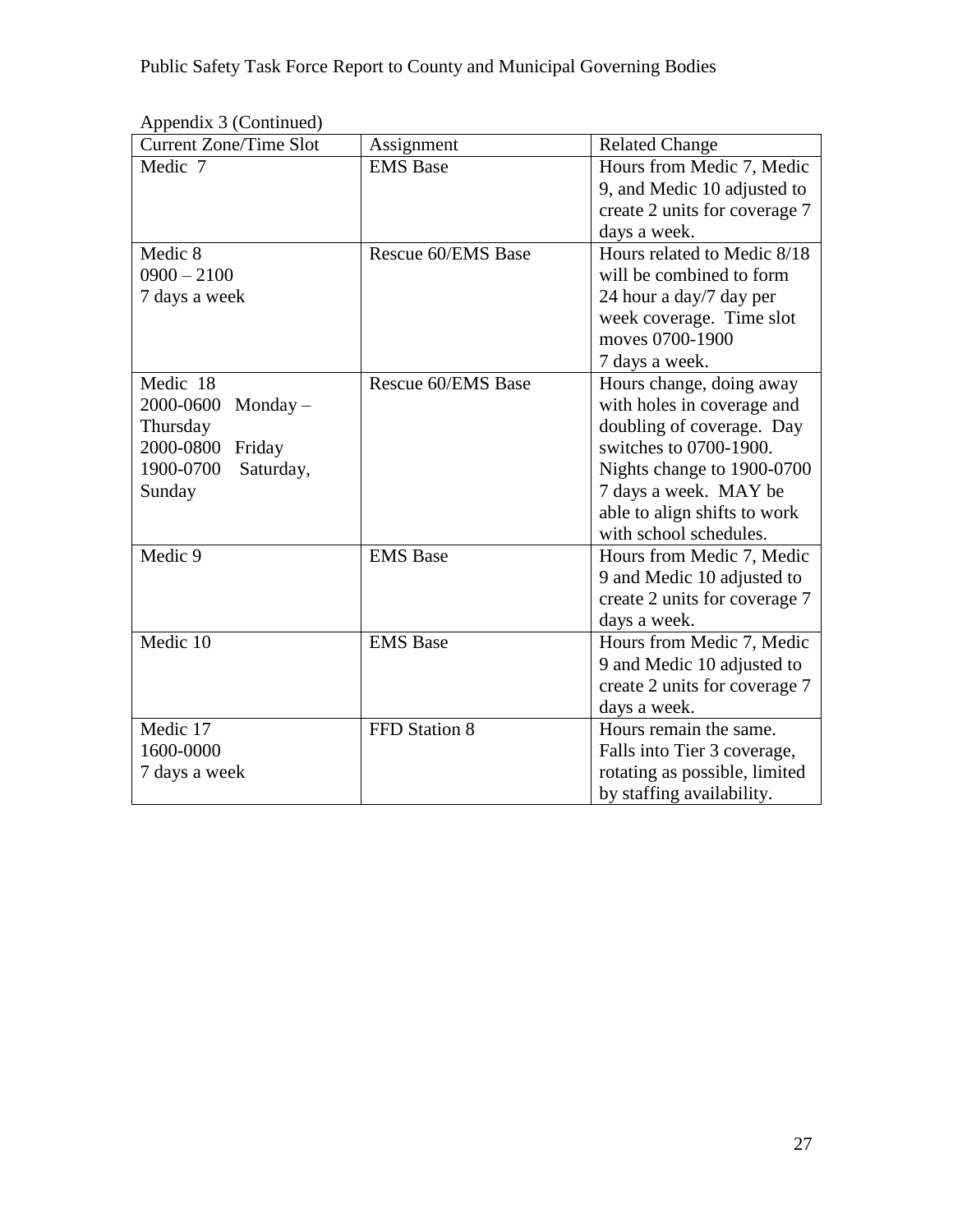| $\mu$ reponding $\sigma$ (committee)<br>Medic 20 | <b>EMS</b> Base | Hours remain the same,        |
|--------------------------------------------------|-----------------|-------------------------------|
| 0700-1900                                        |                 | placed into Tier 2 coverage,  |
| 7 days a week                                    |                 | 7 days a week. Paramedic      |
|                                                  |                 | Staffed. Now goes to          |
|                                                  |                 | rotating primary assignment.  |
| Medic 21                                         | <b>EMS</b> Base | Receives hours from           |
| 0800-1600 M-F                                    |                 | removal of Medic 24 and is    |
|                                                  |                 | staffed Monday through        |
|                                                  |                 | Friday, 0800-2000             |
| Medic 22                                         | <b>EMS</b> Base | Medic 24 hours are moved      |
| 1000-1800 M-F                                    |                 | to give 2 hours each to       |
|                                                  |                 | Medic 22 and Medic 25         |
|                                                  |                 | creating a time slot for 1000 |
|                                                  |                 | $-2000$ M-F                   |
| Medic 24                                         | <b>EMS</b> Base | Hours from this unit will be  |
| $1600 - 2400$                                    |                 | split up and combined with    |
| 7 days a week                                    |                 | other units to extend         |
|                                                  |                 | coverage later during peak    |
|                                                  |                 | demand hours.                 |
| Medic 25                                         | <b>EMS</b> Base | Medic 24 hours are moved      |
| $1000 - 1800$ M-F                                |                 | to give 2 hours each to       |
|                                                  |                 | Medic 22 and Medic 25         |
|                                                  |                 | creating a time slot for 1000 |
|                                                  |                 | $-2000$ M-F                   |

Appendix 3 (Continued)

Appendix 4 Projected Shift Starting Times:

| $\circ$<br>$07:00 - 19:00/19:00 - 07:00$ | Tier One   | Posts $1,2,3$  |       |
|------------------------------------------|------------|----------------|-------|
| $08:00 - 20:00/20:00 - 08:00$            | Tier One   | Posts 4,5,6,7, |       |
| $08:00 - 20:00$                          | Tier Two   | Posts 9, 11    |       |
|                                          | days/week  |                |       |
|                                          | Tier Two   | Post 10        | $M-F$ |
| $10:00 - 20:00$                          | Tier Two   | Post 12        | $M-F$ |
|                                          | Tier Three | Post 14        |       |
|                                          | days/week  |                |       |
| $16:00 - 00:00$                          | Tier Three | Post 13        |       |
|                                          | days/week  |                |       |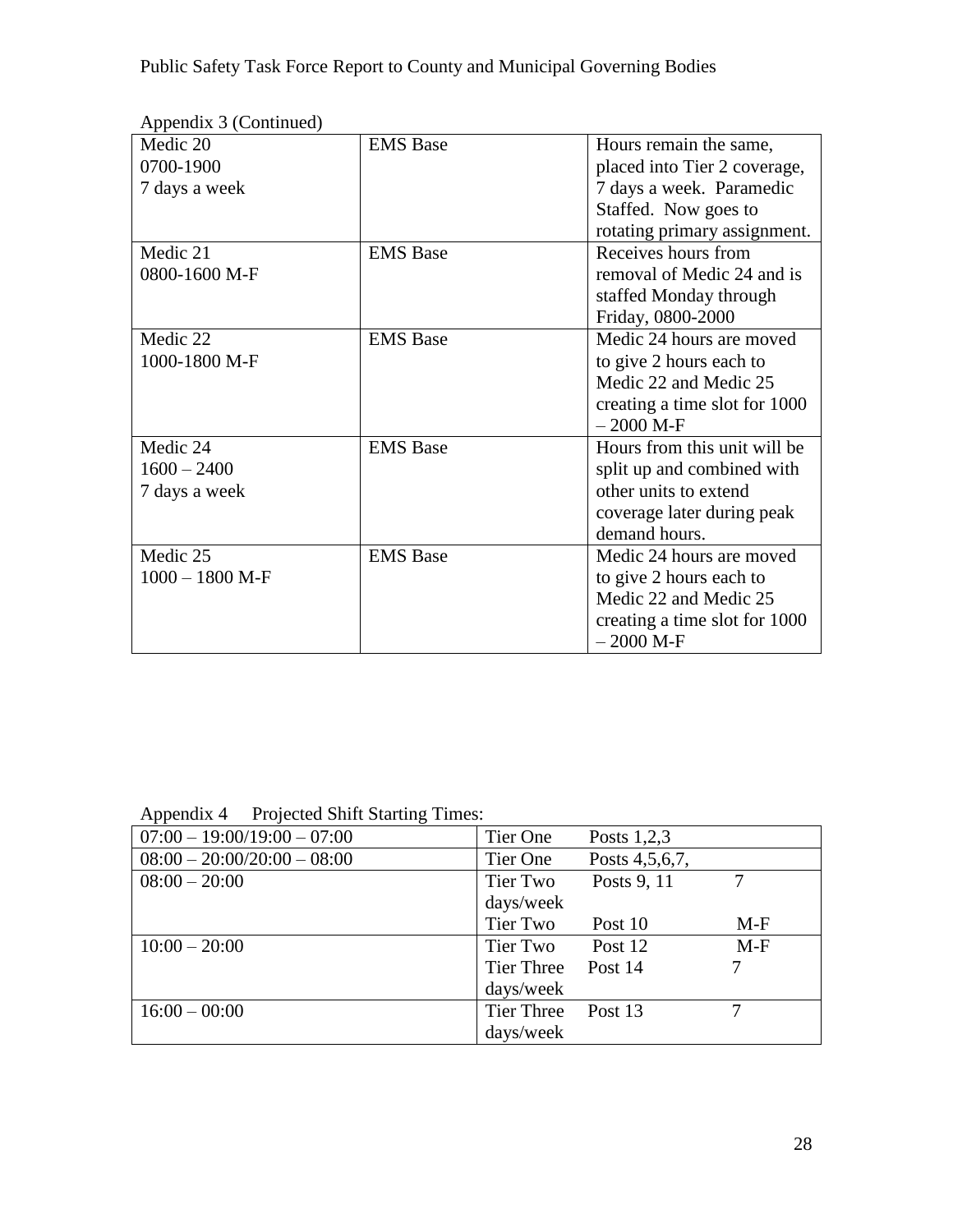# FIRE SERVICE

- Provide fire service by the closest unit to the event, regardless of political jurisdictions, resulting in seamless service across the county
- Provide effective and efficient fire service at a fair cost and reasonable response time
- Increase funding to low-wealth departments
- Adhere to "best practice" standards
- Develop uniform countywide standard operating procedures

#### **Executive Fire Summary**

This report is the result of a 13-month local fire/rescue, EMS and emergency communications review by an appointed public safety task force of local emergency services professionals from Cumberland County and the municipalities. It spells out recommendations for how the services should be evaluated, improved and expanded in the future, utilizing local resources to meet both local and overall system demands based on nationally recognized standards, growth, technology, and new and modern best practices.

Fire service in Cumberland County is paid for by property owners through property taxes initially instituted in the 50s and 60s for the purpose of protecting lives and property from the threat of fire. Municipal fire protection is also funded through taxes levied on citizens. However, over the years many unfunded mandates such as hazardous material response, rescue, emergency medical, as well as responding to natural and man-made disasters and domestic terrorism, were added to the required services without changing the method of funding.

It should be noted that Cumberland County fire service gives the best possible protection against an often very challenging and occasionally life-threatening set of risks. While the fire service can be justifiably proud of its many accomplishments, it is entirely reasonable that from time to time, provided services should be examined to ensure that the service has adequate funding sources and that services are delivered in a cost-effective manner.

Recently, there have been concerns and debate about the Cumberland County fire service. The PSTF recognizes that overall the fire system is deficient and critically under-funded. The current antiquated fire tax system based on property values fails to provide adequate funding to meet service demands.

The PSTF, established by county and municipal managers, worked independently and objectively to carry out a comprehensive review and offer final recommendations.

The task force did not realize until after we started our journey just how much potential transformation is possible here in Cumberland County with an adequate funding source. We were struck by the reality of the extent to which our county fire service, once a leader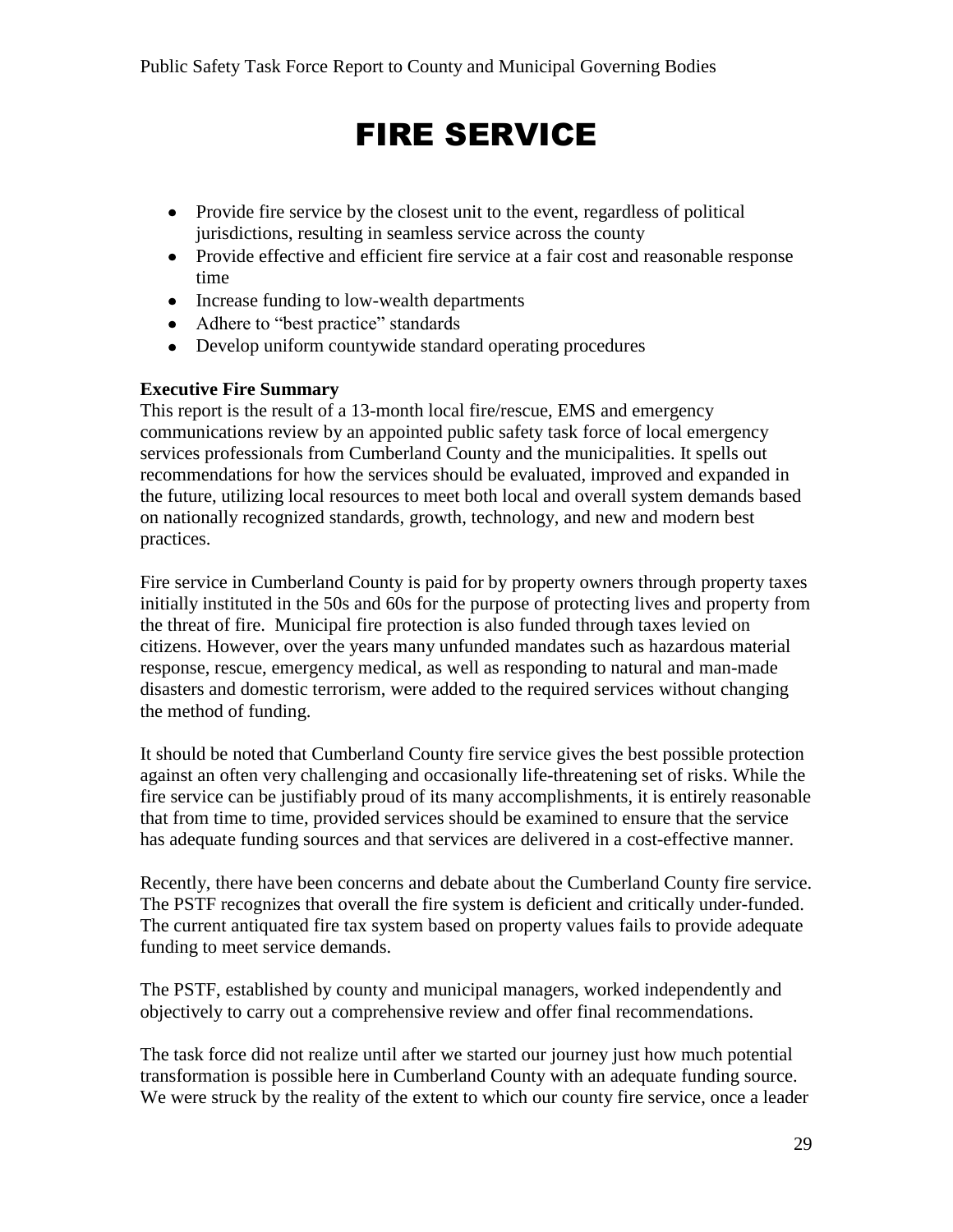in North Carolina, has fallen behind other counties, with similar demographics, in terms of service delivery due to inadequate funding.

No one group can be blamed for this current state of service delivery, and certainly all involved in the fire and emergency services must accept their share of responsibility. Cumberland County officials should clearly define service expectations for the county fire service. Challenging inter-agency relationships, the lack of clear guidance set forth in antiquated fire protection contracts and an antiquated funding source are additional issues.

Changes and new best practices are feasible only with aggressive fundamental and overall system modifications. The Cumberland County Fire & Emergency Services (Fire\Rescue–EMS–Communications) require a much needed overhaul to bring them into line with best practices in order to meet current and future public service demands. However, without fundamental funding changes, required system changes cannot be accomplished or obtained as needed.

Adequate funding with proper oversight and system requirements is the cornerstone to providing emergency services to the public in order to meet both national standards set out in NFPA 1201 (Providing Emergency Services to the Public); NFPA 1710 (Organization and Deployment of Fire Suppression Operations, Emergency Medical Operations, and Special Operations to the Public by Career Fire Departments); and NFPA 1720 (Organization and Deployment of Fire Suppression Operations, Emergency Medical Operations, and Special Operations to the Public by Volunteer Fire Departments).

Note that the PSTF utilized the National Fire Protection Agency (NFPA), as well as Insurance Services Office (ISO) standards to evaluate our various levels of fire service. The PSTF also felt that as a fair-minded evaluation process, the NFPA and ISO presented the fairest assessment of service delivery. Finally, the PSTF agrees that it is important to recognize both the need for immediate change and the benefits that can be achieved from implementing the recommendations set forth in this report.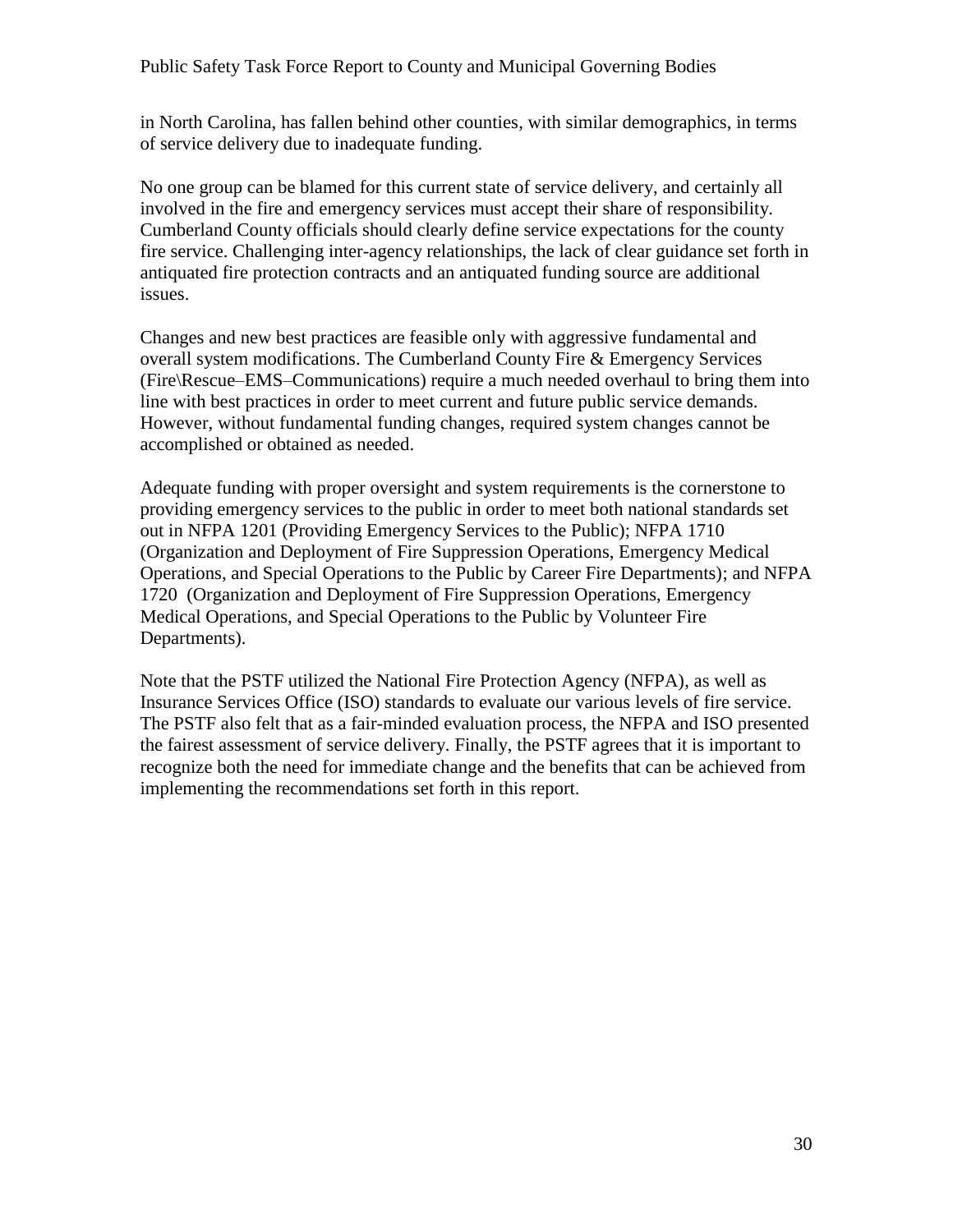### **Fire/Rescue & Medical First-Responder Service Delivery**

Fire/rescue and emergency medical services in Cumberland County are provided by nineteen (19) independent fire, rescue and emergency response agencies. Although independent in character, our agencies are interdependent upon each other operationally. For example, the majority of fire districts are unable to provide a full first-alarm assignment without the assistance of adjoining jurisdictions.

Demographic and geographic differences between municipal and rural fire districts affect the dispensation of a standardized fire\ rescue and EMS service delivery. The chart below describes key Cumberland County demographics & characteristics.

| <b>Area Name</b>            | <b>2000</b>   | <b>NC 2008 Estimate</b> | <b>Sq Miles</b>  | Pop per Sq       | # Fire          |
|-----------------------------|---------------|-------------------------|------------------|------------------|-----------------|
|                             | <b>Census</b> |                         |                  | <b>Mile</b>      | <b>Stations</b> |
| <b>Fayetteville</b>         | 121,015       | 181,481                 | 93.23            | 1,946.59         | <b>16</b>       |
| Eastover*                   | 3,542         | 3,744                   | 11.39            | 328.71           | $\bf{0}$        |
| Falcon*`                    | 343           | 328                     | 1.32             | 248.48           | $\mathbf{0}$    |
| Godwin*                     | 112           | 124                     | 0.52             | 238.46           | $\mathbf{0}$    |
| <b>Hope Mills</b>           | 11,237        | 13,496                  | 6.86             | 1,967.35         | $\mathbf{1}$    |
| Linden*                     | 127           | 142                     | 0.39             | 364.1            | $\mathbf{0}$    |
| <b>Spring Lake</b>          | 8,098         | 8,450                   | 4                | 2,112.50         | $\mathbf{1}$    |
| Stedman*                    | 664           | 824                     | 1.67             | 495.81           | $\mathbf{0}$    |
| Wade*                       | 510           | 605                     | 1.74             | 347.7            | $\mathbf{0}$    |
| <b>County – Rural Areas</b> |               | 74,337                  | 484.39           | 654.25           | <b>18</b>       |
| <b>Fort Bragg</b>           |               | 39,150                  | 73.53            | 532.44           | 6               |
| <b>Total 2008 Estimates</b> |               | 316,914                 | $\boldsymbol{0}$ | $\boldsymbol{0}$ | 42              |

**(Source – Cumberland County GIS)\*** Fire, Rescue & Medical 1st Responder Service is provided by the Rural Fire Department serving both the municipal and rural area. - - - See attached GIS map ---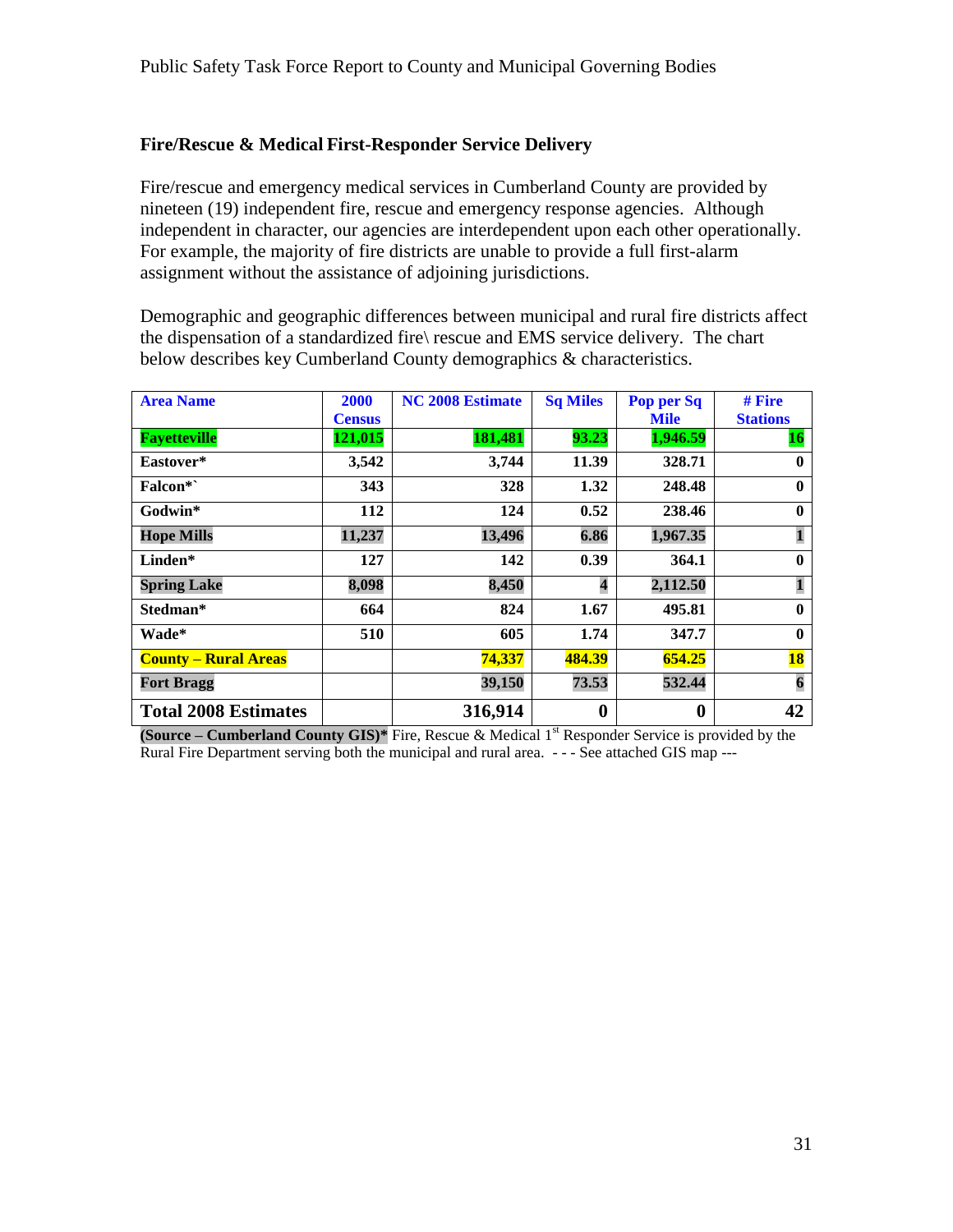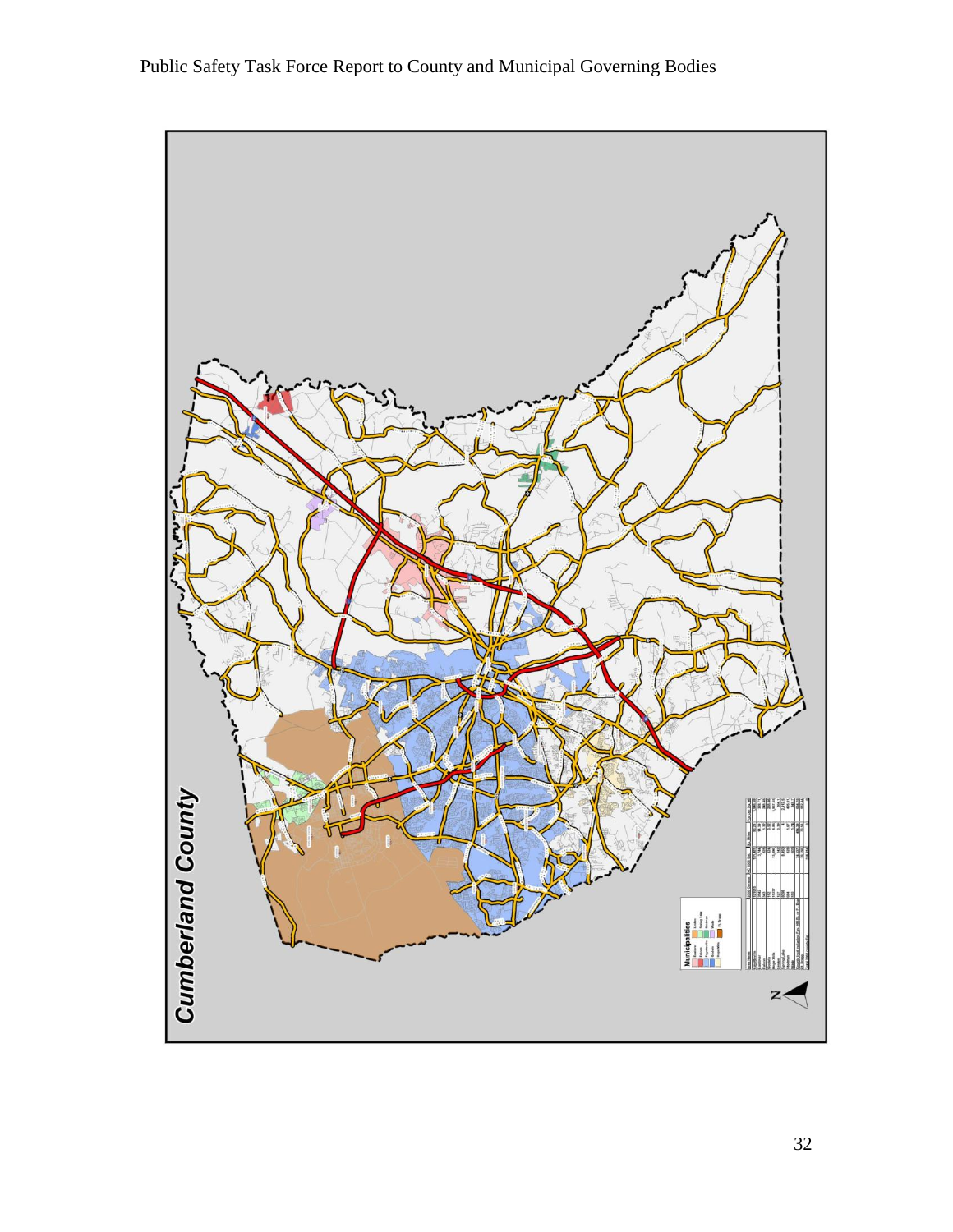The county serves a combination of urban, suburban, rural and wild-land densities with an average population density of 654.25 inhabitants per square mile. Major municipalities within Cumberland County are denser with an average population density of 2,008.81 inhabitants per square mile. The fire protection service areas for both rural and municipal fire districts also vary substantially, and the 18 fire stations within the unincorporated areas of Cumberland County serve an average of 26.91 square miles, while those within a major municipality (Fayetteville, Hope Mills and Spring Lake) serve an average of 5.82 square miles resulting in more rapidly emergency response times.

The study also identified inconsistency in the amount of available ambulances and the accompanying response times coupled with the vast amount of areas covered by our ambulance service. (It should be noted that vast improvements and the number of available ambulances at critical times have doubled since the on-set of this study – See EMS Report)

The study identified that fire facility distribution or spacing within the unincorporated areas of Cumberland County resulted in substantial longer response times, as well as higher ISO ratings. Fayetteville, our major metropolitan area, has an ISO rating of 2, while all other municipalities, as well as all rural departments, benefit from ratings between 3 and 9.

Therefore, more planning by local fire officials should be emphasized within the rural areas of the county where much future growth is planned as a result of BRAC, and the need for a rapid fire\rescue and emergency medical response force to respond to emergencies exists. Currently, the City of Fayetteville, Hope Mills and the Godwin Falcon Fire District are in the planning phases of new fire station facilities.

The Public Safety Task Force also acknowledged that our current delivery model led to significant duplication of services and inefficient utilization of resources and does not provide provisions to allow for closest unit response. Service levels such as rescue and medical response varied greatly depending on jurisdiction and geographic area within Cumberland County. Municipal annexations of unincorporated areas also fragments service levels and creates financial burdens on both the municipalities as well as the affected rural fire district.

Although countywide coordination of emergency, fire\ rescue, and emergency medical services is the common-sense approach to protecting lives and property within our local urban, suburban and rural Cumberland areas, the PSTF found in reviewing consolidation that it would not be feasible at this time because of overall inadequacies in budgets between municipal and county departments. Consolidation would present an adverse economic impact under the current funding system. (A 25-cent fire tax increase in the county would not be cost effective under the current system. A 35-cent fire tax today would collect \$20,744,377). Below are listed other additional factors that would impede current consolidation efforts: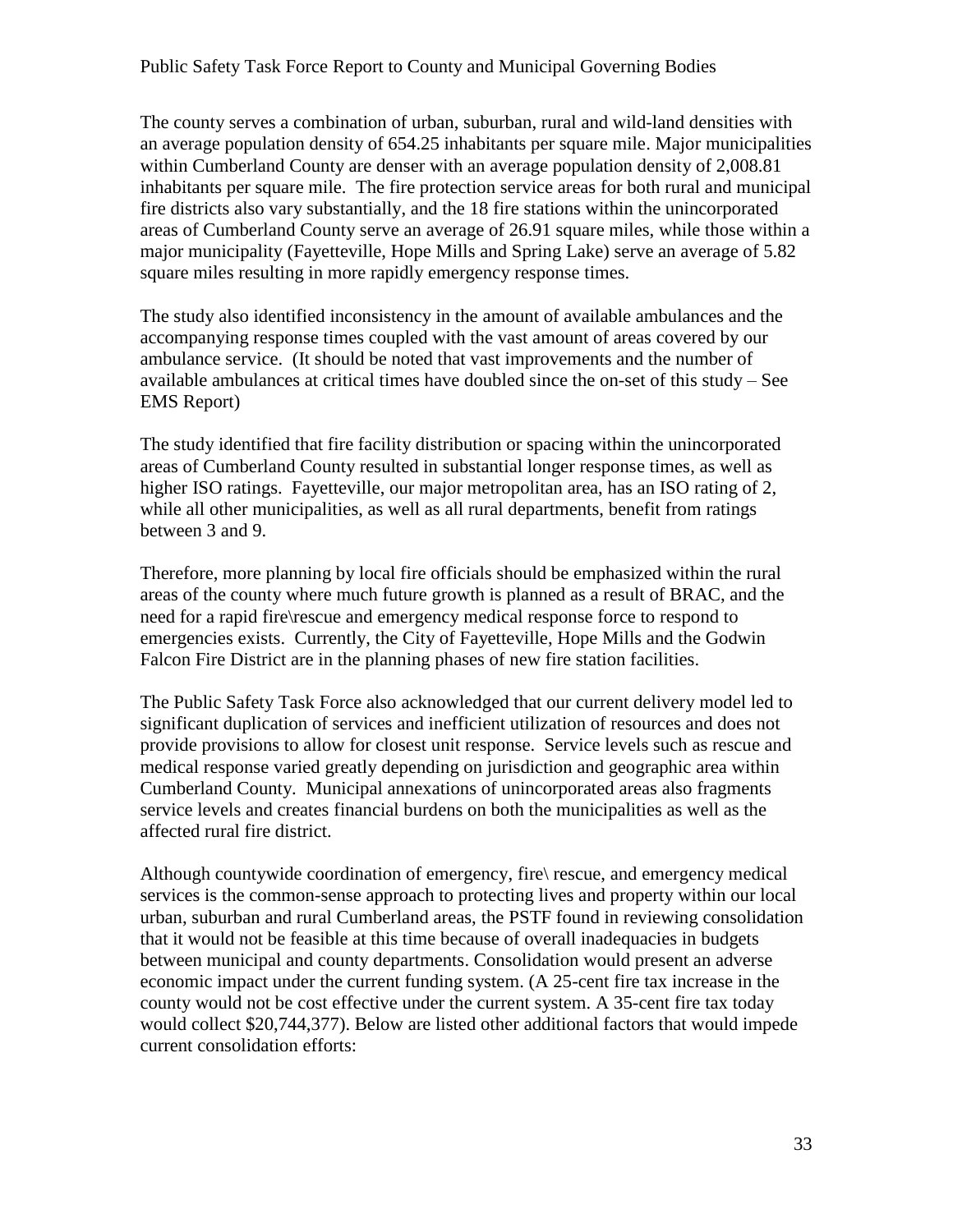- Adequate funding for MINIMUM operating costs are lacking in the majority of county fire departments.
- Pay and benefit costs between municipal and county departments identified gross inadequacies, whereas most county departments do not provide benefits.
- Current county fire facility distribution would adversely affect a consolidated system by increasing higher ISO ratings resulting in higher insurance premiums. (Additional fire facilities are needed within the unincorporated areas of Cumberland County to meet ISO fire facility spacing recommendations as well as the needs of a rapid emergency response force and the applicable national response standards as outlined in NFPA 1710 & 1720
- Consolidation would also adversely affect volunteer turn-out, whereas many municipal firefighters volunteer and work within the county volunteer departments. A consolidated system would require compliance with the Fair Labor Standards Act, whereas volunteers cannot volunteer for the agency that employs them. (Currently, it is very difficult for many of our departments to attract and maintain qualified volunteer firefighters.)

# **Budget / Financing**

The fire protection services within Cumberland County and especially our municipalities originated as volunteer organizations dating back to the turn of the  $19<sup>th</sup>$  century. Our current rural fire districts were established as volunteer departments in the 50s and 60s. Both municipal and rural fire protection services are being supported primarily by property taxes levied against their citizens within the jurisdictional boundaries. In the rural areas of Cumberland County, the system is solely funded by a Property Tax Levy currently set at .10 per \$100 evaluation with another .005 collected within the Special Fire Service Tax District consisting of the combined un-incorporated areas in Cumberland County with a current collection rate of \$ 302,786 projected for Fiscal Year 2010.

The Special Fire Service Tax District supports and augments identified low-wealth fire districts and supports county-wide fire/rescue and EMS programs and initiatives benefiting all 19 agencies. For Fiscal Year 2009-2010, the total countywide and special fire service tax budget is \$5,926,965 compared to a combined municipal budget of \$22 million. (See Budget Chart below).

Also noteworthy is the fact that all but two (2) County fire departments (Pearce's Mill and Stedman) have assumed unfunded EMS requirements without any additional funding.

# **Allocation of Fire Tax Revenues**:

Currently, and in accordance with North Carolina State Law, all Cumberland County Fire Tax revenues are allocated to the local fire district where the tax was collected. The amount of local fire tax revenues that individual fire districts receive differs significantly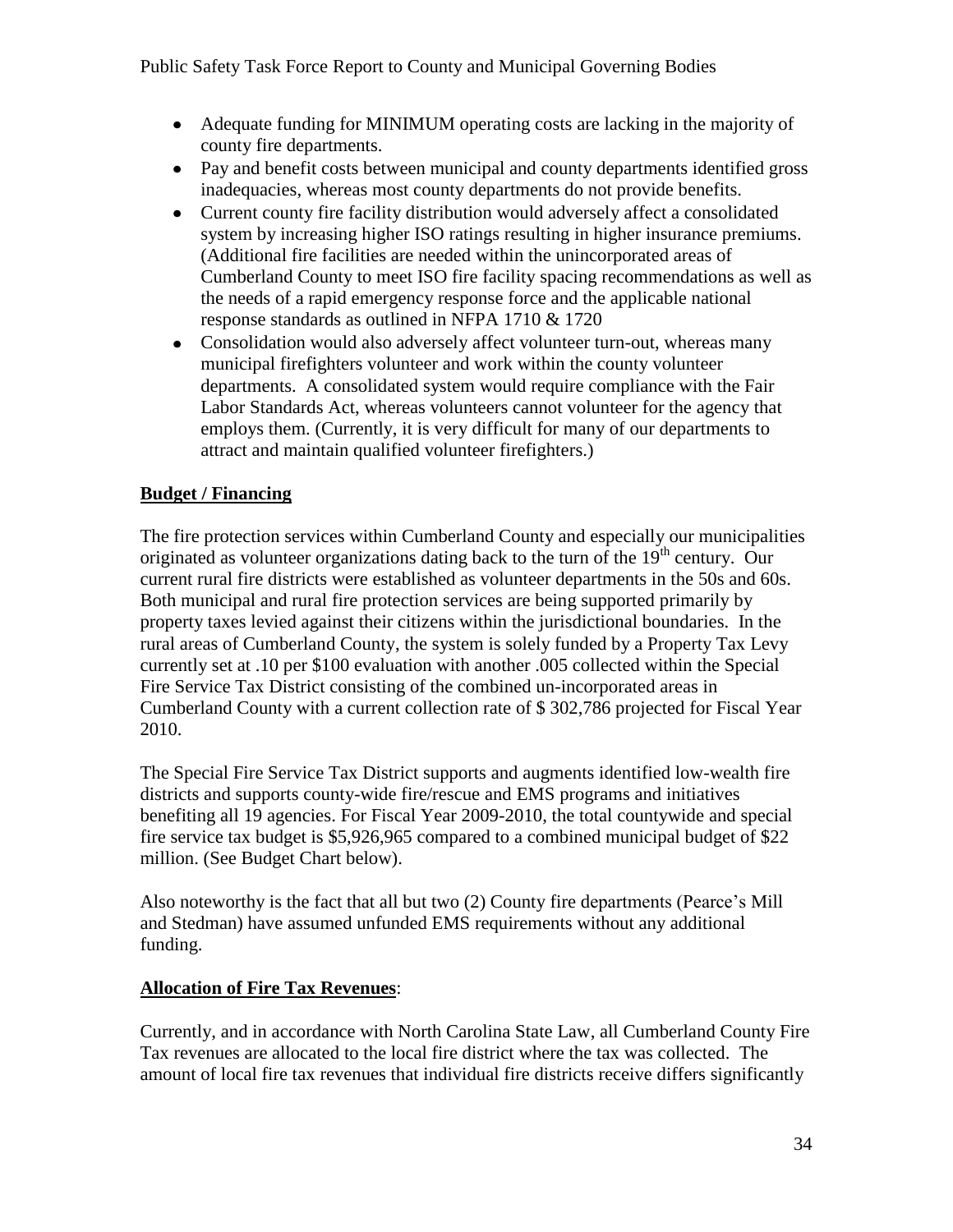throughout Cumberland County and is based primarily on the level of development within each fire district.

Some fire districts are extensively developed with high-value homes and businesses, while others have little development and a very low tax base. Therefore, the difference in the extent and value of land development affects the amount of property tax revenue a fire district generates, yet the service expectation of fire districts with low property tax rates are the same as those with higher property tax bases.

#### **Recommendation**

The PSTF recommends implementing through legislation a local county-wide Public Safety Protection Sales and Use Tax to be used exclusively for all local public safety activities, including fire protection, rescue and emergency medical response and transportation and for the operation of a single and joint public safety answering point (PSAP) responsible for dispatching emergency resources to emergencies and incidents countywide. (This does not include Law Enforcement operating costs).

With the implementation of a Public Safety Protection Sales Tax funding system, the county and local municipalities will provide a concurrent local property tax reduction and relief to their citizens.

| Organization             | <b>BUDGET-2008</b> | Per Capita Budget-2008 | <b>Cost Per Call-2008</b> |
|--------------------------|--------------------|------------------------|---------------------------|
| Fayetteville             | 19,246,423         | 106.05                 | 829.40                    |
| <b>Hope Mills</b>        | 1,500,000          | 111.14                 | 915.75                    |
| <b>Spring Lake</b>       | 867,488            | 102.66                 | 543.87                    |
| <b>Cumberland County</b> | 5,563,334          | 74.83                  | 526.13                    |
| <b>Beaver Dam</b>        | 151,754            | 87.36                  | 1297.04                   |
| Bethany                  | 152,447            | 48.51                  | 398.03                    |
| Cotton                   | 587.900            | 95.54                  | 493.20                    |
| <b>Cumberland Road</b>   | 468,724            | 71.23                  | 305.35                    |
| Eastover                 | 350,812            | 68.53                  | 483.87                    |
| Godwin - Falcon          | 151,754            | 86.27                  | 551.83                    |
| Grays Creek 18           | 230,446            | 59.17                  | 592.40                    |
| Grays Creek 24           | 230,446            | 59.17                  | 432.35                    |
| Pearce's Mill            | 688,516            | 68.31                  | 1240.56                   |
| Stedman                  | 151,754            | 73.77                  | 877.19                    |
| <b>Stoney Point</b>      | 805,709            | 100.71                 | 649.76                    |
| Vander                   | 652,637            | 78.07                  | 589.02                    |
| Wade                     | 151,754            | 111.25                 | 489.52                    |
| West Area                | 896,837            | 78.64                  | 557.73                    |

(Source - Provided by Cumberland County Finance & Municipal Department).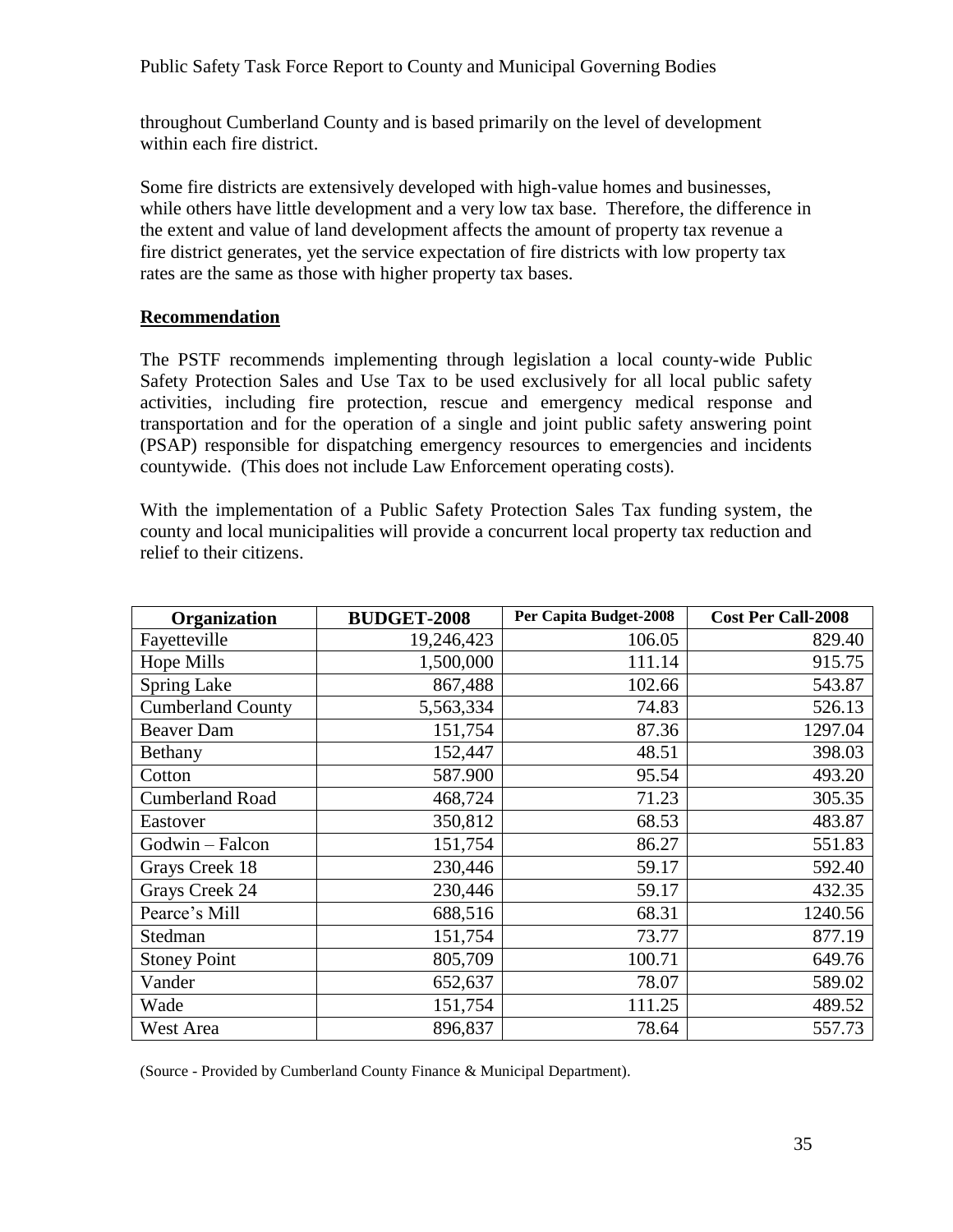*\* Per Capita Budget* – Resulting by dividing the organization's budget by the population served. (Municipal per capita budgets average about 25 percent more than county per capita budgets). County per capita budget was derived from consolidating the entire county fire budget).

**\* Funding Per Emergency Call** – Resulting by dividing each organization's budget by the number of calls and dispatches.

Fayetteville, Spring Lake and Fort Bragg are fully staffed by career firefighters working 24-hour shifts, while Hope Mills and many of the county volunteer departments are considered combination departments utilizing both full and part-time career members working 24 or 12-hour shifts supplemented by volunteers. It should be noted that it is much less costly to deploy 12-hour staffing shifts versus staffing units 24 hours. (Many volunteer departments rely on part-time hourly staffing with no benefits.)

Especially noteworthy is the fact that the entire fire/rescue and emergency medical firstresponder services within the unincorporated areas of Cumberland County are totally dependent on volunteers. This is especially critical from 7 a.m. until 7 p.m. Monday through Friday when volunteers are at work and not available to respond to emergency calls. We also recognized that during periods when volunteer resources are not available, there was an increase in high and unacceptable response times. As a result, we found major differences in compensation and personnel practices between all career, combination and all-volunteer departments that directly affect overall system overheads.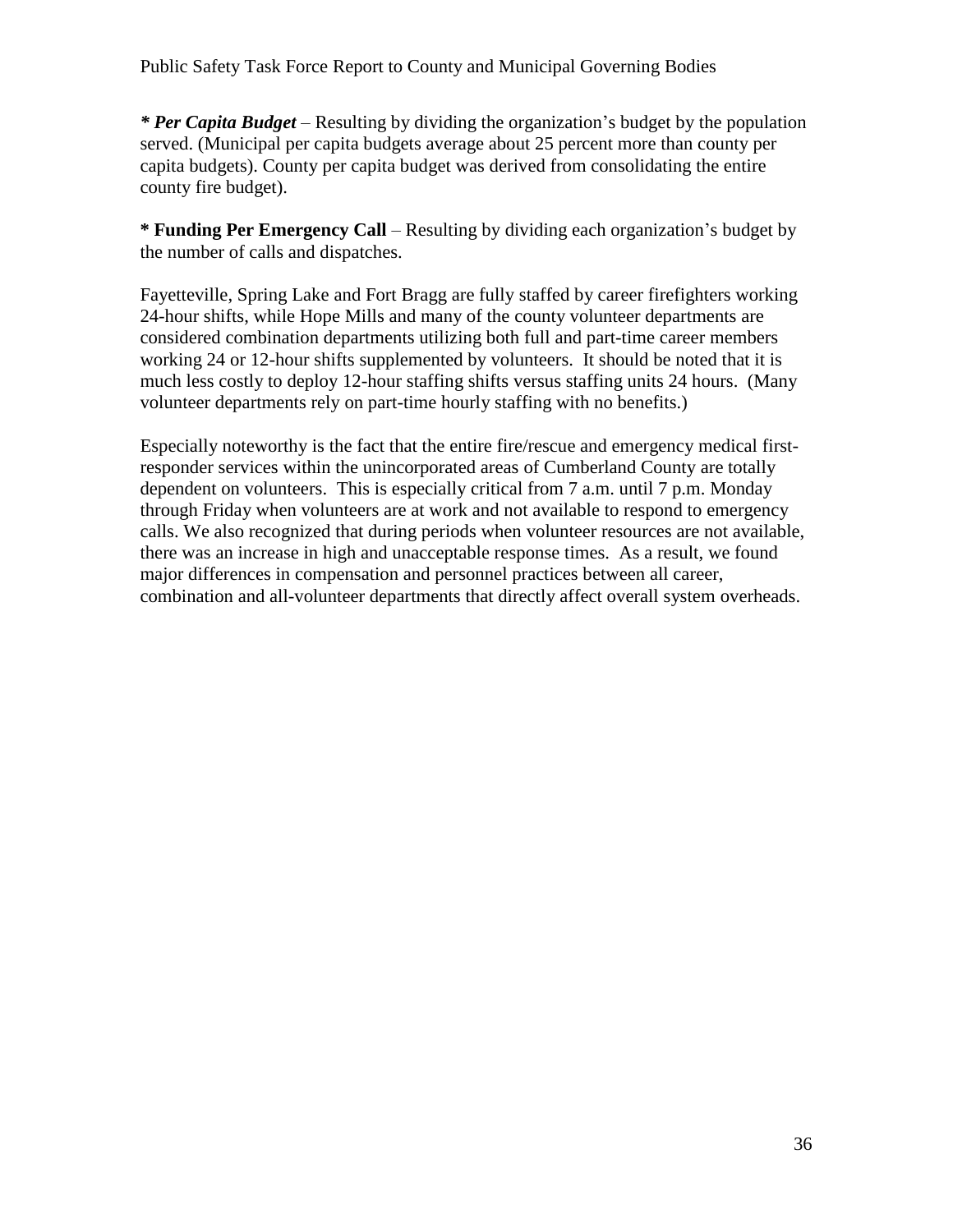#### **Fire Organizational Staffing & Budget Chart**

|                |                          |                | #                       |                   |                           |                   |                 |                       |                         |                                     |
|----------------|--------------------------|----------------|-------------------------|-------------------|---------------------------|-------------------|-----------------|-----------------------|-------------------------|-------------------------------------|
| ##             | <b>Fire Organization</b> | #OF<br>STA.    | <b>PAID</b><br>FT       | <b>PAID</b><br>PT | <b>ADM</b><br><b>PAID</b> | NO#<br><b>VOL</b> | <b>TOTALS</b>   | 2010<br><b>BUDGET</b> | % OF GEN<br><b>FUND</b> | <b>TAX RATE</b><br><b>SUPT FIRE</b> |
| 1              | <b>** Beaver Dam</b>     |                |                         | $\overline{0}$    | $\bf{0}$                  | $\overline{29}$   | 30 <sup>°</sup> | 129,661               | N/A                     | .10.5                               |
| $\overline{c}$ | Bethany Sta. 12          | 1              | 1                       | $\overline{0}$    | $\Omega$                  | 23                | 24              | 192,455               | N/A                     | .10.5                               |
| 3              | Cotton Sta. 4            | 1              | 6                       | 12                | $\Omega$                  | 26                | 44              | 686,643               | N/A                     | .10.5                               |
| 4              | Cumberland Road          | 1              | $\theta$                | 20                | $\Omega$                  | 30                | 50              | 440,352               | N/A                     | .10.5                               |
| 5              | Eastover Sta. 1          | 1              | $\theta$                | 11                | $\Omega$                  | 34                | 45              | 391,294               | N/A                     | .10.5                               |
| 6              | Fayetteville             | 16             | 322                     | $\overline{0}$    | 8                         | $\boldsymbol{0}$  | 330             | 20,887,715            | 15.28%                  | 16.5                                |
| 7              | <b>** Godwin Falcon</b>  | $\overline{1}$ | $\overline{\mathbf{0}}$ | 5                 | $\overline{\mathbf{0}}$   | 27                | 32              | 128,706               | N/A                     | .10                                 |
| 8              | Grays Creek #18          | 1              | 3                       | $\Omega$          | $\Omega$                  | 27                | 30              | 315,103               | N/A                     | .10                                 |
| 9              | Grays Creek #24          | 1              | 3                       | $\overline{0}$    | $\Omega$                  | 37                | 40              | 315,103               | N/A                     | .10                                 |
| 10             | Hope Mills               | 1              | 19                      | 6                 | $\Omega$                  | 12                | 37              | 1,415,444             | 14.17%                  | 16.41                               |
| 11             | Pearce's Mill            | 1              | 6                       | 11                | 1                         | 17                | 35              | 725,801               | N/A                     | .10                                 |
| 12             | Spring Lake              | 1              | 11                      | 12                | $\mathbf{0}$              | $\overline{0}$    | 23              | 844,245               | 13.31 %                 | 20.84                               |
| 13             | Stedman                  |                | 1                       | $\overline{2}$    | $\Omega$                  | 28                | 31              | 190,883               | N/A                     | .10                                 |
| 14             | <b>Stoney Point</b>      |                | 13                      | 8                 | 1                         | 95                | 116             | 768,782               | N/A                     | .10                                 |
| 15             | Vander                   | $\overline{O}$ | 1                       | 32                | $\Omega$                  | 19                | 61              | 767,421               | N/A                     | .10                                 |
| 16             | ** Wade                  |                | $\overline{\mathbf{0}}$ | $\overline{7}$    | $\overline{\mathbf{0}}$   | <b>19</b>         | 26              | 104,957               | N/A                     | .10                                 |
| 17             | West Area                | 3              | 1                       | 28                | $\Omega$                  | 72                | 101             | 1,024,352             | N/A                     | .10                                 |
| 18             | Fort Bragg/Pope          | 6              | 110                     | $\boldsymbol{0}$  | $\overline{0}$            | $\boldsymbol{0}$  | 110             | N/A                   | N/A                     | N/A                                 |
|                | <b>TOTAL FD</b>          | 42             | 497                     | 154               | 10                        | 495               | $*1165$         |                       |                         |                                     |

#### February 16, 2010

(Source Department Chiefs, County & Municipal Finance Departments) \* Because many career members within municipal departments also volunteer within volunteer departments, some members are counted twice) \*\* Department's budget is supplemented by the Special Fire Tax District. Low-wealth department with a budget of less than  $$150,000 - High lighted departments should be augmented to a minimum of $$ 250,000.

Therefore, current demands for a standardized countywide emergency response delivery system utilizing modern and best practices resulted in a re-evaluation of our current delivery system and the formation of the Public Safety Task Force, by county and municipal managers. The PSTF studied and examined all best practices and options for the delivery of fire\rescue and emergency medical services. We found that most county fire districts lack adequate funding to support the standards-based fire protection services identified in NFPA 1710 and 1720. The PSTF has identified this as a **systemic issue** that requires further examination and review that will lead to needed corrective actions. The current system of funding fire protection is solely supported by county property owners not service users.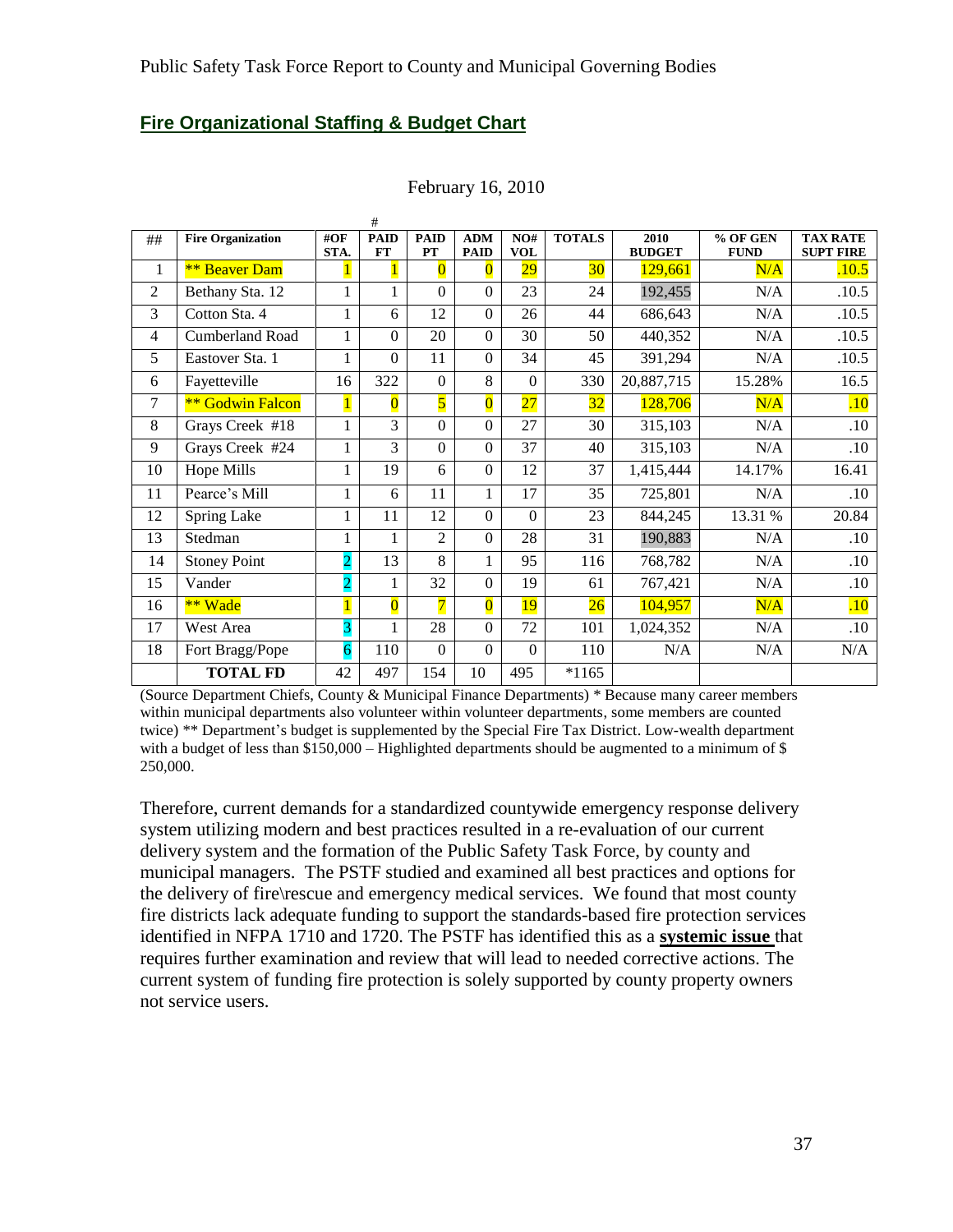| <b>ORGN#</b> | <b>FIRE ORGANIZATION</b>                             | 2008       | 2009       | 2010       |
|--------------|------------------------------------------------------|------------|------------|------------|
| 4260         | <b>Beaver Dam Fire District</b>                      | 151,754    | 155,767    | 181,665    |
| 4262         | <b>Bethany Fire District</b>                         | 152,447    | 161,336    | 192,455    |
| 4264         | *Bonnie Doone Fire District<br>(FFD)                 | 1,225      | 8,132      | 3,957      |
| 4266         | <b>Cotton Fire District</b>                          | 588,153    | 615,264    | 686,643    |
| 4268         | <b>Cumberland Road Fire District</b>                 | 353,124    | 386,644    | 440,352    |
| 4270         | <b>Eastover Fire District</b>                        | 332,612    | 352,150    | 391,294    |
| 4272         | <b>Godwin Falcon Fire District</b>                   | 151,754    | 155,767    | 181,665    |
| 4274         | <b>Grays Creek Fire District</b>                     | 230,446    | 251,083    | 315,103    |
| 4275         | Grays Creek Fire Dept 24                             | 230,446    | 251,083    | 315,103    |
| 4276         | *Lafayette Village Fire Dist<br>(FFD)                | 1,144      | 6,325      | 1,168      |
| 4278         | *Lake Rim Fire District<br>(FFD)                     | 9,903      | 15,371     | 7,583      |
| 4282         | <b>Manchester Fire District</b><br>(SPLFD)           | 77,572     | 81,518     | 86,253     |
| 4284         | Pearce's Mill Fire District                          | 645,298    | 667,621    | 725,801    |
| 4286         | Raeford Road Fire District                           | 00.0       | 00.0       | 00.0       |
| 4288         | <b>Stedman Fire District</b>                         | 151,754    | 167,902    | 190,883    |
| 4290         | <b>Stoney Point Fire District</b><br>(2 stations)    | 587,561    | 621,467    | 768,782    |
| 4292         | Vander Fire District<br>(2 stations)                 | 632,271    | 665,720    | 767,421    |
| 4294         | <b>Wade Fire District</b>                            | 151,754    | 155,767    | 181,665    |
| 4296         | West Area Fire District<br>(3 stations)              | 869,077    | 868,486    | 1,024,352  |
| 4261         | Special Fire District Tax                            | 221,829    | 264,831    | 302,786    |
|              | <b>Total County Fire Budget</b>                      | 4,871,375  | 5,122,317  | 5,926,965  |
| N/A          | <b>Fayetteville Fire Department</b><br>(16 Stations) | 19,246,423 | 20,292,639 | 20,887,715 |
| N/A          | Hope Mills Fire Department                           | 1,500,000  | 1,497,945  | 1,415,444  |
|              |                                                      |            |            |            |
| N/A          | <b>Spring Lake Fire Department</b>                   | 782,784    | 847,360    | 844,245    |
|              | <b>COMBINED TOTALS</b>                               | 26,400,582 | 27,760,261 | 29,074,369 |

# **3-Year Budget Chart**

Information provided by County Finance Department. FFD = Rural areas within the old boundaries of identified fire  $\bullet$ district under contract for service with the Fayetteville Fire Department \*\* Rural Fire Districts with multiple departments. ---Yellow identifies department considered low wealth with a total budget of less < \$ 250,000 and departments highlighted in gray are departments just above the threshold but still require assistance up to \$ 250,000 the current short term minimum recommended budget until a systems overhaul is complete.

The study also found that a major difference in costs between municipal and county fire department operations exists. The county relies primarily on volunteers to provide its fire/rescue and first-responder services, while municipalities rely primarily on paid staffs.

Approximately 80 percent of all municipal fire departments' budgets are devoted to personnel costs. Therefore, any conclusion about the use of volunteer and career assets within the county system have a major impact on service delivery costs and budgets. To meet minimum NFPA staffing requirements of one supervisor, one driver/operator and two firefighters assigned to each county fire station 365 days a year would require a 25 cent tax increase, equaling a 35-cent county fire tax.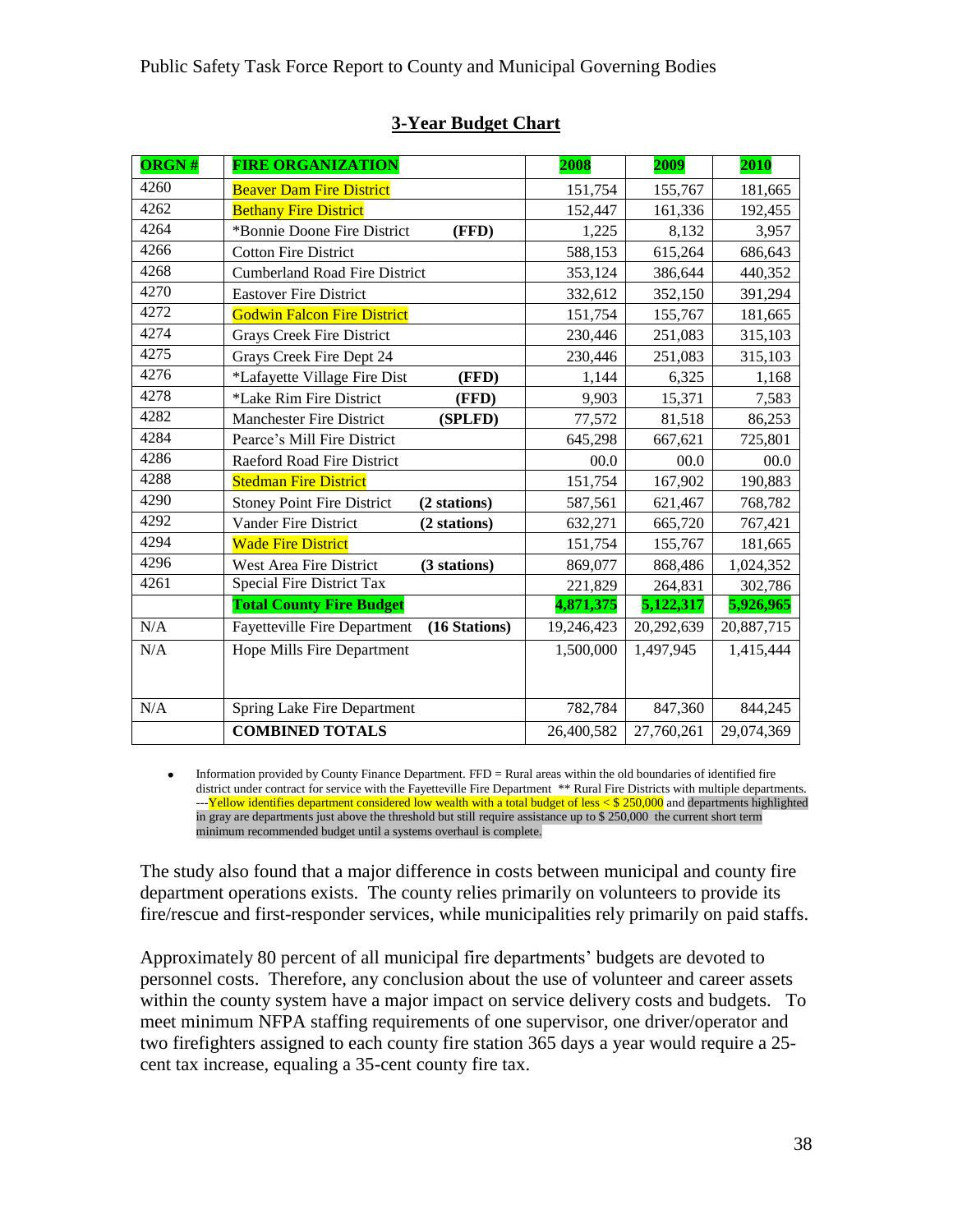# **Equipment**

The PSTF found that on an average both the municipal and county fire departments were sufficiently equipped with rolling stock and support equipment to respond and mitigate day-to-day fire, rescue and EMS emergencies. However, high costs of both apparatuses and equipment make it impossible for some departments to meet and comply with current life-safety standards. Apparatuses and equipment for specialized services such as Medium & Heavy Rescue, and Mobile Air Supply services are already regionalized, while services for Confined Space & Trench Rescue and Hazardous Material responses are solely provided by the City of Fayetteville countywide.

# **Training**

The PSTF found that each individual fire district organizes and manages its own training program based on Insurance Services Office (ISO) and Department of Insurance (DOI) requirements. Certified training is generally coordinated through the Fayetteville Technical Community College (FTCC) as well as community colleges throughout the region and DOI. The PSTF recommends implementing multiple and joint agency training at the management levels in conjunction with Emergency Management to address UNIFIED command issues and prepare our combined organizations to better respond to and recover from future major disasters that will simultaneously affect multiple jurisdictions. This is also an opportunity to practice our countywide emergency operations plan.

# **Mutual and Automatic Aid**

Currently all emergency response agencies participate in an Automatic Aid response plan. This means all agencies responding to an emergency incident are notified and dispatched at the same time when possible. There is a current delay between the City of Fayetteville and Cumberland County Public Safety Answering Points (PSAP) whenever both county and city units are required to respond to the same incident. The recommended consolidation of both PSAP's will eliminate fix this dilemma.

#### **Fiscal Affairs**

Each fire district maintains its own finances and record-keeping system and submits an annual financial audit completed by a certified public accountant to the Cumberland County finance department in accordance with contract requirements. Municipal departments also maintain their own finances and records-keeping system in accordance with city guidelines.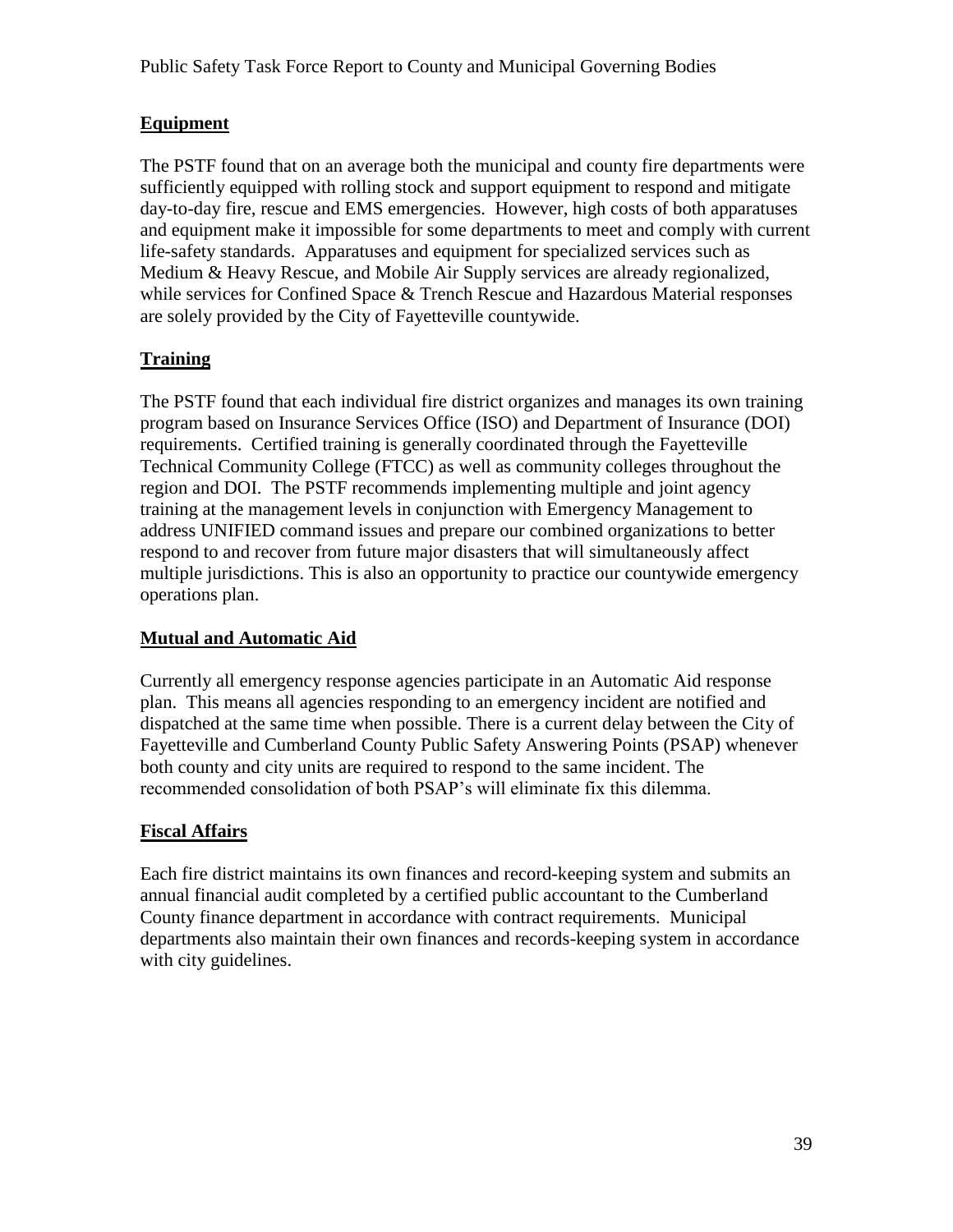# **Recommended Minimum Standards for Fire Departments**

General **Fire Department** Requirements (Recommended to be specified in contracts)

- Follow NFPA Standard 1201 & 1720
- Meet NC Department of Insurance 9S Rating Requirements
- Ensure NIMS compliance with regard to training of personnel and incident management.
- Follow Countywide Operating Guidelines and Policies (or) adherence to Cumberland County Fire Chiefs' Association Standard Operating "Procedures"
- Utilize "Firehouse Software"
- Report data to NFIRS within established time lines.
- Participate in a Group Purchasing Organization
- Prepare and submit a written Annual Report to a Public Safety Commission, when formed
- Each department shall utilize a promotion process that incorporates national minimum standards for all officer positions
- Each department shall complete background checks on all applicants for consideration on membership

## **Minimum Requirements – Volunteer Firefighter**

- **New hires** must complete the following within 18 months of hire date (Compliance benchmark, 100 percent New Hires)
	- o Structured Orientation Training (*Define*)
	- o CPR Certification
	- o NC Hazardous Materials Level I Responder Certification
	- o NC Firefighter II Certification
	- o All position specific levels of NIMS training
- **Existing personnel** must complete the following within 18 months of implementation (Compliance benchmark, 80 percent of existing personnel)
	- o CPR Certification
	- o NC Hazardous Materials Level I Responder Certification
	- o NC Firefighter II Certification
	- o All position specific levels of NIMS training

# **Minimum Requirements – Paid Firefighter**

- New hire candidates must meet the following pre-requisites prior to assignment to full duty (Compliance benchmark, 100 percent of new hire candidates)
	- o CPR Certification
	- o NC Hazardous Materials Level I Responder Certification
	- o NC Firefighter II Certification
	- o All position specific levels of NIMS training
	- o Structured Orientation Training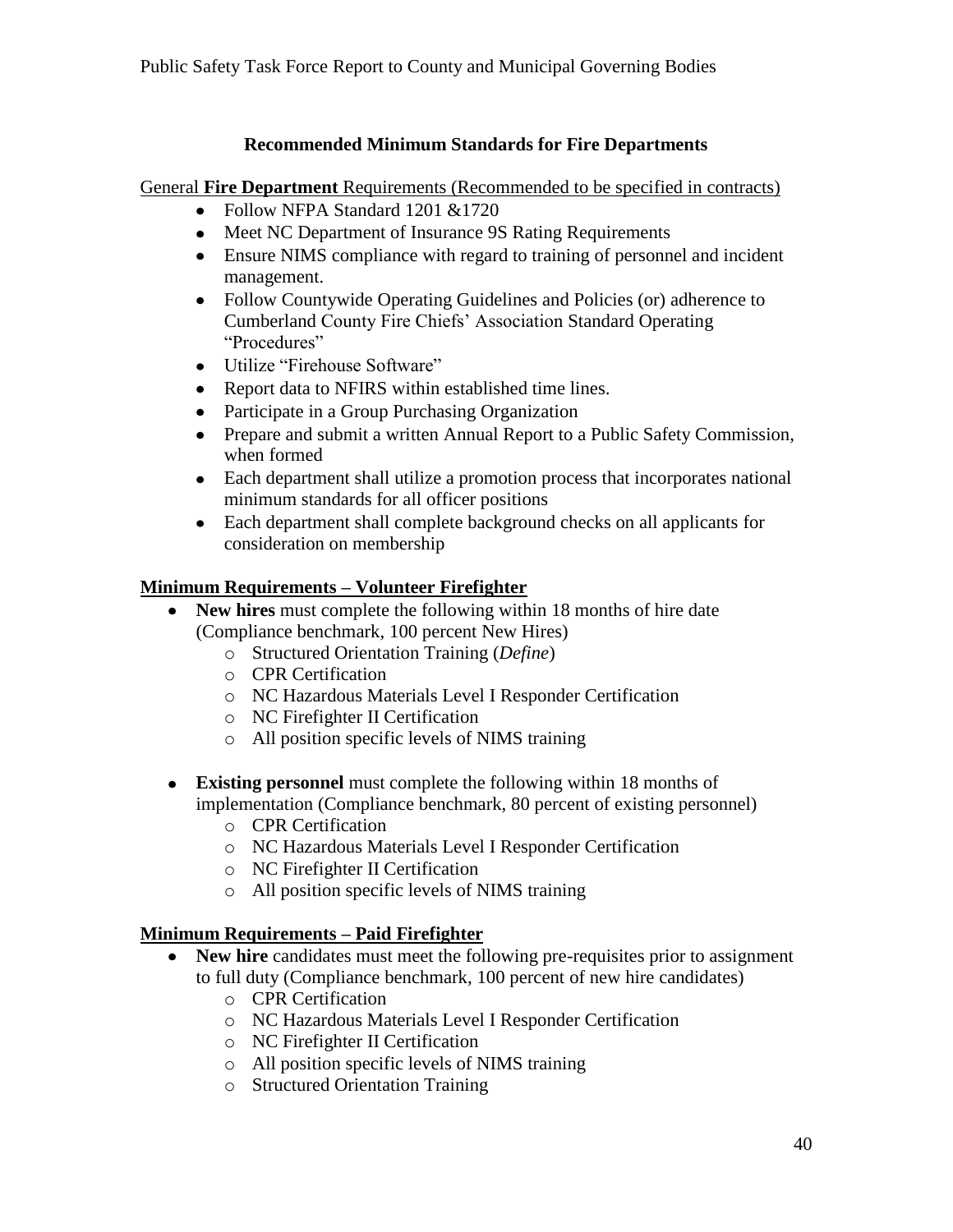- **Existing personnel** must complete the following within 18 months of implementation (Compliance benchmark, 100 percent of existing personnel)
	- o CPR Certification
	- o NC Hazardous Materials Level I Responder Certification
	- o NC Firefighter II Certification
	- o All position specific levels of NIMS training

## **Minimum Requirements – Officer Positions – (NFPA 1021)**

- Pre-requisites for promotion (Compliance benchmark, 100 percent of promotions)
	- o Must be 21 years old
	- o Must have 3 years of fire service experience
	- o CPR Certification
	- o NC Hazardous Materials Level I Responder Certification
	- o NC Firefighter II Certification
	- o All pre-requisite levels of NIMS training
- Newly promoted officers must complete within 6 months all position specific levels of NIMS training (Compliance benchmark, 100 percent of promotions)
- Existing officers must complete within 6 months of implementation all prerequisite and position specific levels of NIMS training (Compliance benchmark, 100% of existing officers)
- Existing officers must complete the following within 18 months of implementation (Compliance benchmark, 100 percent of existing officers)
	- o NC Hazardous Materials Level I Responder Certification
	- o NC Firefighter II Certification

# **Additional Requirements – Officer Positions**

- All officers must complete the following within 6 months of meeting all minimum officer requirements
	- o NFA PICO
	- o NFA STICO (Strategy and Tactics for Initial Company Operations)

#### **Additional Requirements – Chief Officer Positions**

- Chief officers must complete the following within 6 months of meeting all minimum and additional officer requirements
	- o NFA Leadership I, II, and III, or a Pro Board or IFSAC accredited Fire Officer Certification

# **Minimum Requirements – Driver Operator (Minimum Age – 21)**

- New Driver Operator candidates must meet the following minimum requirements (Compliance benchmark 100 percent of all new candidates)
	- o Completion of all minimum firefighter requirements
	- o NC EVD certification prior to approval to drive/operate any emergency vehicle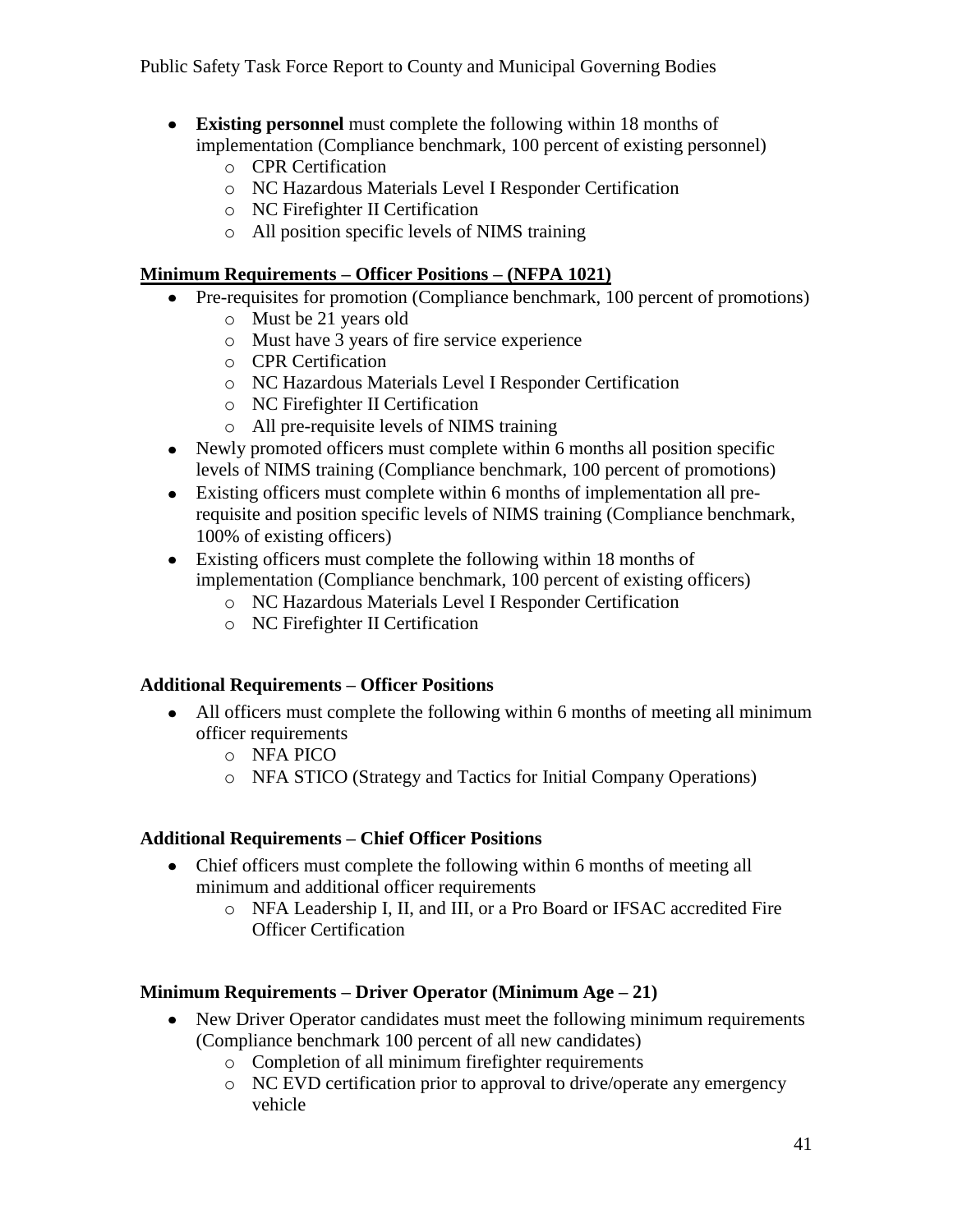- o NC Driver Operator certification prior to approval to drive/operate vehicles with a GVWR of 26,001 pounds or more
- Existing Driver Operators must meet the minimum requirements for the type of vehicle for which they are approved to drive within 12 months of completion of all position specific requirements (Compliance benchmark of 100 percent of all existing driver operators)

### **(Optional) Requirements – Medical Response**

- Departments providing medical response shall ensure that each response is staffed with a minimum of (1) personnel certified at minimum as follows: (Compliance benchmark, 100 percent of responses)
	- o NC Medical Responder
	- o NC Hazardous Materials Awareness Level
	- o All position specific levels of NIMS training

# (**Optional) Requirements – Rescue Provider**

Departments providing rescue services shall be certified by the NCAREMS for the level of service (s) provided. *(Address staffing & minimum training, see existing CCFCA policy "Medium Duty Rescue Services")*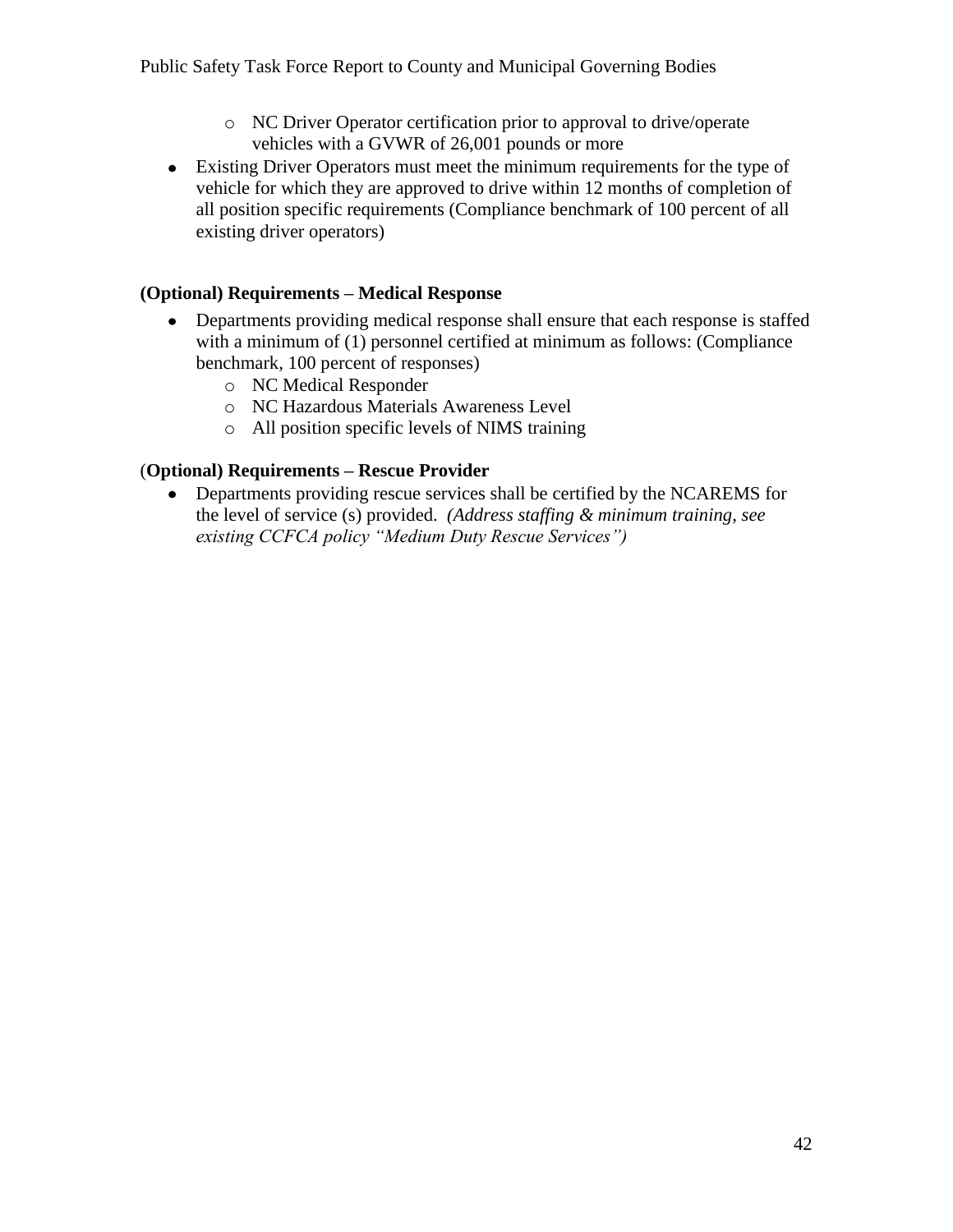# **Performance Criteria Comparison**

NFPA 1710 (Applies to Career Fire Departments)

- Performance standards, non-dependant on census data
- Effective Firefighting Force Initial company, four (4) personnel Full-alarm assignment, fifteen (15) personnel
- Turnout Time, sixty  $(60)$  seconds
- Call Processing Time, sixty (60) seconds

| Initial Company (4 personnel)        | Response time of four (4) minutes 90    |
|--------------------------------------|-----------------------------------------|
|                                      | percent                                 |
| Full-Alarm Assignment (15 personnel) | Response time of eight $(8)$ minutes 90 |
|                                      | percent                                 |

Total response time  $=$  Call processing time  $+$  turn-out time  $+$  response time

NFPA 1720 (Applies to Volunteer Fire Departments)

Performance standards dependant on census demand categories

| <b>Demand Zone</b> | <b>Demographics</b> | <b>Effective</b><br><b>Firefighting</b> | <b>Response Time</b>   | Percentage |
|--------------------|---------------------|-----------------------------------------|------------------------|------------|
|                    |                     | Force                                   |                        |            |
| Urban              | $>1000$ /sq mi      | 15                                      | 9 minutes              | 90 percent |
| Suburban           | 500-1000/sq mi      | 10                                      | 10 minutes             | 80 percent |
| Rural              | $<$ 500/sq mi       | 6                                       | 14 minutes             | 80 percent |
| Remote             | Travel distance     | $\overline{4}$                          | <b>ISO</b> Travel      | 90 percent |
|                    | $> 8$ miles         |                                         | Formula                |            |
|                    |                     |                                         | $(1.7 \times$ distance |            |
|                    |                     |                                         | $x 0.65 =$ travel      |            |
|                    |                     |                                         | time)                  |            |
|                    |                     |                                         |                        |            |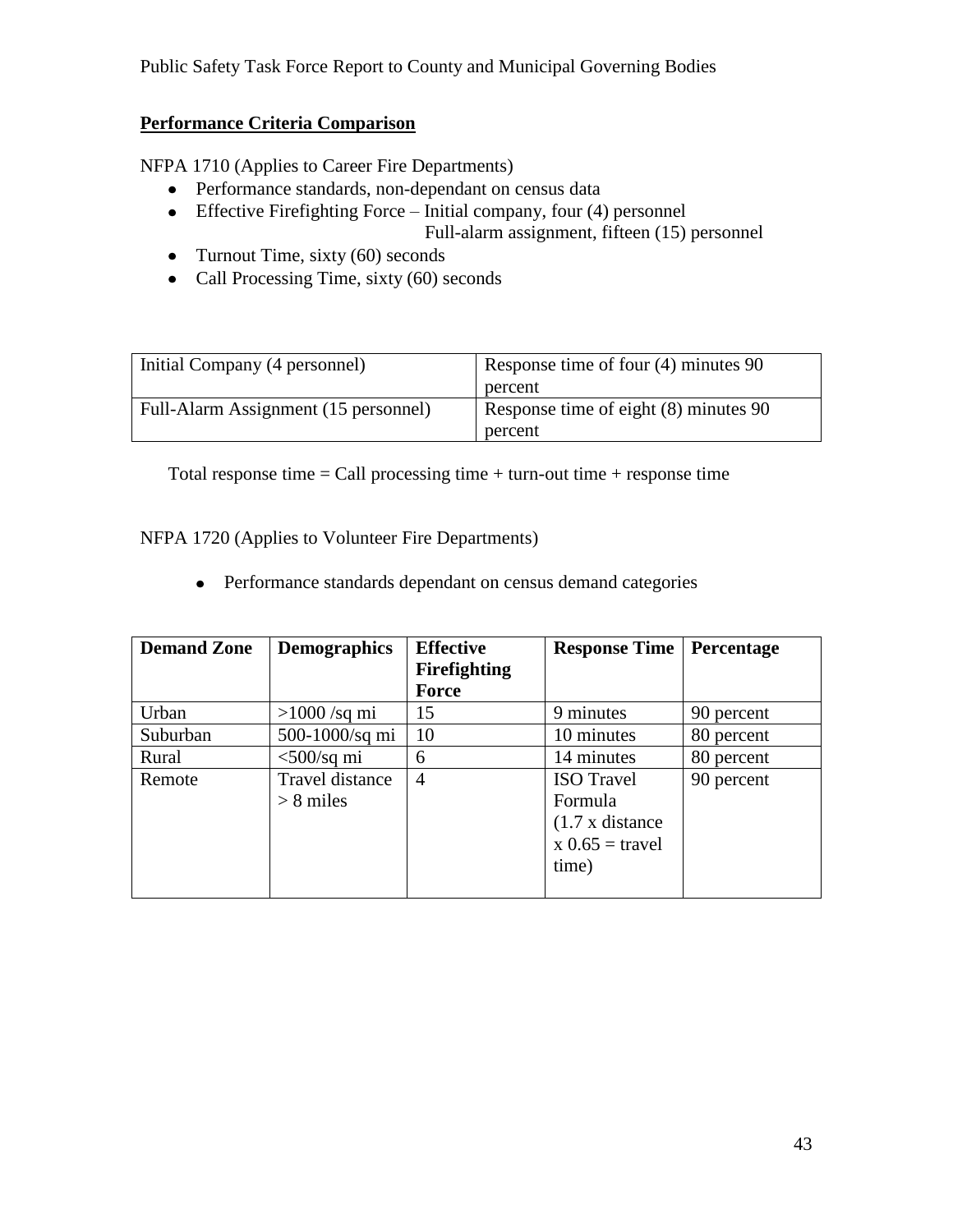Commission on Fire Association I Model

- Does not differentiate between career and volunteer department
- Effective Firefighting Force to be determined by the AHJ through risk assessment and critical task analysis. Based on hazard class.
- Baseline minimum performance standard that all departments should meet
- Benchmark recommended minimum performance standard that all departments should be trying to meet
- Performance standards based on demographics and risk category of alarm
- Alarm Handling 90 seconds/90% baseline
	- 60 seconds/90% benchmark
- Turnout Time  $-90$  second/90% baseline (all calls) 80 second/90% benchmark (fire and special operations calls) 60 second/90% benchmark (EMS calls)
- Metropolitan Total population of over 200,000 and/or a population density of > 30,000/sq mi
- Urban Total population of over 30,000 and/or a population density  $> 2,000/\text{sq}$ mi
- Suburban Total Population of 10,000-29,999 and/or population density of  $1,000$ to 2000/sq mi
- Rural Total population of less that 10,000 or a population density of  $<$  1000/sq mi
- Wilderness- rural area not accessible by public or private road.

| <b>Class</b> | <b>Baseline/Benchmark</b> $\vert 1^{st}$ Unit |                  | $2nd$ Unit       | <b>Total</b>      | <b>Performance</b> |
|--------------|-----------------------------------------------|------------------|------------------|-------------------|--------------------|
|              |                                               |                  |                  | <b>Alarm</b>      | <b>Standard</b>    |
|              |                                               |                  |                  | <b>Assignment</b> |                    |
| Metropolitan | <b>Baseline</b>                               | 5min/12          | 10min/24         | $10$ min/         | 90%                |
|              |                                               | secs             | secs             | 24 secs           |                    |
|              | <b>Benchmark</b>                              | 4 min            | 8 min            | 8 min             | 90%                |
| Urban        | <b>Baseline</b>                               | 5min/12          | 10min/24         | $10 \text{ min}$  | 90%                |
|              |                                               | secs             | secs             | 24 secs           |                    |
|              | <b>Benchmark</b>                              | 4 min            | $8 \text{ min}$  | $8 \text{ min}$   | 90%                |
| Suburban     | <b>Baseline</b>                               | 6min/30          | 10min/24         | 13 min            | 90%                |
|              |                                               | secs             | secs             |                   |                    |
|              | <b>Benchmark</b>                              | $5 \text{ min}$  | $8 \text{ min}$  | $10 \text{ min}$  | 90%                |
| Rural        | <b>Baseline</b>                               | 13 min           | 18               | 18 minutes/       | 90%                |
|              |                                               |                  | minutes/12       | 12 secs           |                    |
|              |                                               |                  | secs             |                   |                    |
|              | <b>Benchmark</b>                              | $10 \text{ min}$ | $14 \text{ min}$ | $14 \text{ min}$  | 90%                |
| Wilderness   | <b>Baseline</b>                               | N/A              | N/A              | N/A               | N/A                |
|              | <b>Benchmark</b>                              | N/A              | N/A              | N/A               | N/A                |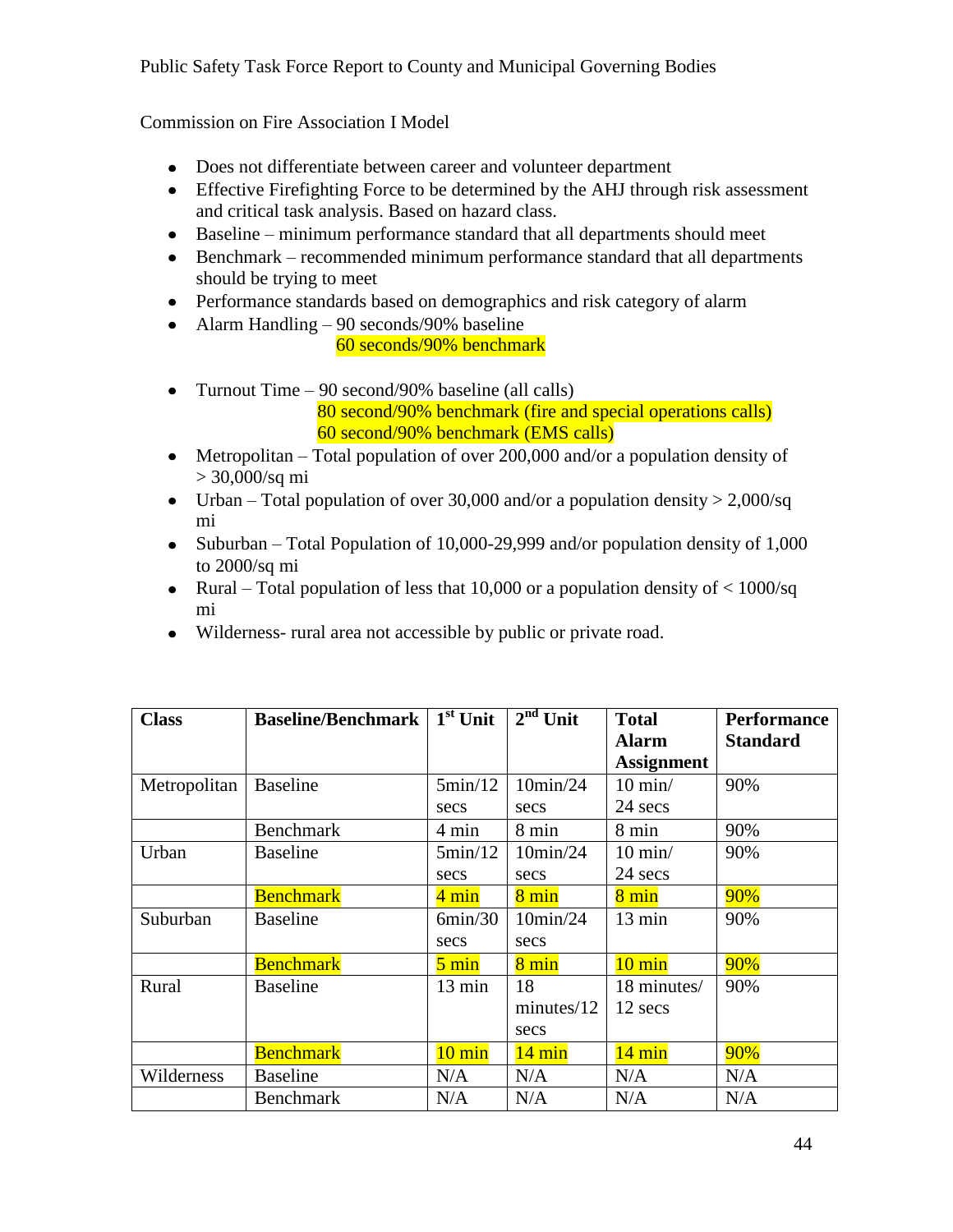# COMPARISON OF INSURANCE PREMIUMS RELATIVE TO ISO PUBLIC PROTECTION CLASSIFICATIONS

This chart compares annual insurance premiums for a new brick veneer home valued at \$150,000.00 with no credits and \$250.00 deductible. This report was provided by an actual agent in Harnett County.

| <b>ISO CLASS</b> | <b>AGENT 1</b> |
|------------------|----------------|
| 10               | 999.00         |
| 9                | 825.00         |
| 9S               | 825.00         |
| 8                | 708.00         |
| 7                | 648.00         |
| 6                | 620.00         |
| 5                | 620.00         |
| 4                | 620.00         |
| 3                | 620.00         |
| $\overline{2}$   | 620.00         |
|                  | 620.00         |

Comparisons clearly indicate that a typical residential structure does not enjoy further reduced insurance premiums when **THE ISO PUBLIC PROTECTION CLASSIFICATION** goes below Class 6.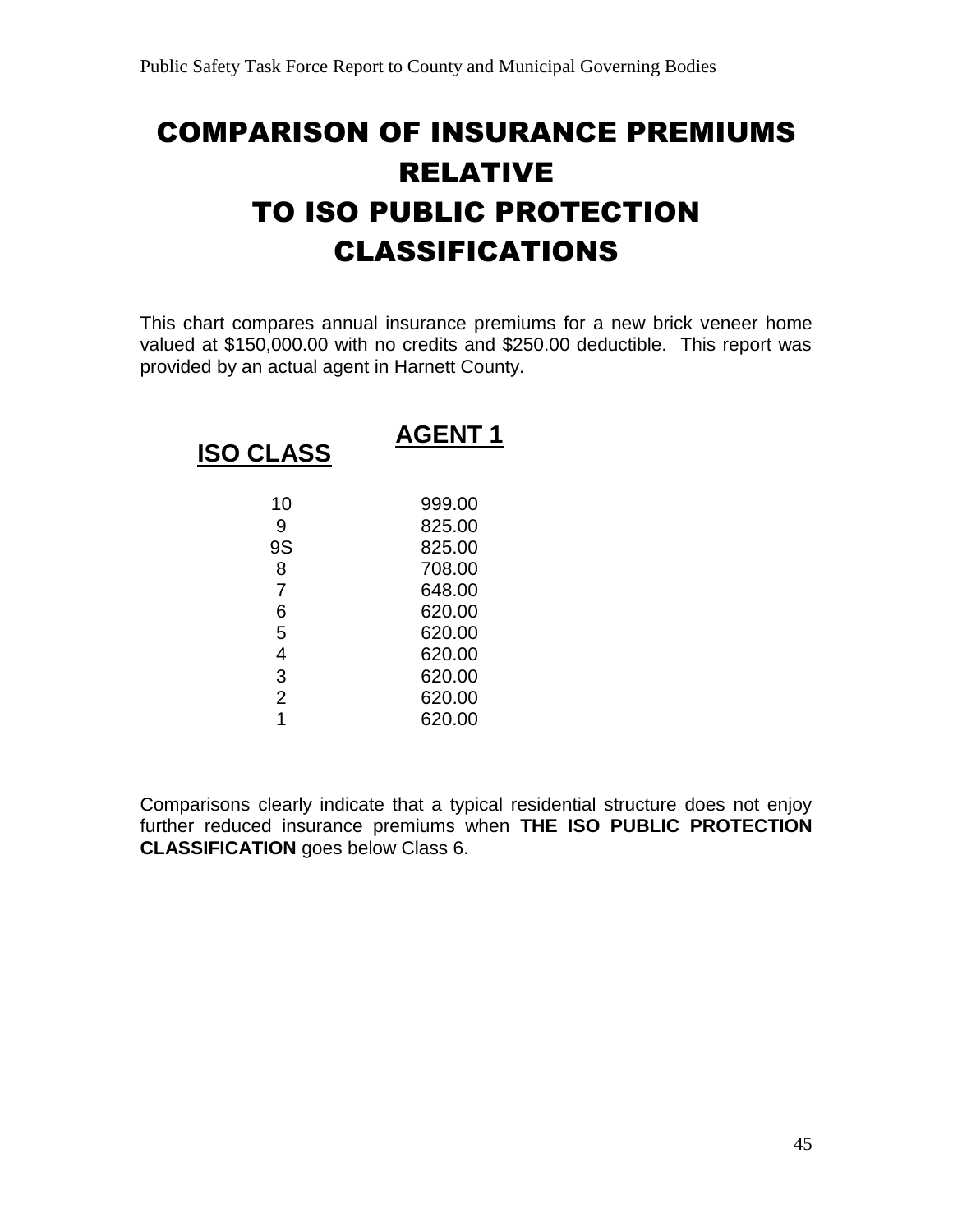# COMPARISON OF INSURANCE PREMIUMS RELATIVE TO ISO PUBLIC PROTECTION CLASSIFICATIONS

This chart compares annual insurance premiums for a new wood frame home valued at \$100,000.00 with smoke detectors. This report was provided by an actual agent in Wake County.

|                  | <b>AGENT1</b> | <b>AGENT 2</b> | <b>AGENT 3</b> |
|------------------|---------------|----------------|----------------|
| <b>ISO CLASS</b> |               |                |                |
| 10               | 470.00        | 514.00         | 585.00         |
| 9                | 376.00        | 411.00         | 469.00         |
| <b>9S</b>        | 376.00        | 411.00         | 469.00         |
| 8                | 353.00        | 384.00         | 438.00         |
|                  | 318.00        | 347.00         | 394.00         |
| 6                | 259.00        | 283.00         | 320.00         |
| 5                | 259.00        | 283.00         | 320.00         |
| 4                | 259.00        | 283.00         | 320.00         |
| 3                | 259.00        | 283.00         | 320.00         |
| 2                | 259.00        | 283.00         | 320.00         |
| 1                | 259.00        | 283.00         | 320.00         |
|                  |               |                |                |

Comparisons clearly indicate that a typical residential structure does not enjoy further reduced insurance premiums when **THE ISO PUBLIC PROTECTION CLASSIFICATION** goes below Class 6.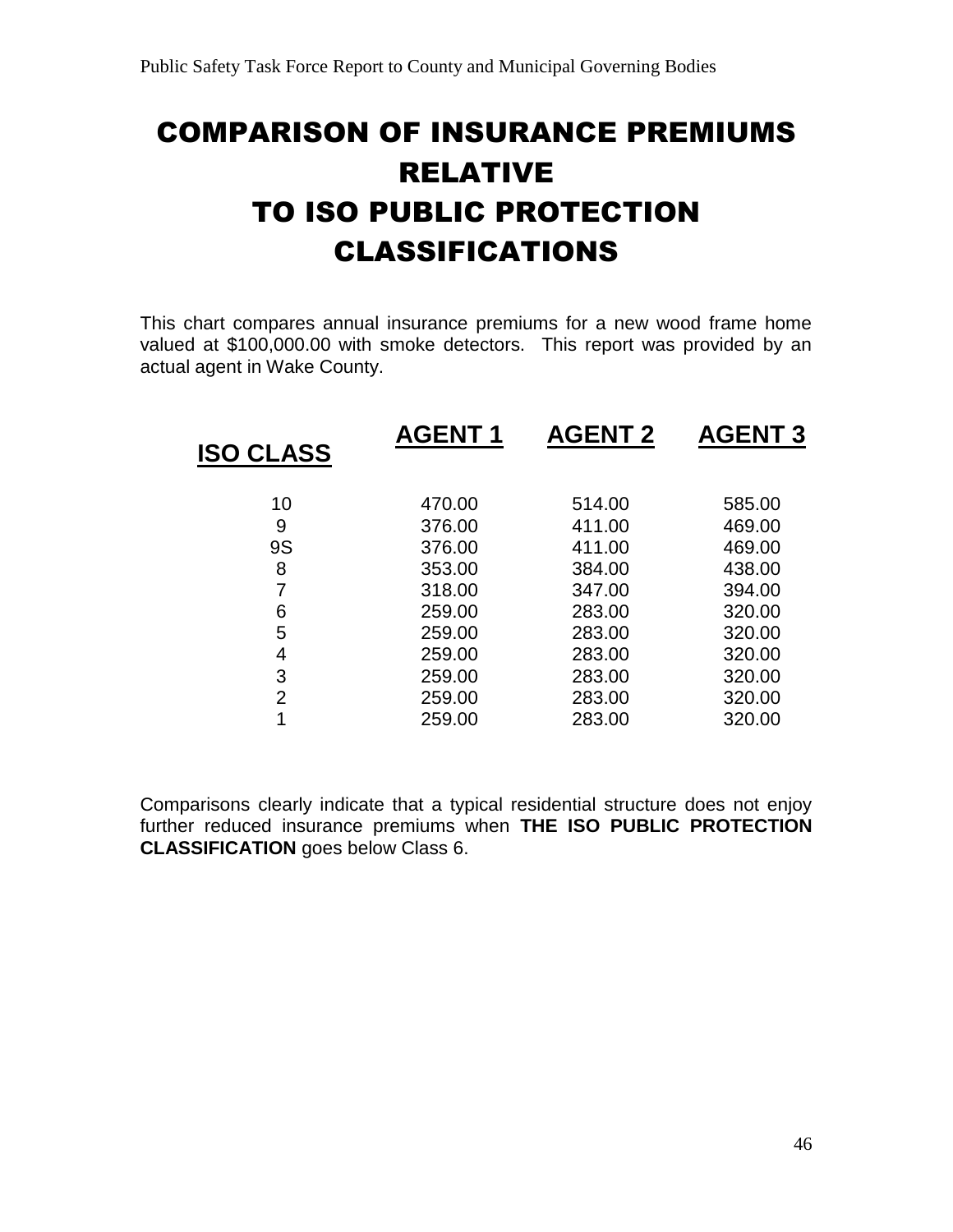## **Recommendations –**

The Public Safety Task Force recommends the following:

- Increase funding immediately for low-wealth departments to a minimum of \$250,000
- Consolidate of all communications centers (PSAPs)
- Establish a Public Safety Commission to oversee funding allocation, verify performance benchmarks are achieved, and ensure accountability of established service delivery
- Initiate closest unit dispatch protocol regardless of jurisdictional boundaries
- Establish minimum service level objectives
- Establish minimum performance criteria based on NFPA standards
- Establish minimum qualifications for personnel
- Use Fire House RMS/Report to NFIRS
- Establish minimum standard operating guidelines countywide
- Eliminate duplicated efforts (EMS, communications, code enforcement, emergency management)
- Establish new funding mechanism

## **Funding**

In the short term, the PSTF recommends immediate relief for low-wealth departments and funding for critical countywide systems requirements.

Various options include:

- o Increase *Special Fire District Tax by .75 cent (from .50 cent to 1.25 cents)*
	- *Personnel for low-wealth departments*
	- *MDTs, AVLs upgrades and maintenance (Interoperability between responding agencies and CAD)*
	- *800 MHz upgrades and maintenance*
	- *Fire house upgrades to accommodate MDTs, AVLs and OSSI Cad integration*
	- *Provide funding to comply with NFPA 1281 Infectious Control*
	- *Provide funding to comply with NFPA 1281 Comprehensive Occupational Medical Program for Fire Departments*
	- *Maintain current established countywide programs*
- o Fund from General Fund
- o Increase Fire Tax District Rate to 15 cents per \$100 valuation (Not Recommended)
- o Assist departments with SAFER Grants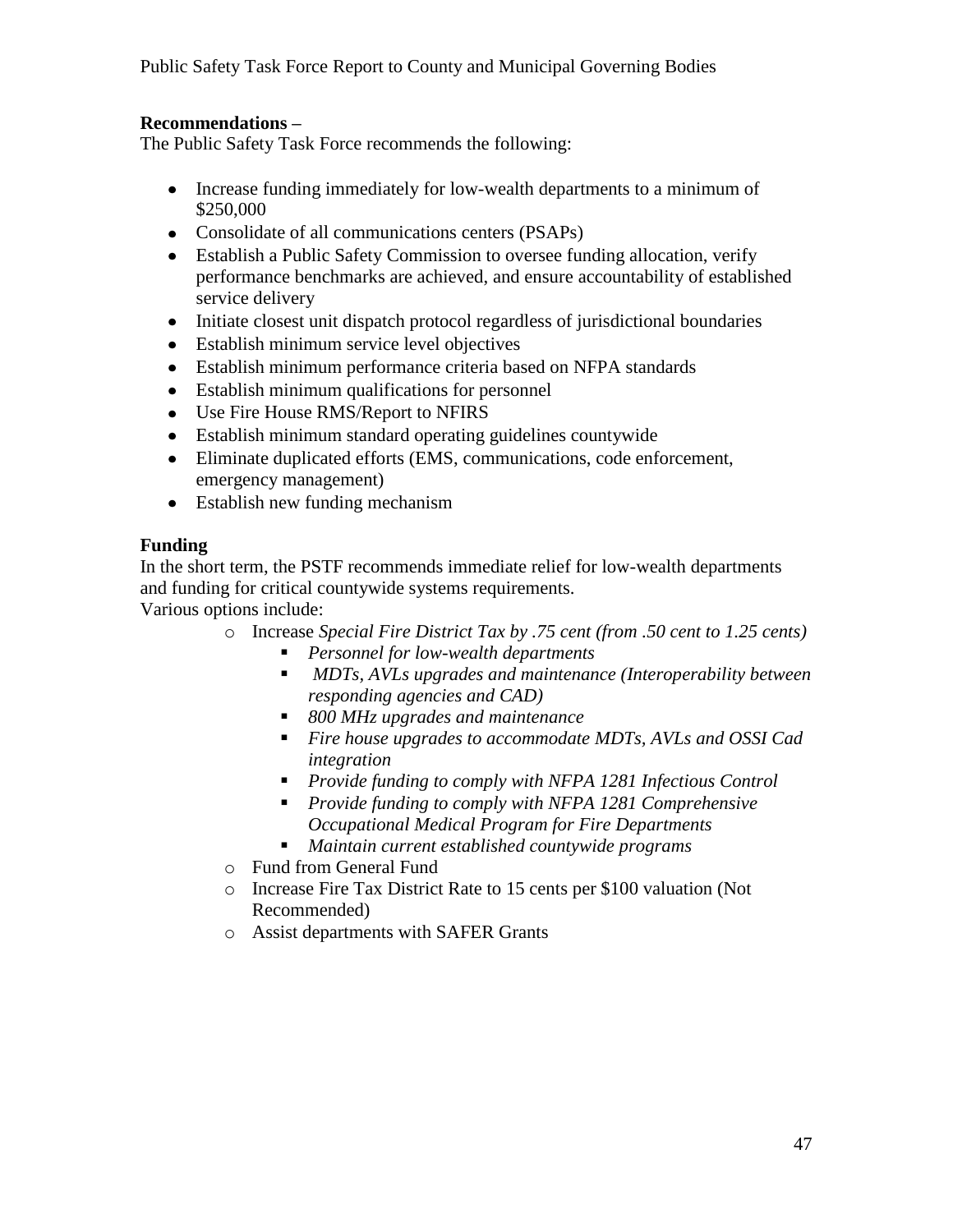# **LOW WEALTH AUGMENTATION CHART**

| <b>DEPARTMENT</b> | <b>COUNTY-</b><br>FY10 | <b>MUNICIPAL</b><br>$FY-10$ | <b>COMBINED</b><br>$\rm{FY-10}$ | .5% - TAX<br>$\rm{FY-10}$ | <b>MBINED</b><br>$FY-10$ | <b>AUGMENT</b><br>$TO-250K$ | <b>TOTAL</b> |
|-------------------|------------------------|-----------------------------|---------------------------------|---------------------------|--------------------------|-----------------------------|--------------|
| <b>Beaver Dam</b> | 129.661                | 0.00                        | 129.661                         | 52,004                    | 181,665                  | 68.335                      | 250,000      |
| Bethany           | 192.455                | 0.00                        | 192.455                         | 0.00                      | 192.455                  | 57.545                      | 250,000      |
| Godwin - Falcon   | 80.245                 | $-48.461$                   | 128,706                         | 52.959                    | 181,665                  | 68.335                      | 250,000      |
| Stedman           | 133.764                | 57.119                      | 190.883                         | 0.00                      | 190.883                  | 59.117                      | 250,000      |
| Wade              | 78.528                 | 26.429                      | 104.957                         | 76.708                    | 181.665                  | 68,335                      | 250,000      |
|                   |                        |                             |                                 |                           |                          | 321,667                     |              |

FISCAL YEAR 2010 - 5% Special Fire District Fund Approved at \$302,786 = 60/40 Split  $= 181,665$  towards Low Wealth

 $= 121,114$  towards County-wide Programs

Stedman only municipality not participating with the collection of Special Fire Tax within corporate limits.

Raise from current  $.05$  to  $1.25 = a$  .75 increase